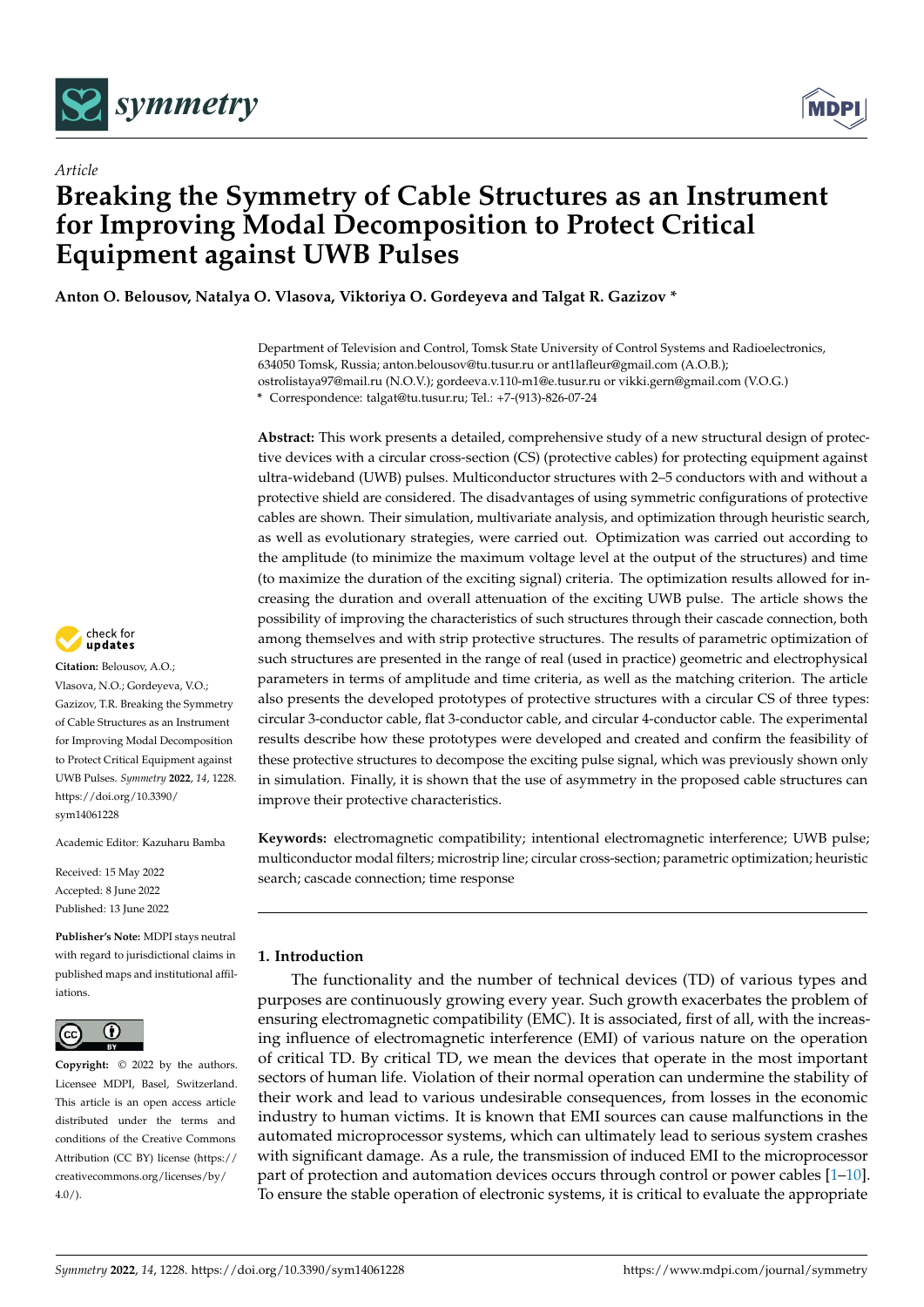characteristics of wires and cables [\[11\]](#page-31-2). For example, lightning is a dangerous source of EMI, and its impact can result in TD disruption, leading to serious problems with safety and reliability. Important research in this area is devoted to the characteristics of shielded cables protecting against direct lightning strikes [\[12](#page-31-3)[–14\]](#page-31-4). The work [\[15\]](#page-32-0) describes shielded wires that play an important role in providing communication and protection against EMI. Coaxial cables are widely used in wired communications because of their shielding and mechanical properties. Since some sensitive systems operate in a compact electromagnetic environment, the transmission of safety-related signals is an important task [\[16\]](#page-32-1). Cable reliability issues are discussed in [\[17\]](#page-32-2). It is known that the cable itself can affect protection systems [\[18\]](#page-32-3). In [\[19\]](#page-32-4), a coaxial low-impedance cable (2–15 Ω) was developed to connect a power system surge protective device. In addition, there are active investigations of EMI effects and their mitigation in flexible flat cables and connectors [\[20\]](#page-32-5).

It is obvious that the threat of EMI influence on the operation of critical TDs emphasizes the problem of EMC provision [\[21\]](#page-32-6). It is known that EMIs are divided into conducted and radiated ones. Special attention should be paid to conducted interference that propagates directly along conductors [\[22\]](#page-32-7). Sources of conducted interference can include switching of current circuits, lightning strikes, electrostatic discharge, and intentional ultra-wideband (UWB) pulses [\[23\]](#page-32-8). The latter are of the greatest interest due to their peculiarities. For example, the UWB pulses can be represented by ultrashort pulses (USPs) that have a subnanosecond rise time and high voltage levels. Despite their low energy, USPs can cause significant damage to critical TDs, disrupting their operation or even putting them out of action by penetrating critical nodes. Meanwhile, traditional protection devices installed at the TD input have some drawbacks. For example, they are vulnerable to radiation, have a short service life, fail to work at high voltages, or provide insufficient performance. Therefore, in the last decade, there has been an increase in the number of developments that are devoted to protecting equipment against intentional UWB pulses.

Many of these developments are based on modal filtration technology. This technology implies the decomposition of the exciting UWB pulse in transmission lines with inhomogeneous dielectric filling, which is possible due to the difference in mode delays. This technology is effectively used in protective devices called modal filters (MF). The biggest advantages of the MFs include a long service life and radiation resistance that results from the absence of semiconductor components. In addition, their implementation is cheap because their construction employs common and cheap materials. Particularly relevant tasks in the MF design are the search for solutions to reduce the MF weight and size characteristics to expand their application areas and increase the difference in mode delays. The latter can be achieved either by changing the MF length, optimization of its cross-section (CS) parameters, or by using dielectric materials with high relative permittivity. Publication activity of researchers in this direction is quite high [\[24](#page-32-9)[–29\]](#page-32-10), although they have mainly limited their studies to coupled and multiconductor stripe structures. However, the implementation of the MF in cable structures with a circular CS has practically not been studied, although we consider it relevant. This relevance is explained by the fact that high-frequency transmission systems or measuring devices that employ various cables have become a standard element of TD. In addition, such structures have several advantages compared to MFs based on strip structures: the design flexibility, the length of the structure, and the use of ready-made cable features. Therefore, additional protection in MF-based structures with a circular CS is very important. The purpose of this work is to comprehensively study a new structural design of protective devices with a circular CS (protective cables) for UWB pulse protection.

The design of structures with a circular CS involves the use of circular geometry of the elements and the CS as a whole. Note that the geometric configuration of widely used cables suggests the presence of axial symmetry. However, due to the same electromagnetic coupling between the conductors of symmetric cable structures, the complete decomposition of the exciting USP is practically impossible. The solution is breaking the symmetry of such structures and proceeding to asymmetry.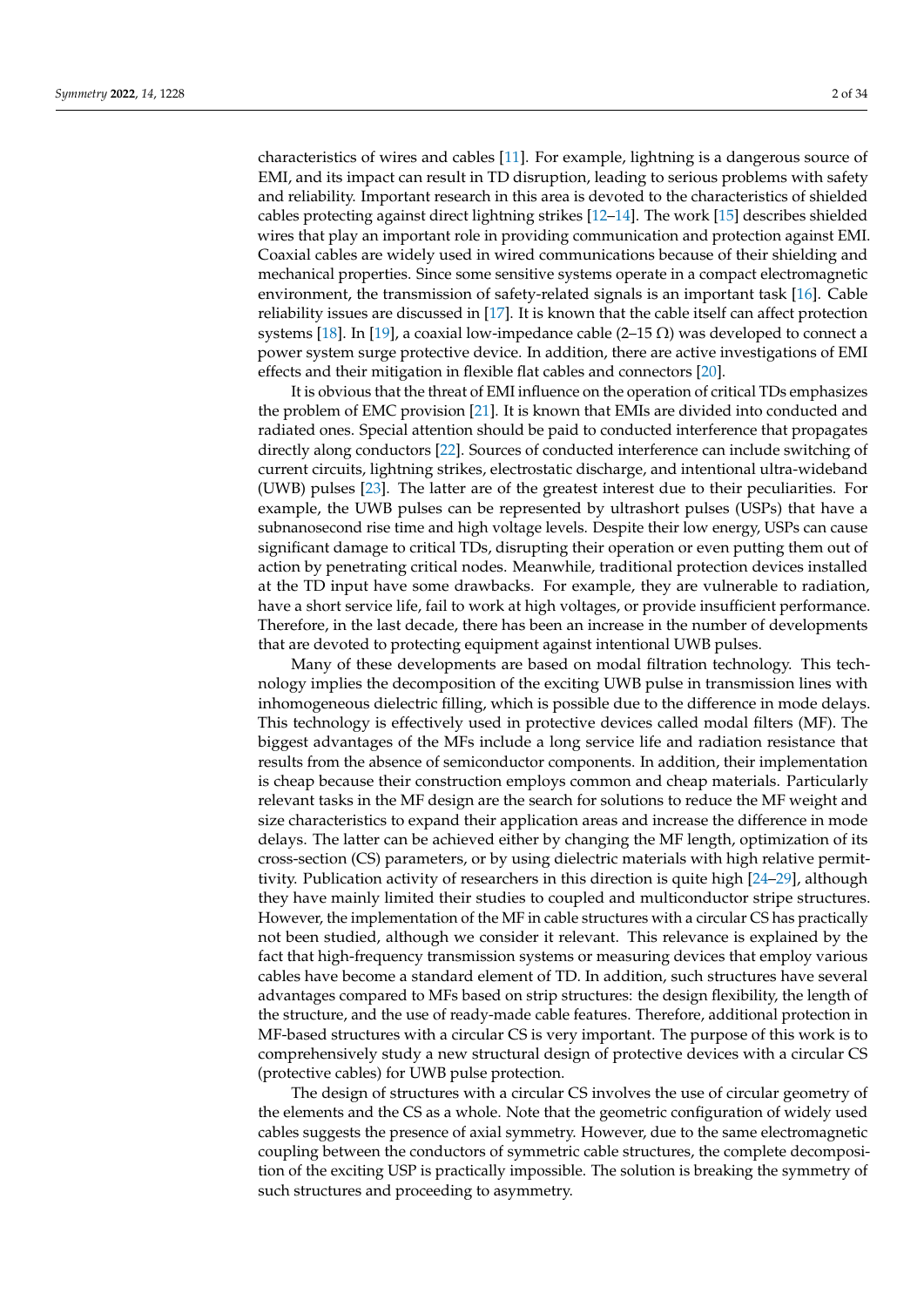The article is divided into several sections. Section [2](#page-2-0) provides the scientific background. Section [3](#page-4-0) describes the methods and approaches used in the work. Section [4](#page-5-0) is devoted to the preliminary simulation of a wide range of MFs with a circular CS, and Section [5](#page-16-0) is devoted to measurements. Section [6](#page-22-0) presents optimization using ES. Section [7](#page-28-0) discusses the main results, and Section [8](#page-30-0) summarizes them.

## <span id="page-2-0"></span>**2. Scientific Background**

The condition for the complete pulse decomposition in an MF of length *l* is that the total pulse duration  $t_{\Sigma}$  be less than the minimum modulus of the difference in mode delays [\[25\]](#page-32-11):

$$
t_{\Sigma} < l\min|\tau_i - \tau_k|, \quad i, k = 1, \dots, N, i \neq k,\tag{1}
$$

where  $\tau_{i(k)}$  is the per-unit-length delay of the  $i(k)$  line mode.

An active study of protective structures with a circular CS originates from the use of symmetry in MF geometry [\[30](#page-32-12)[,31\]](#page-32-13). Let us consider symmetric MFs with a circular CS in more detail. CSs of eight symmetric MFs with and without a protective shield with (*N*) 2–5 conductors are presented in Figure [1.](#page-2-1) Here and further, ε*ri* is the relative permittivity of the medium, and *r<sup>i</sup>* is the radius of the CS element. The choice of specific parameter values of the considered MFs is complicated. Therefore, we take arbitrary but quite realizable in practice, values of the parameters as initial ones. The parameters of MFs 1–8 are the following:  $r_1 = 0.9$  mm;  $r_2 = 1.6$  mm,  $r_3 = 3.45$  mm;  $r_4 = 0.95$  mm;  $\varepsilon_{r1} = 1$ ;  $\varepsilon_{r2} = 5$ ;  $\varepsilon_{r3} = 10$ ;  $\varepsilon_{r4}$  = 15. For MF 2, the  $r_3$  value was assumed to be 3.45 mm, and for MF 4 3.6 mm. For MFs 5–7,  $r_3$  = 3.5 mm, and  $r_5$  = 3.6 mm. For MF 8,  $r_3$  = 3.6 mm and  $r_5$  = 3.65 mm. The equivalent circuits of the structures with an MF length (*l*) equal to 1 m are shown in Figure [2.](#page-3-0) To ensure the matching of the line with the path, the load  $(R)$  values are taken as equal to 50  $\Omega$ . As an excitation, we used a source of trapezoidal pulse signals with an EMF of 5 V and rise, fall, and flat top durations of 50 ps. Figure [3](#page-3-1) shows the voltage waveforms at the output of MFs 1–8.

<span id="page-2-1"></span>

**Figure 1.** CSs of symmetric (**a**,**e**) MFs 1, 5 with  $N = 2$ , (**b**,**f**) MFs 2, 6 with  $N = 3$ , (**c**,**g**) MFs 3, 7 with *N* = 4, (**d**,**h**) MFs 4, 8 with *N* = 5. Conductors: A—active, P—passive, R—reference.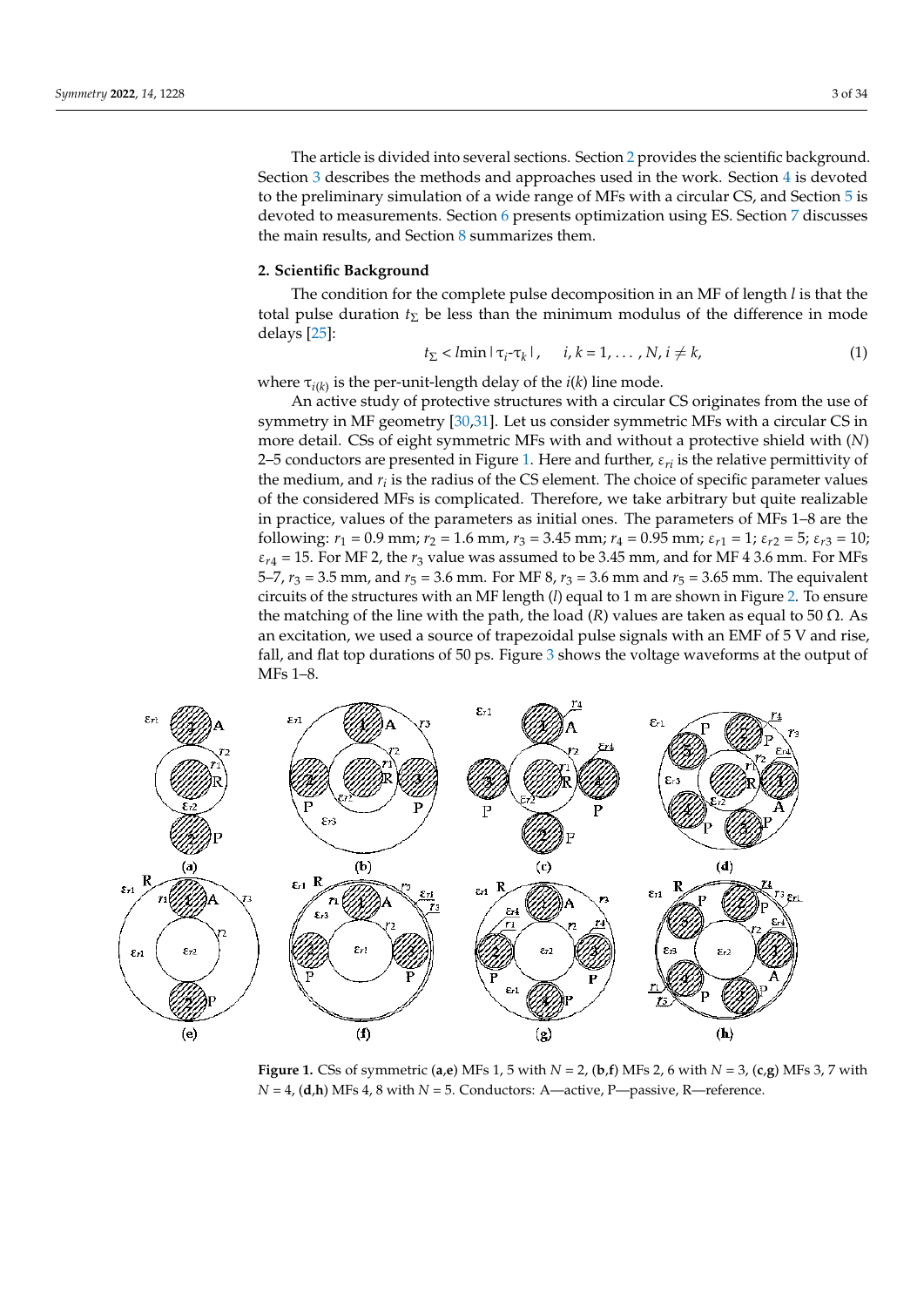

<span id="page-3-1"></span><span id="page-3-0"></span>**Figure 2.** Equivalent circuits of the MFs with (a)  $N = 2$ , (b)  $N = 3$ , (c)  $N = 4$  and (d)  $N = 5$ .



Figure 3. Voltage waveforms at the output of the symmetric (a) MF 1, (b) MF 2, (c) MF 3, (d) MF 4, (a) MF5, (f) MF6, (a) MF7, (b) MF8 (b) is equal to the number of conductors. This means the simulation of modes are simultaneous arrival of modes are simultaneous arrival of modes are simultaneous arrival of modes are simultaneous arrival of modes are simu (**e**) MF 5, (**f**) MF 6, (**g**) MF 7, (**h**) MF 8. (**e**) MF 5, (**f**) MF 6, (**g**) MF 7, (**h**) MF 8.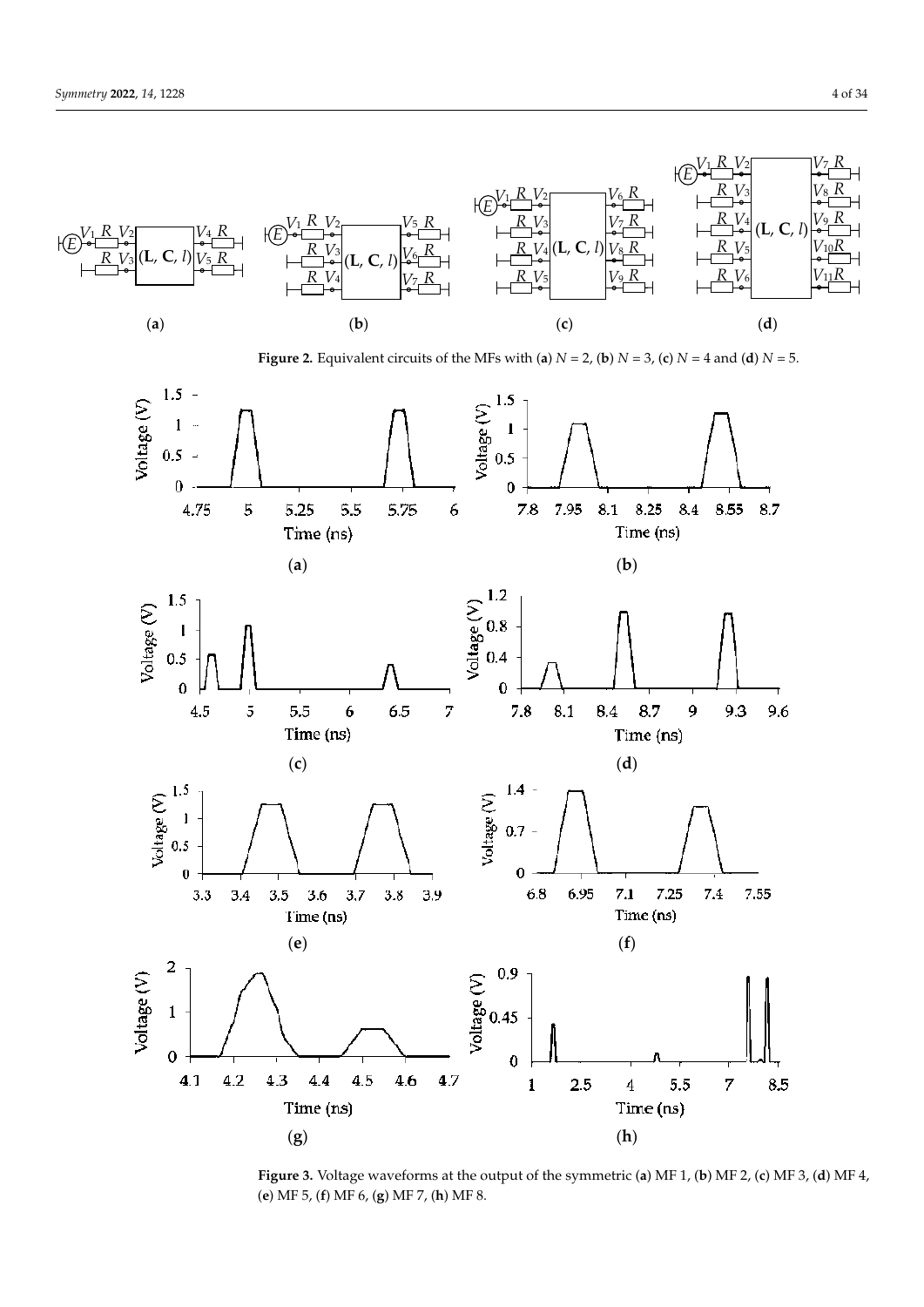From Figure [3,](#page-3-1) we can see the coincidence of some per-unit-length modal delay (τ*<sup>i</sup>* ) values. In the general case, in multiconductor MFs, the number of decomposition pulses (DP) is equal to the number of conductors. This means the simultaneous arrival of modes to the end of the A-conductor (except for the MF with  $N = 2$ ). For example, we can see two and three pulses at the output in MFs 2–4 (assuming full UWB pulse decomposition, we would observe three, four, and five pulses). Obviously, in symmetric MFs with a circular cross-section (for *N* > 2), condition (1) is not satisfied due to the same or similar values of the difference of the per-unit-length modal delays ( $Δτ$ ), as follows from Figure [3.](#page-3-1) However, the symmetric arrangement of the conductors at  $N = 3$  and more will never allow for the complete decomposition of the exciting UWB pulse because the electromagnetic coupling of the active conductor with each of the passive ones is the same. As a consequence, DP overlap and an increase in the resulting amplitudes of the output voltage are inevitable (within this example, up to 1.26 V for MF 2, 1.25 V for MF 3, 0.98 V for MF 4, 1.37 V for MF 6, 1.87 V for MF 7, 0.86 V for MF 8). Note that, in Figure [3g](#page-3-1), pulse 1 does not have a trapezoidal shape, which indicates that the values of the  $\Delta\tau$  of some pulses (which are in the first pulse in Figure [3g](#page-3-1)) were very close. Obviously, to achieve a complete decomposition of the exciting UWB pulse, it is necessary to perform optimization and avoid a symmetrical arrangement of conductors in the CS (to distinguish the electromagnetic coupling of an active conductor from passive).

Another resource for improving the protective properties of the MFs under consideration is the possibility of using cascade connection (CC) of protective structures if it is performed with the proper parameter combinations. In addition, parametric optimization of protective structures in the range of real geometric and electrophysical parameters is important. It is necessary to assess if it is possible to decompose the exciting UWB pulse by using the capabilities of real cable structures rather than resorting to expensive materials. At the same time, MFs with a circular CS have so far been optimized only using the heuristic search optimization ( $HS_{opt}$ ) [\[32\]](#page-32-14). This is not always convenient, as it requires a lot of time and concentration on a specific optimization problem from the developer (especially with multicriteria optimization). HS<sub>opt</sub> involves the implementation of a preliminary multivariate analysis in a range of parameters with one goal—to determine the relationship between the variable parameters and the objective function (OF). Further, the identified features are used to perform optimization. Experience in practical simulation and optimization is relevant in HSopt. Meanwhile, the optimization of protective cables by global optimization methods can eliminate the disadvantages inherent in  $HS<sub>opt</sub>$ . Currently, stripe protective structures with modal decomposition are actively optimized by the genetic algorithm (GA) [\[33](#page-32-15)[–35\]](#page-32-16) and evolutionary strategies (ES) [\[36\]](#page-32-17). Therefore, an important task is to study the possibility of optimizing the MF with a circular CS using evolutionary algorithms. Additionally, the experimental study of this MF deserves special attention. It involves the development and creation of MF prototypes and a comparative analysis of the calculated and measured characteristics.

### <span id="page-4-0"></span>**3. Approaches and Methods**

Two, three, four, and five-conductor MFs with a circular CS were taken as the structures under study. Both shielded and unshielded configurations were considered. A 3-conductor microstrip line (MSL) was also used in the CC tasks. All structures were subject to quasistatic simulation, multivariate analysis, and parametric optimization.

The simulation took several steps. First, we created geometric models of the MF CS. Then, we calculated the matrices of per-unit-length coefficients of electrostatic (**C**) and electromagnetic (**L**) inductances. To calculate the responses, we made a circuit, set loads and excitation, and then calculated the time responses in the range of parameters. The simulation was performed in the TALGAT system, which gives acceptable accuracy and does not require high computational costs [\[37\]](#page-32-18). The validation of the system has been repeatedly demonstrated in various scientific publications, for example [\[38\]](#page-33-0). The values of the loss matrices in the conductors (**R**) and dielectrics (**G**) were taken to be zero in the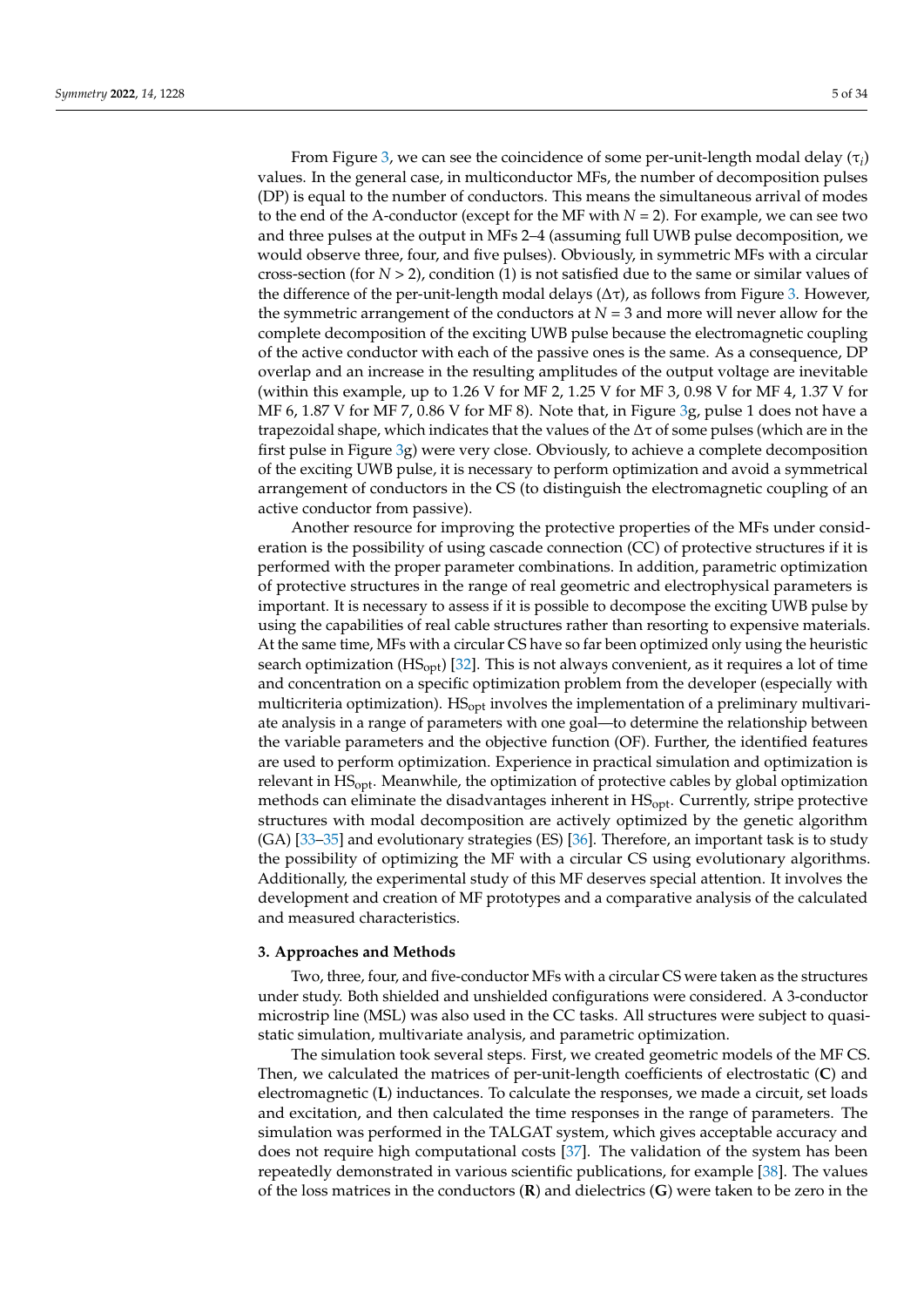lossless simulation. To calculate the elements of matrix **G**, we used the fixed values of the relative permittivity and the tangent of the dielectric loss angle in the lossy simulation. The elements of matrix R were calculated taking into account the skin effect, proximity effect, and loss in the ground plane, according to the method from [\[39\]](#page-33-1).

Optimization by HSopt was performed according to three criteria. The first one is the amplitude criterion to minimize the maximum voltage at the MF output. The second one is the time-interval criterion to equalize the time intervals between the DPs at the MF output. The third one is the range-time criterion to maximize the duration of the DPs at the MF output. In addition, the optimization implied the matching between the MF and the path. The MFs were optimized using a modified ES algorithm with constraints, which allows you to set the range of optimized parameters [\[40\]](#page-33-2). The idea of the modified algorithm is that a value that exceeds the specified range is replaced by a random number in that range. Thus, the algorithm does not allow the optimized parameters to go beyond the permissible values and, at the same time, introduces an element of randomness. It positively affects the finding of the global extremum (as compared to the traditional ES algorithm). Finally, ES optimization was performed according to the amplitude criteria.

In the full-scale experiment, the excitation was a real pulse signal received by taking the derivative of a step excitation obtained with a Tektronix DSA 8300 digital strobe oscilloscope. Frequency dependences of  $|S_{21}|$  of the prototypes were measured using a vector electric circuit analyzer «Panorama» P4226.

# <span id="page-5-0"></span>**4. Simulation and Multivariate Analysis of Protective Structures with a Circular Cross-Section**

# <span id="page-5-2"></span>*4.1. Optimization of the Structures*

## 4.1.1. Parametric Optimization of Unshielded Structures

As noted earlier, the symmetric arrangement of the conductors does not allow for complete decomposition of the exciting UWB pulse, so it is reasonable to perform optimization to eliminate this non-deficiency. We will consider MFs 2–4 because their CSs correspond to the commonly available cable grades, as shown in Figure [1b](#page-2-1)–d. For example, cable PBPPg (PUGNP) is widely used for switching lighting equipment and connecting low-power devices. Another example is a widely used cable for energy transmission and distribution. It has PVC-insulated conductors and is commonly used in industrial premises, power plants, distribution, and lighting devices, as well as in ordinary households as wiring. MF CSs after the parametric optimization by HS<sub>opt</sub> according to the amplitude, the time-interval, and the minimum and maximum-time criteria are shown in Figure [4.](#page-5-1) Optimization of MF 1 was not required because it has only one active and one passive conductor. Hence, the exciting UWB pulse is completely decomposed at the output of such an MF.

<span id="page-5-1"></span>

**Figure 4.** CSs of (**a**) MF 2, (**b**) MF 3, and (**c**) MF 4 after  $HS<sub>opt</sub>$ .

As a result of MF 2 optimization, the following values were obtained:  $\varepsilon_{r1} = 1$ ;  $\varepsilon_{r2} = 5$ ;  $\varepsilon_{r3}$  = 19;  $r_1$  = 0.9 mm for the reference conductor and conductors 1 and 2;  $r_1$  = 0.89 mm for conductor 3;  $r_2 = 1.6$  mm;  $r_3 = 3.45$  mm. The *R* values were taken as equal to 35  $\Omega$  to ensure the matching of the line with the path. The excitation was taken the same as in Section [2.](#page-2-0) First, in order to establish various coupling between the conductors in order to obtain a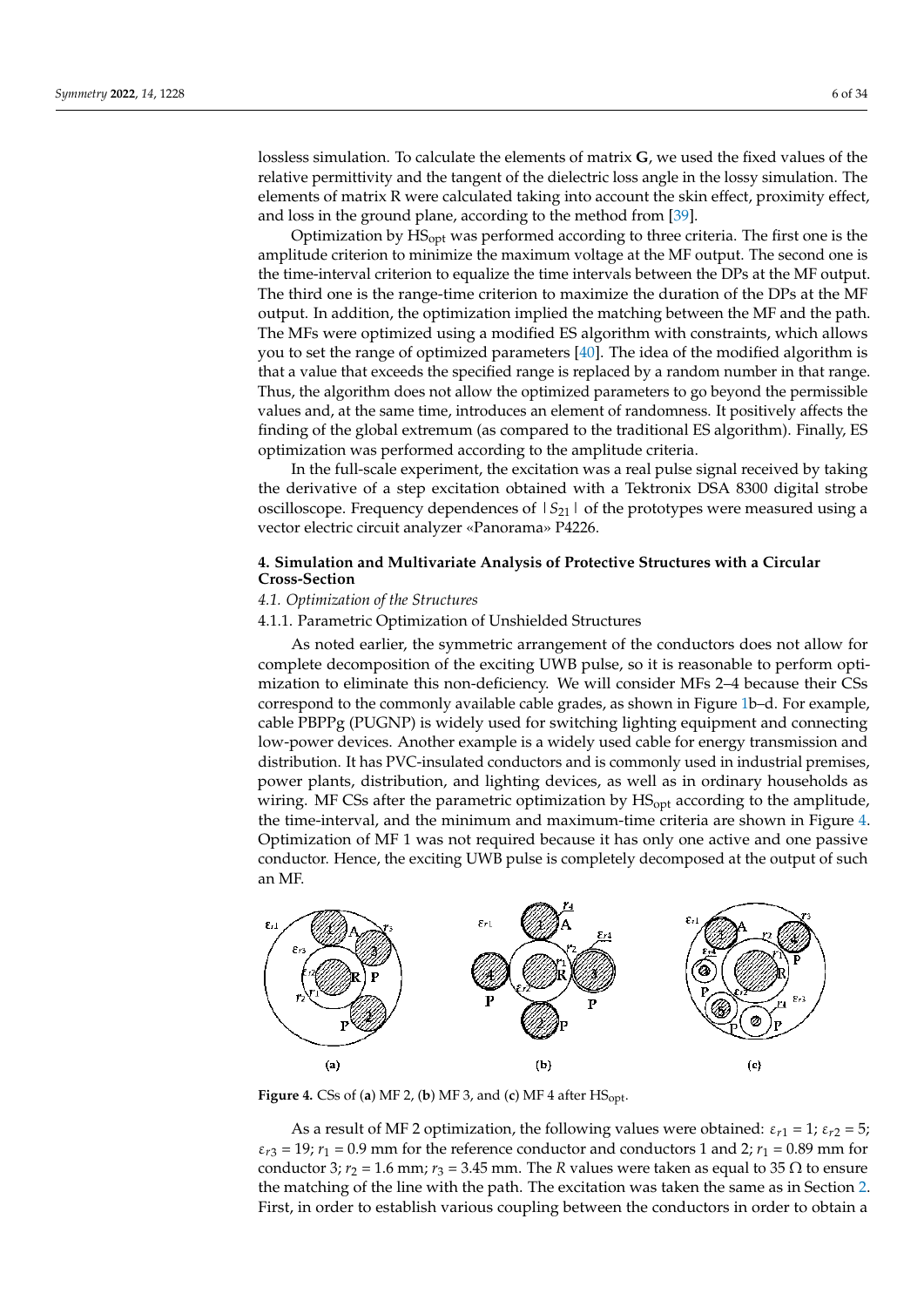complete decomposition of the exciting UWB pulse, the arrangement of conductors 2 and 3 in the internal dielectric filling was changed. The optimization process revealed that the change in  $\varepsilon_r$  value of the external dielectric allows one to increase the time intervals between pulses 1 and 2. A slight change of *r*<sup>1</sup> value for conductor 3 leads to an increase in the *U*<sup>2</sup> value, thereby making it possible to align the maximum voltages of the DPs. As a result, a complete decomposition of the exciting pulse into three pulses of lower maximum voltages was achieved, and the amplitudes of the DPs were equalized.

As a result of MF 3 optimization, the following values were obtained:  $\varepsilon_{r1} = 1$ ;  $\varepsilon_{r2} = 3$ ;  $\varepsilon_{r4}$  = 60 around conductors 1 and 3;  $\varepsilon_{r4}$  = 120 around conductor 2;  $\varepsilon_{r4}$  = 20 around conductor  $4; r_1 = 0.9$  mm for the reference conductor and conductors 1, 2, and 4;  $r_1 = 1$  mm for conductor 3;  $r_2 = 1.6$  mm;  $r_4 = 0.95$  mm for conductors 1, 2, and 4;  $r_4 = 1.1$  mm for conductor 3. The *R* values were taken as equal to 68  $\Omega$  to ensure the matching of the line with the path. It was found that an increase in the *r*<sup>1</sup> values for conductor 3 and *r*<sup>4</sup> for conductor 3 leads to a slight decrease in the amplitude of  $U_2$ . An increase in the  $\varepsilon_{r4}$  around conductor 1 leads to an increase in the  $U_2$  and a slight decrease in the time interval between pulses 1 and 2 and a significant increase in the *U*2, and also a decrease in the time interval between pulses 2 and 3. An increase in the  $\varepsilon_{r4}$  around conductor 2 leads to an increase in the  $U_1$ , a significant decrease in the  $U_2$ , and a slight decrease in the  $U_3$ . As a result, complete decomposition of the exciting UWB pulse signal into four pulses of lower maximum voltages was achieved. To maximize the time intervals between DPs, the  $\varepsilon_{r4}$  value around conductor 4 was slightly increased, which also led to an increase in the  $U_1$  and a decrease in the  $U_2$ . As a result of optimization, a complete UWB pulse decomposition was achieved, and the maximum voltages of the first three pulses were equalized.

As a result of MF 4 optimization, the following values were obtained:  $\varepsilon_{r1} = 1$ ;  $\varepsilon_{r2} = 70$ ;  $\varepsilon_{r3}$  = 6;  $\varepsilon_{r4}$  = 5 around conductor 1;  $\varepsilon_{r4}$  = 3 around conductor 2;  $\varepsilon_{r4}$  = 10 around conductor 3;  $\varepsilon_{r4} = 27$  around conductor 4;  $\varepsilon_{r4} = 15$  around conductor 5;  $r_1 = 1.22$  mm for the reference conductor;  $r_1 = 0.9$  mm for conductors 1 and 4;  $r_1 = 0.3$  mm for conductors 2 and 3;  $r_1 = 0.55$  mm for conductor 5;  $r_2 = 1.9$  mm;  $r_3 = 4$  mm;  $r_4 = 0.95$  mm for conductors 1, 4, and 5;  $r_4 = 0.92$  mm for conductor 2;  $r_4 = 0.69$  mm for conductor 3. The *R* values were taken as equal to 33  $\Omega$  to ensure the matching of the line with the path. Changing the  $\varepsilon_{r3}$  value made it possible to slightly increase the time intervals between pulses 2, 3, and 4. Changing the arrangement of passive conductors made it possible to reduce  $U_1$  and increase  $U_2$ . It also allowed us to decrease the time interval between pulses 4 and 5, which also led to a slight decrease in the time interval between pulses 1 and 2, and 3 and 4. A decrease in the  $r_1$  values for passive conductors, as well as an increase in the  $r_1$  values for the active conductor and the  $r_4$  value for all conductors, made it possible to reduce  $U_2$  and increase *U*5. However, these changes also uniformly reduced the time intervals between the first four pulses. A decrease in the  $\varepsilon_{r4}$  values around conductors 1 and 2 made it possible to reduce  $U_3$ . An increase in the  $\varepsilon_{r4}$  values around conductors 3, 4, and 5 made it possible to decrease *U*5, increase the time intervals between the DPs, and equalize the maximum voltages of the first four DPs.

The MF output characteristics after optimization are summarized in Table [1.](#page-7-0) In addition, in Table [1,](#page-7-0) for clarity, the MF 1 output characteristics are summarized as well. The  $\Delta \tau_i$  values show that a complete decomposition of the exciting UWB pulse was achieved in all MFs. The voltage waveforms at the MFs 2–4 output after optimization are shown in Figure [5.](#page-7-1)

The minimum  $\Delta \tau_i$  values for MFs 1–4 are 0.75, 1.72, 0.25, and 0.58 ns/m, which demonstrates the complete decomposition of the exciting UWB pulse. The maximum amplitudes of the DPs are 1.25, 0.73, 0.67, and 0.55 V (which is 2, 3, 3.58, and 4.18 times less than the *U*in). Analyzing the results, one can say that the total duration of the exciting UWB pulse (with allowance for the partial superposition of the rise and the fall of adjacent DPs) can be increased by up to 0.744, 1.71, 0.249, and 0.579 ns for MFs 1–4, respectively, with the same attenuation coefficient. According to condition (1), the duration of excitation (150 ps) is much less than the minimum mode delay difference in the considered MFs (Table [1](#page-7-0) at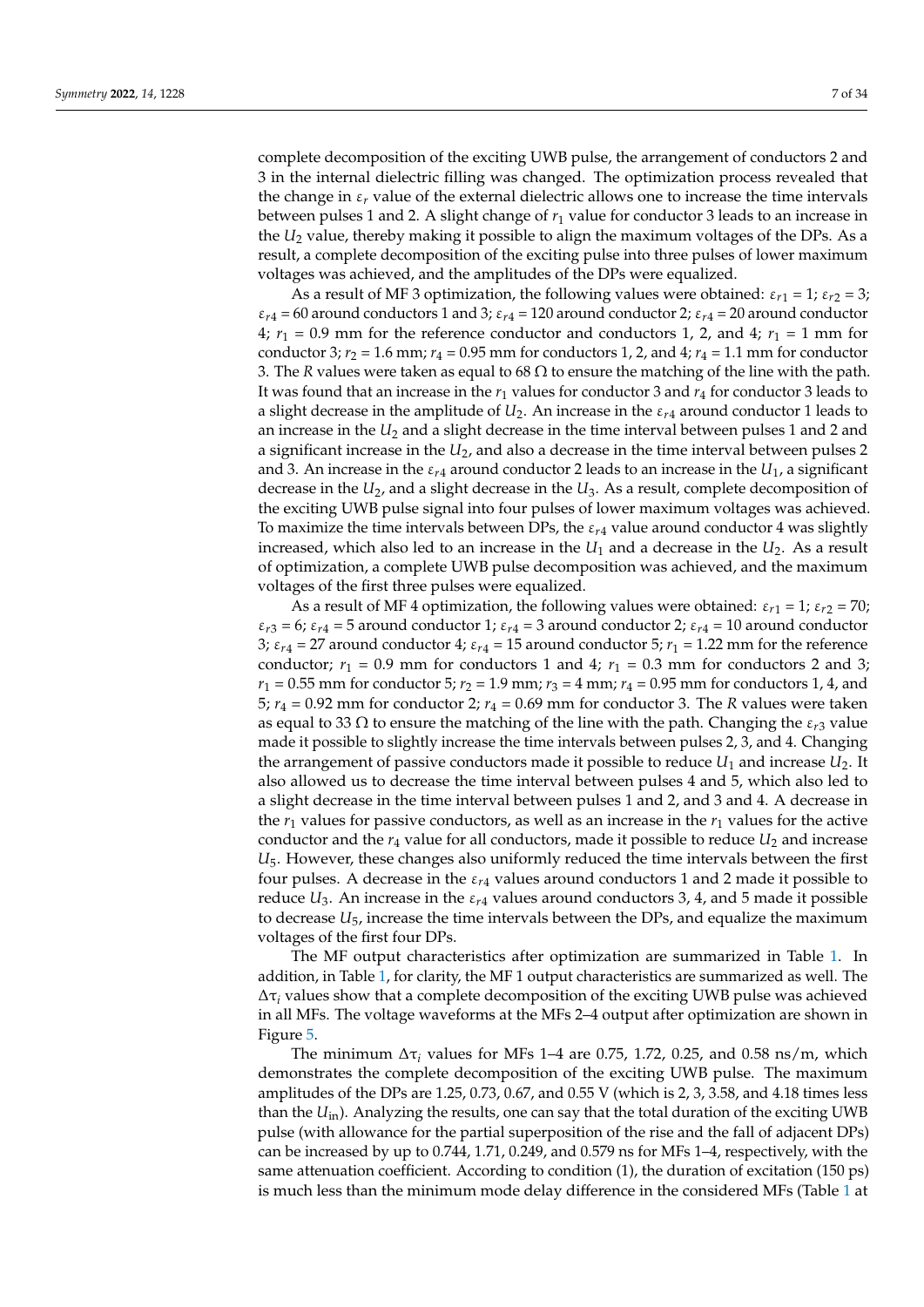*l* = 1 m). Thus, condition (1) is ensured in these MFs (in contrast to symmetric MFs with a circular CS).

<span id="page-7-0"></span>**Table 1.** Voltage waveform characteristics at the output of MF 1 without optimization and MFs 2–4 after HS<sub>opt</sub> (where  $U_{in}$ —input voltage,  $U_i$ —DP amplitudes).

|    | $U_{\text{in}}$<br>- 37 |       |       | DP Amplitudes, V |      |       |                 | Differences in Per-Unit-Length Delays $\Delta \tau$ , ns/m |                 |                 |  |  |
|----|-------------------------|-------|-------|------------------|------|-------|-----------------|------------------------------------------------------------|-----------------|-----------------|--|--|
| MF |                         | $U_1$ | $U_2$ | $U_3$            | U4   | $U_5$ | $\Delta \tau_1$ | Δτ                                                         | $\Delta \tau_3$ | $\Delta \tau_4$ |  |  |
|    | 2.49                    | 1.24  | 1.25  |                  |      |       | 0.75            |                                                            |                 |                 |  |  |
| റ  | 2.2                     | 0.73  | 0.72  | 0.73             |      |       | 1.77            | 1.72                                                       |                 |                 |  |  |
| 3  | 2.4                     | 0.65  | 0.66  | 0.67             | 0.45 |       | 0.4             | 0.25                                                       | 0.5             |                 |  |  |
| 4  | 2.3                     | 0.54  | 0.54  | 0.54             | 0.55 | 0.25  | 0.58            | 0.93                                                       | 1.24            | 0.78            |  |  |



<span id="page-7-1"></span>Figure 5. Voltage waveforms at the output of (a) MF 2, (b) MF 3, and (c) MF 4 after  $HS_{\text{opt}}$ .

<span id="page-7-2"></span>4.1.2. Parametric Optimization of Shielded Structures

We consider the shielded MFs with a circular CS discussed in [\[41\]](#page-33-3). Their CSs before op- $\mu$  timization are shown in Figure [1e](#page-2-1)–h with initial parameter values:  $r_1$  = 0.9 mm;  $r_2$  = 1.6 mm,  $r_3 = 3.5$  mm;  $r_4 = 0.95$  mm;  $r_5 = 3.6$  mm;  $\varepsilon_{r1} = 1$ ;  $\varepsilon_{r2} = 5$ ;  $\varepsilon_{r3} = 10$ ;  $\varepsilon_{r4} = 15$ . The CSs of MFs 5–8 with parameters after  $HS_{opt}$  are shown in Figure [6,](#page-7-2) and the voltage waveforms at the 2 2.2 0.73 0.72 0.73 1.77 1.72 MFs after optimization are summarized in Table [2.](#page-8-1) output of MFs 5–8 after optimization are shown in Figure [7.](#page-8-0) The output characteristics of



**Figure 6.** CSs of (**a**) MF 5, (**b**) MF 6, (**c**) MF 7, and (**d**) MF 8 after  $\text{HS}_{\text{opt}}$ .

MF 5 output is achieved at the initial parameters, its characteristics could be improved by increasing the time intervals between the DPs (achieved by reducing the  $r_2$  value). After optimization, the following parameter values were obtained:  $\varepsilon_{r1} = 1$ ;  $\varepsilon_{r3} = 10$ ;  $r_1 = 0.9$  mm;  $r_2 = 0.9$  mm;  $r_3 = 2.8$  mm. The R value was taken as equal to  $18 \Omega$  to match the MF with the path. Then optimization of  $\frac{1}{2}$  with  $\frac{1}{2}$  value decreased, which resulted in an increase in the time intervals between the DPs. The complete decomposition of the time intervals between the DPs. The complete decomposition of the relative to the active one, as well as by changing the iscalibri of the passive conductors relative to the active one, as well as by changing the  $\varepsilon_{r3}$  value. After optimization, we Educt to the decree one, as went as by enarging the  $\epsilon_{rs}$  variable the optimization, we also equalized the amplitudes of all DPs. The following parameter values were obtained:  $\frac{M}{\sqrt{2}}$  output is achieved by  $\frac{M}{\sqrt{2}}$  on  $\frac{M}{\sqrt{2}}$  or  $\frac{M}{\sqrt{2}}$  on  $\frac{M}{\sqrt{2}}$  or  $\frac{M}{\sqrt{2}}$  or  $\frac{M}{\sqrt{2}}$  or  $\frac{M}{\sqrt{2}}$  or  $\frac{M}{\sqrt{2}}$  or  $\frac{M}{\sqrt{2}}$  or  $\frac{M}{\sqrt{2}}$  or  $\frac{M}{\sqrt{2}}$  or  $\frac{M}{\sqrt{2$  $\varepsilon_{r1} = 1$ ;  $\varepsilon_{r2} = 5$ ;  $\varepsilon_{r3} = 23$ ;  $r_1 = 0.9$  mm for conductors 1 and 3;  $r_1 = 0.73$  for conductor 2; In spite of the fact that the complete decomposition of the exciting UWB pulse at the with the path. After optimization of MF  $6$ , the  $r<sub>2</sub>$  value decreased, which resulted in exciting UWB pulse was achieved by changing the location of the passive conductors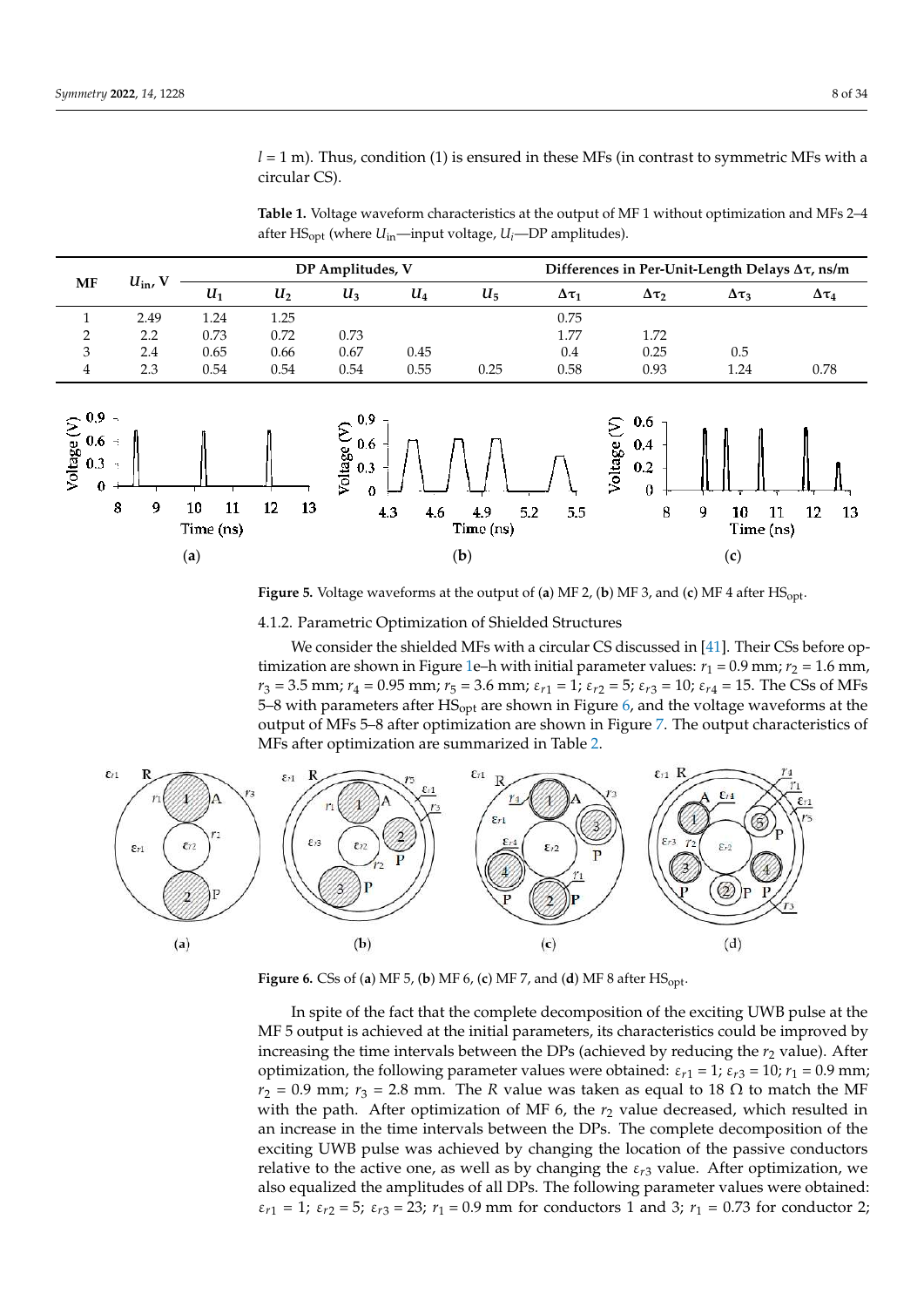ε ε*r*<sup>2</sup>

 $r_2 = 0.9$  mm;  $r_3 = 3.3$  mm;  $r_5 = 3.7$  mm. The *R* value was taken as equal to 20  $\Omega$  to match  $t_2 = 0.5$  mm,  $t_3 = 0.5$  mm,  $t_3 = 0.7$  mm. The *r* variation of MF 7, the values of  $\varepsilon_{r2}$ ,  $\varepsilon_{r4}$  around conductors 1, 2, and 4, as well as the values of *r*<sup>1</sup> for conductors 2, 3, and 4 and their location were changed. After optimization, the complete decomposition of the exciting UWB pulse into (**a**) (**b**) (**c**) (**d**) four pulses of lower amplitudes was achieved. The following parameter values were obtained:  $\varepsilon_{r1} = 1$ ;  $\varepsilon_{r2} = 60$ ;  $\varepsilon_{r4} = 24$  around conductor 1;  $\varepsilon_{r4} = 11$  around conductor 2;  $\varepsilon_{r4}$  = 15 around conductor 3;  $\varepsilon_{r4}$  = 5 around conductor 4;  $r_1$  = 0.9 mm for conductor 1;  $r_1 = 0.8$  mm for conductors 2 and 4;  $r_1 = 0.7$  mm for conductor 3;  $r_2 = 1.3$  mm;  $r_4 = 0.95$  mm. The *R* value was taken as equal to 31  $\Omega$  to match the MF with the path. After optimization of MF 8, the values of  $\varepsilon_{r2}$ ,  $\varepsilon_{r4}$  around conductors 1–5, were changed, as well as the values of  $r_1$  and their location for conductors 2-5. The following parameter values were obtained:  $\varepsilon_{r1} = 1$ ;  $\varepsilon_{r2} = 120$ ;  $\varepsilon_{r3} = 5$ ;  $\varepsilon_{r4} = 4$  around conductor 1;  $\varepsilon_{r4} = 20$  around conductor 2;  $\varepsilon_{r4} = 3$ around conductor 3;  $\varepsilon_{r4}$  = 55 around conductor 4;  $\varepsilon_{r4}$  = 42 around conductor 5;  $r_1$  = 0.9 mm for conductor 1;  $r_1 = 0.5$  mm for conductor 2;  $r_1 = 0.8$  mm for conductor 3;  $r_1 = 0.82$  mm for conductor 4;  $r_1 = 0.5$  mm for conductor 5;  $r_2 = 1.55$  mm;  $r_3 = 4.6$  mm;  $r_4 = 0.95$  mm;  $r_5 = 5.1$  mm. The *R* value was taken as equal to 29  $\Omega$  to match the MF with the path. m. The R value was taken as equal to 20  $\Omega$ 

ε*r*<sup>2</sup>

ε*r*<sup>4</sup>

<span id="page-8-0"></span>

Figure 7. Voltage waveforms at the output of (a) MF 5, (b) MF 6, (c) MF 7, and (d) MF 8 after  $\text{HS}_{\text{opt}}$ .

<span id="page-8-1"></span>Table 2. Voltage waveform characteristics at the output of MF 1 before optimization and MFs 5-8 after HS<sub>opt</sub> (where *U*<sub>in</sub>—input voltage, *U*<sub>i</sub>—DP amplitudes).

|              | $U_{\rm in}$ , V |       |       | DP Amplitudes, V |       |       | Differences in Per-Unit-Length Delays $\Delta\tau$ , ns/m |                 |                 |                 |  |
|--------------|------------------|-------|-------|------------------|-------|-------|-----------------------------------------------------------|-----------------|-----------------|-----------------|--|
| MF           |                  | $U_1$ | U2    | $U_3$            | $U_4$ | $U_5$ | $\Delta \tau_1$                                           | $\Delta \tau_2$ | $\Delta \tau_3$ | $\Delta \tau_4$ |  |
|              | 2.49             | 1.248 | 1.249 |                  |       |       | 0.69                                                      |                 |                 |                 |  |
| <sub>b</sub> | 2.46             | 0.78  | 0.78  | 0.78             |       |       | 2.67                                                      | 2.9             |                 |                 |  |
|              | 2.47             | 0.77  | 0.77  | 0.76             | 0.19  |       | 0.39                                                      | 0.34            | 0.5             |                 |  |
| 8            | 2.46             | 0.57  | 0.55  | 0.57             | 0.56  | 0.12  | 2.07                                                      | 1.65            | 0.9             | 2.5             |  |

Figure 7 shows that 2–5 pulses of lower amplitudes come to the end of MFs 2–5. It follows from Table 2 that the minimum  $\Delta \tau_i$  values for MFs 5–8 are 0.69, 2.67, 0.34, and 0.9 ns/m. Therefore, for MFs 5–8, it is possible to increase the exciting pulse duration to  $0.681$ ,  $2.664$ ,  $0.324$ , and  $0.89$  ns with the same attenuation coefficient. Thus, Figure 7 shows the complete decomposition of the exciting UWB pulse in all MFs. This is confirmed by the results from Table 2, [w](#page-8-1)hich, among other things, show the matching of MFs 5–8 with the path (the *U*<sub>in</sub> values are close to half the EMF amplitude in all MFs).

ε*r*<sup>2</sup>

ε*r*<sup>3</sup> *r*2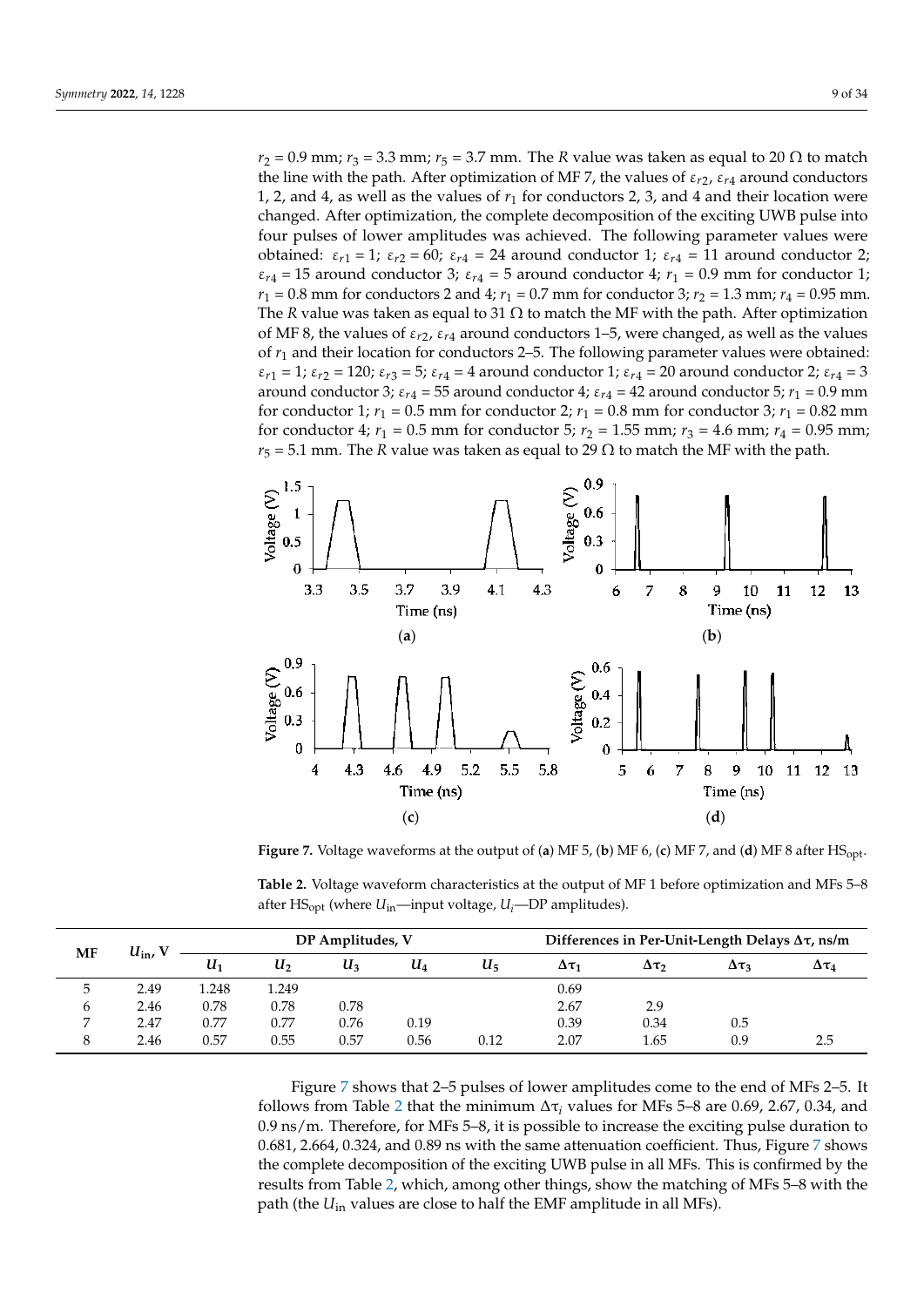# *4.2. Cascade Connection of Modal Filters*

In this subsection, we explore the possibility of improving the performance of multiconductor MFs (with a circular CS and based on MSL) by cascading them. It is known [\[42\]](#page-33-4) that each pulse is successively divided into two pulses of smaller amplitudes when segments of coupled lines are connected in cascade. In other words, connecting another segment to the line segment leads to the fact that pulse 1 is decomposed into pulse 1.1 and pulse 1.2, while pulse 2 is decomposed into pulse 2.1 and pulse 2.2. These pulses will not coincide with each other in time if the mode delay difference of the second segment is at least twice as big as that of the first one. The result is the sequence of pulses 1.1, 2.1, 1.2, 2.2. Consequently, the CC of *n* segments will lead, under certain conditions, to the decomposition into 2*<sup>n</sup>* pulses, which is possible with a successive doubling or shortening of the lengths of the connected line segments.

For a structure of *n* segments of connected lines, the length of the *k*-th segment is defined as:

$$
l_k = l(2k - 1), k = 1, ..., n,
$$
 (2)

with the total length of the structure

$$
L_n = l(2_n - 1). \tag{3}
$$

The resulting formulas (2) and (3) relate the number and lengths of coupled line segments for pulse decomposition with given parameters [\[42\]](#page-33-4). We considered the above conditions only in relation to the CC of segments of coupled lines of the same type, while this issue was not touched upon for structures that were different (in terms of CSs).

For the study, we selected 3-conductor MFs: with a circular CS and an MSL. Figures [4a](#page-5-1) and [8a](#page-10-0) show their CSs, where  $w$  is the width of the conductors,  $d$  is the distance from the edge of the MSL to the nearest conductor, *s* is the separation between the conductors, *t* is the conductor's thickness, and *h* is the substrate thickness. In the simulation, the source of UWB pulses is represented by an ideal trapezoidal signal source with 1 V EMF and rise, fall, and flat top durations of 50 ps, so that the total duration was 150 ps. Figure [8b](#page-10-0),c show the equivalent circuits of the CSs, and Figure [8d](#page-10-0),e show the voltage waveforms at the beginning and end of single-segment MFs with a circular CS and an MSL. We considered a multiconductor MF with a circular CS in Section [4.1.](#page-5-2) This structure for  $N = 3$  is shown in Figure [4a](#page-5-1). We also performed the optimization of this MF by  $HS<sub>opt</sub>$  for amplitude, interval-time, and range-time criteria (see Section [4.1\)](#page-5-2). Equal amplitudes of the DPs were achieved, and a 3-time attenuation of the output signal was obtained compared to  $U_{\text{in}}$  = 0.44 V (recalculated with respect to the data from Table [1](#page-7-0) when excitation was 1 V). An MF based on an MSL was previously considered in [\[43\]](#page-33-5) and is a 3-conductor transmission line (Figure [8a](#page-10-0)). The parameters of the MSL are taken as follows:  $\varepsilon_{r1} = 1$ ; relative permittivity of the substrate  $\varepsilon_{r5} = 4.5$ ;  $w_{1-3} = 1$  mm;  $t = 0.178$  mm;  $h = 0.323$  mm;  $s_1 = 0.011$  mm;  $s_2 = 0.09$  mm. As a result, the maximum attenuation of the output voltage was 2.6 times compared to  $U_{\text{in}} = 0.42$  V (Figure [8d](#page-10-0)). Four options for CC of MFs were considered and are described in detail below. When simulating CCs 1–4, the *R* values were taken based on the conditions for matching the MF with the path (the *U*in value was equal to half the EMF of the source). The lengths of the segments  $l_i$  were optimized by  $HS_{opt}$  to achieve a complete decomposition of the UWB pulse.

Figure [8b](#page-10-0) shows the equivalent circuit of CC 1 and CC 2. CC 1 includes two segments of the circular CS MF from Figure [4b](#page-5-1). CC 2 includes an MF segment with a circular CS (Figure [4b](#page-5-1)) and an MSL (Figure [8a](#page-10-0)). As a result of optimization, the  $l_i$  values of  $l_1 = 0.1$  m and  $l_2 = 0.3$  m for CC 1, and  $l_1 = 0.1$  m and  $l_2 = 0.5$  m for CC 2 were chosen. To ensure the matching of the line with the path, the load's *R* values in this subsection are taken as equal to 25  $\Omega$ . Figure [9a](#page-12-0),b show the voltage waveforms at the output of CC 1 and CC 2. Figure [9a](#page-12-0) shows that three pulses arrive at the output of segment 1 (node  $V_5$  in Figure [8b](#page-10-0)) with a maximum amplitude of 174 mV and a minimum delay difference  $\Delta t_{\text{min}} = 0.02$  ns. The output of segment 2 (node  $V_{10}$  in Figure [8b](#page-10-0)) receives nine pulses with a maximum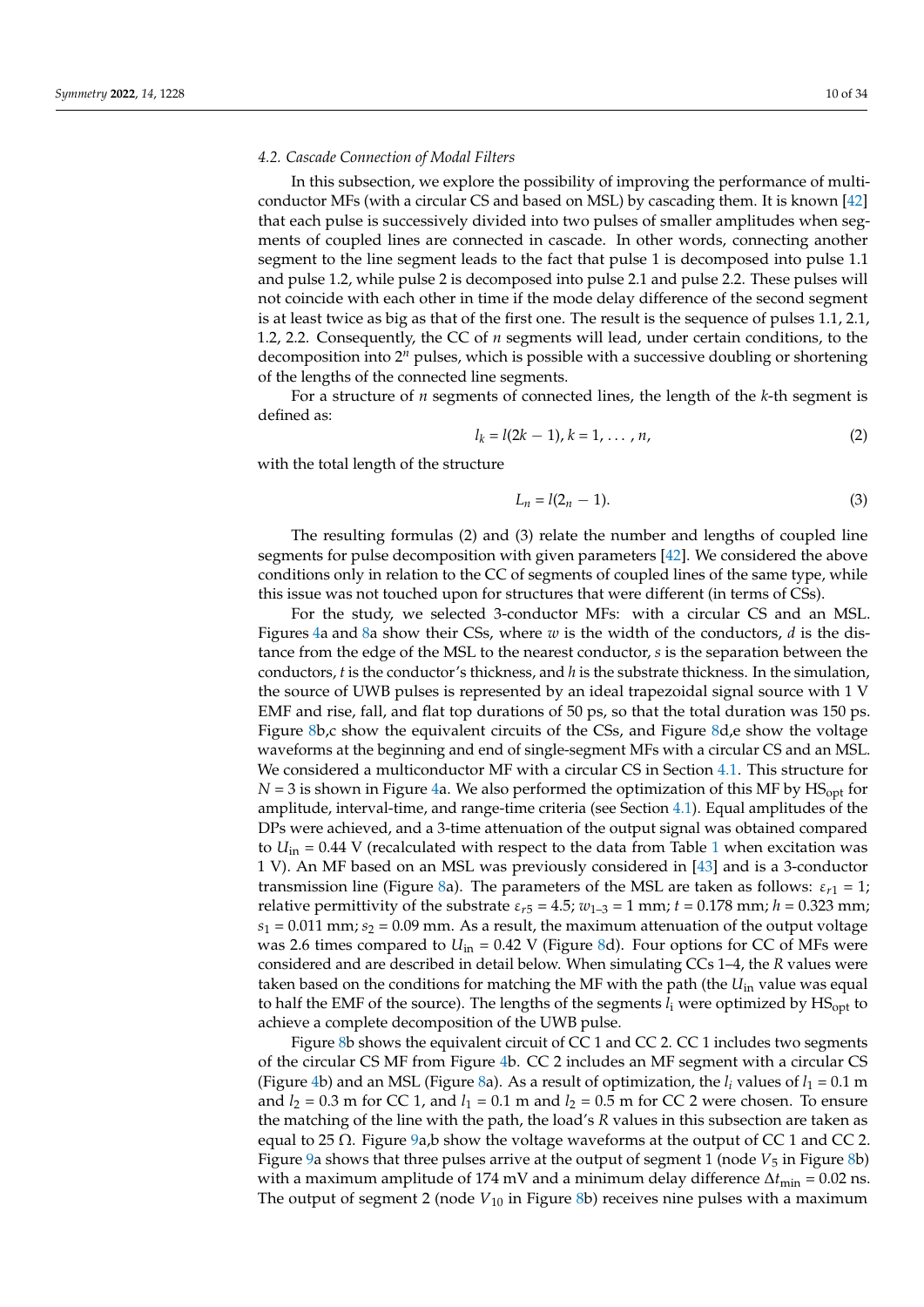<span id="page-10-0"></span>

Figure 8. (a) CS of a 3-conductor MSL, equivalent circuits of (b) CC 1 and 2, (c) CC 3 and 4, and output voltage waveforms of the single (**d**) circular MF and (**e**) MSL. output voltage waveforms of the single (**d**) circular MF and (**e**) MSL.

Figure 8c shows the equivalent circuit of CC 3 and CC 4. CC 3 includes two MFs with a circular CS, between which there is the MSL segment. CC 4 includes three segments of the MF with a circular CS. As a result of optimization, the *l<sub>i</sub>* values were chosen to equal  $l_1 = 0.1$  m,  $l_2 = 0.5$  m,  $l_3 = 1.1$  m for CC 3, and  $l_1 = 0.1$  m,  $l_2 = 0.3$  m,  $l_3 = 1.2$  m for CC 4. Figure 9c shows that three pulses arrive at the output of segment 1 (node  $V_5$  in Figure 8c) with a maximum amplitude of 141 mV and  $\Delta t$ <sub>min</sub> = 0.02 ns. Nine pulses with a maximum amplitude of 56 mV and  $\Delta t$ <sub>min</sub> = 0.05 ns propagate to the output of segment 2 (nod[e](#page-10-0)  $V_{10}$  in Figure [8c](#page-10-0)). The output of segment 3 (node  $V_{15}$  in Figure 8c) receives 27 pulses with a maximum amplitude of 22.3 mV and  $\Delta t_{\text{min}} = 0.01$  ns, which is 23.1 times less than the  $U_{\text{in}} = 515 \text{ mV}$ . Figure [9d](#page-12-0) shows that three pulses arrive at the output of segment 1 with amaximum amplitude of 175 mV and  $\Delta t_{\text{min}} = 0.02$  ns. Nine pulses with a maximum amplitude of 58 mV and  $\Delta t_{\text{min}} = 0.05$  ns come to the output of segment 2. A total of 27 pulses with a maximum amplitude of 20.2 mV and  $\Delta t_{\text{min}} = 0.01$  ns come to the output of segment 3, which is 25.5 times less than the  $U_{\text{in}} = 515 \text{ mV}$ .

Tables S1–S4 (in Supplementary Materials) show the main characteristics of CCs 1–4 after optimization. The amplitudes of the DPs and delays at the output of segments 1 (node  $V_5$ ), 2 ( $V_{10}$ ), and 3 ( $V_{15}$ ) are also presented.

Tables S1–S4 show the coincidence of the  $U_i$  and  $t_i$  values at the  $V_5$  nodes in pairs in CC 1 and CC 4, as well as in CC 2 and CC 3. This is because the sequence of segments 1 and 2 is the same: segments 1 and 2 are MFs with a circular CS (CC 1 and CC 4), and segments 1 and 2 are MFs with a circular CS and MSL (CC 2 and CC 3). In addition, we can see that in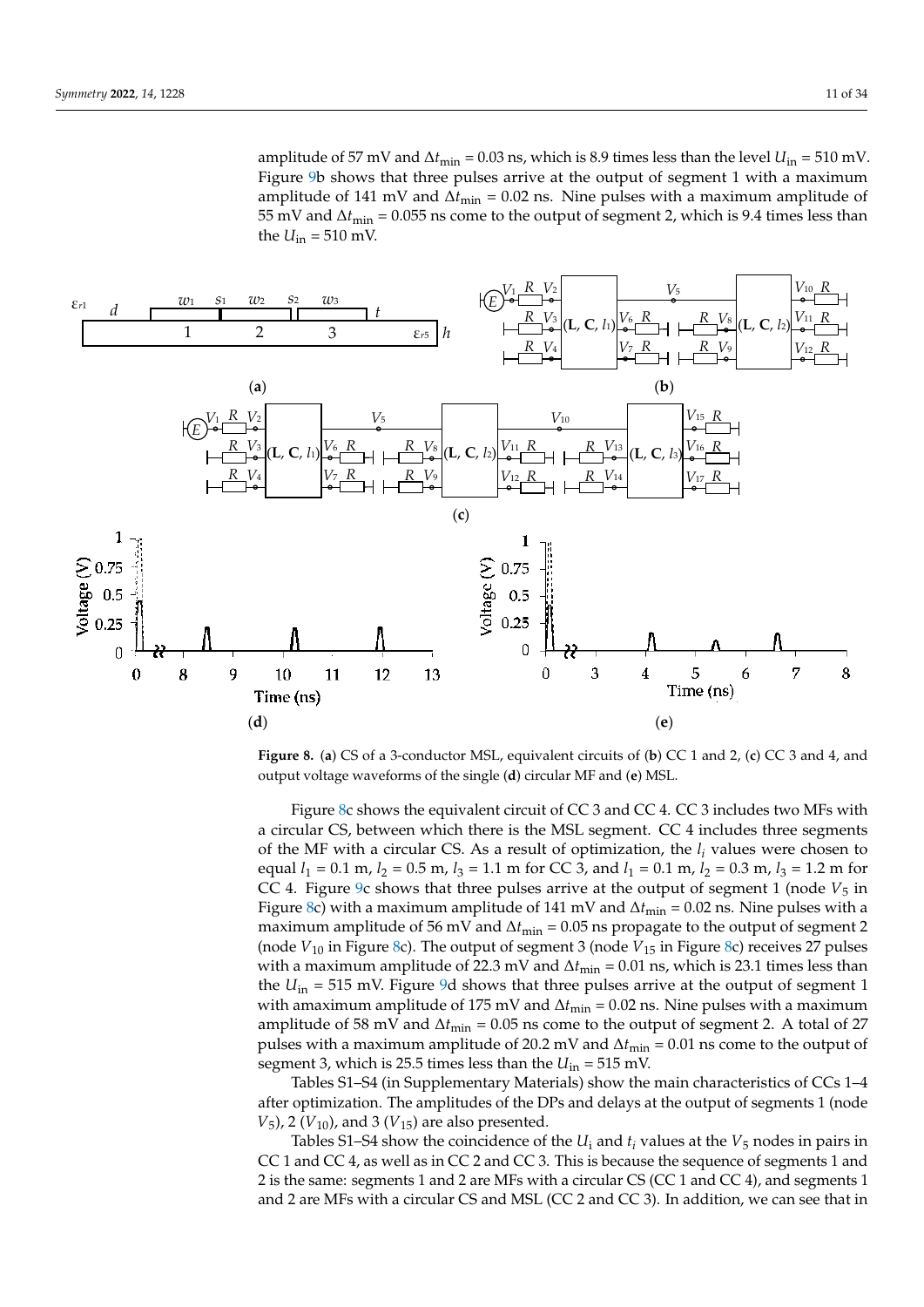the separately indicated CC, the pulses at the output of segment 2 (node  $V_{10}$ ) have  $U_i$  and  $t_i$  values that are close. Note are due to the partial mismatch of the modes in the CC of the transmission line segments; there is a consistent increase in the amplitudes of individual pulses in individual nodes. For example, in the  $V_{10}$  node of CC 1, we observe an increase in the pulse amplitude from 33 mV for pulse 1 to 57 mV for pulse 9. The phenomenon of mismatch of individual mode pulses leads to different  $U_i$  values in individual nodes. It is especially clearly observed for CCs 2 and 3, where two protective devices with different CSs are connected. It can be seen from the minimum differences in mode delays ∆*t*<sub>min</sub> that at the  $V_5$  node in all CCs, this value is 0.02 ns,  $V_{10}$  is 0.03 ns, and  $V_{15}$  is 0.01 ns. This indicates a partial pulse overlapping at the CC output, which leads to an increase in the maximum level of the output voltage in the node  $(V_{15})$  when simulating CC 3 (Figure [9c](#page-12-0)). However, the obtained results indicate the possibility of improving the protective characteristics of individual MFs that function separately. This can be achieved by cascading them with at a v<sub>1</sub> (*V<sub>15</sub>*), *2 (<i>V*<sub>10</sub>), *2* (*V*<sub>15</sub>), *2* (*V*<sub>15</sub>), *2* (*V*<sub>15</sub>), *2* (*V*<sub>15</sub>), *2* (*V*<sub>15</sub>), *2* (*V*<sub>15</sub>), *2* (*V*<sub>15</sub> other MFs that have different geometric configurations.



**Figure 9.** *Cont*.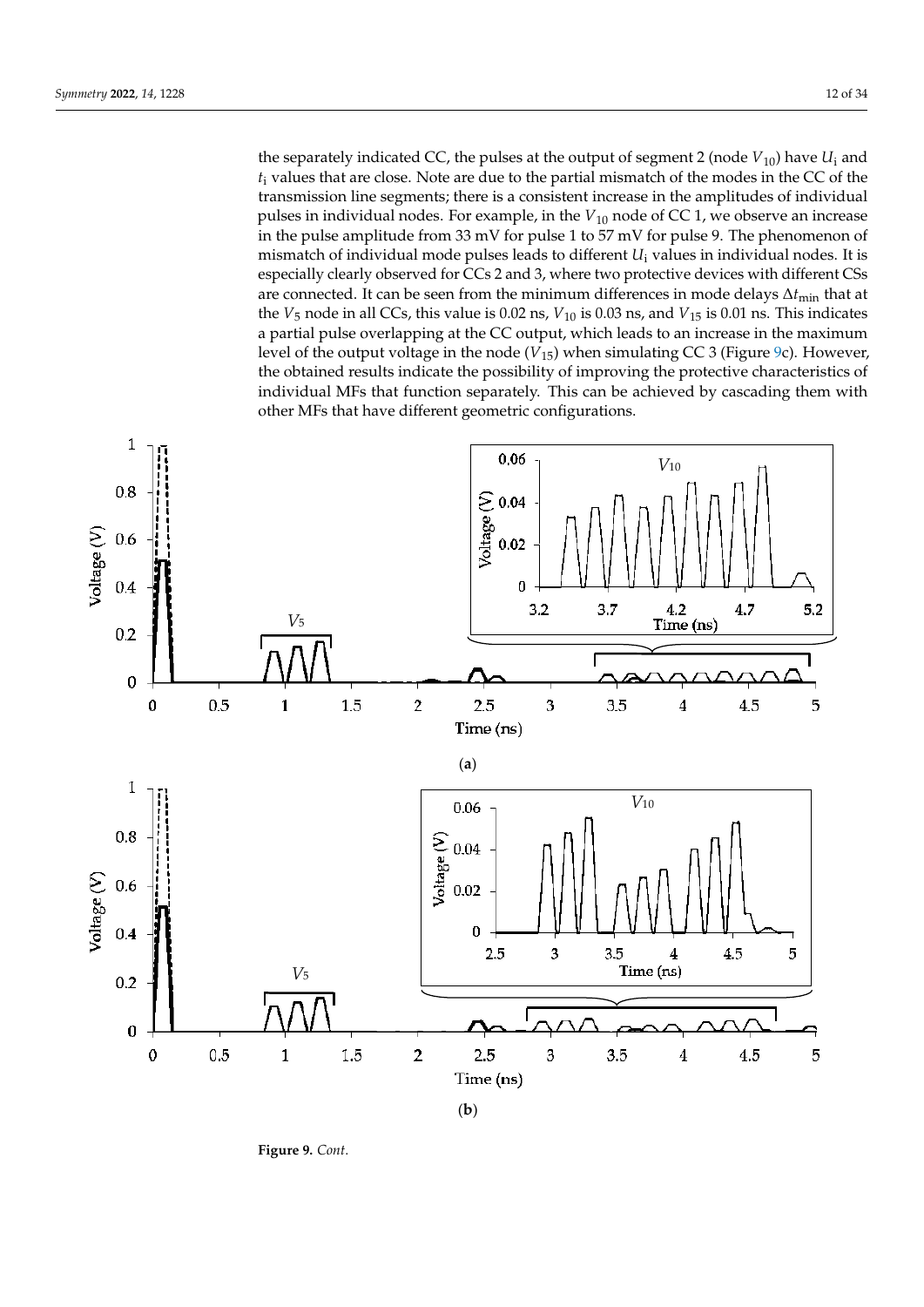

<span id="page-12-0"></span>

Figure 9. Output voltage waveforms of (a) CC 1, (b) CC 2, (c) CC 3, and (d) CC 4 after optimization.

Tables S1–S4 show the coincidence of the *U*<sup>i</sup> and *t<sup>i</sup>* values at the *V*<sup>5</sup> nodes in pairs in *4.3. Parametric Optimization of Modal Filters in the Range of Real Geometric and Electrophysical* Parameters **CCC** 3. As well as the sequence of sequence of sequence of sequence of sequence of sequence of sequence of sequence of sequence of sequence of sequence of sequence of sequence of sequence of sequence of sequenc *Parameters*

In this subsection, we present the results of simulating MFs with a circular CS in the range of real parameters when they are designed in the shield and without it  $[31,41,44]$ . The possibility of achieving a complete decomposition of the exciting UWB pulse is evaluated at real geometrical and electrophysical parameters of the MF. It is important to implement the protective cable prototype. The study considers eight 2 and 3-conductor MFs with circular CSs, as shown in Figure 10. The choice of the optimized parameter range was conditioned by the typical characteristics of cables in terms of their geometrical and electrophysical parameters. Thus, during the optimization, the radius of the conductors varied within  $0.5$ –2.15 mm, the internal insulation (around the reference conductor or in the form of a central dielectric core) and the internal insulation around the conductors were  $0.5-1.6$  mm, the external insulation was 3.55–9.75 mm, and the relative permittivity of the insulating materials was 2.4–5.5 (with values of the dielectric loss tangent (tg $\delta_i$ ) 0.007–0.017).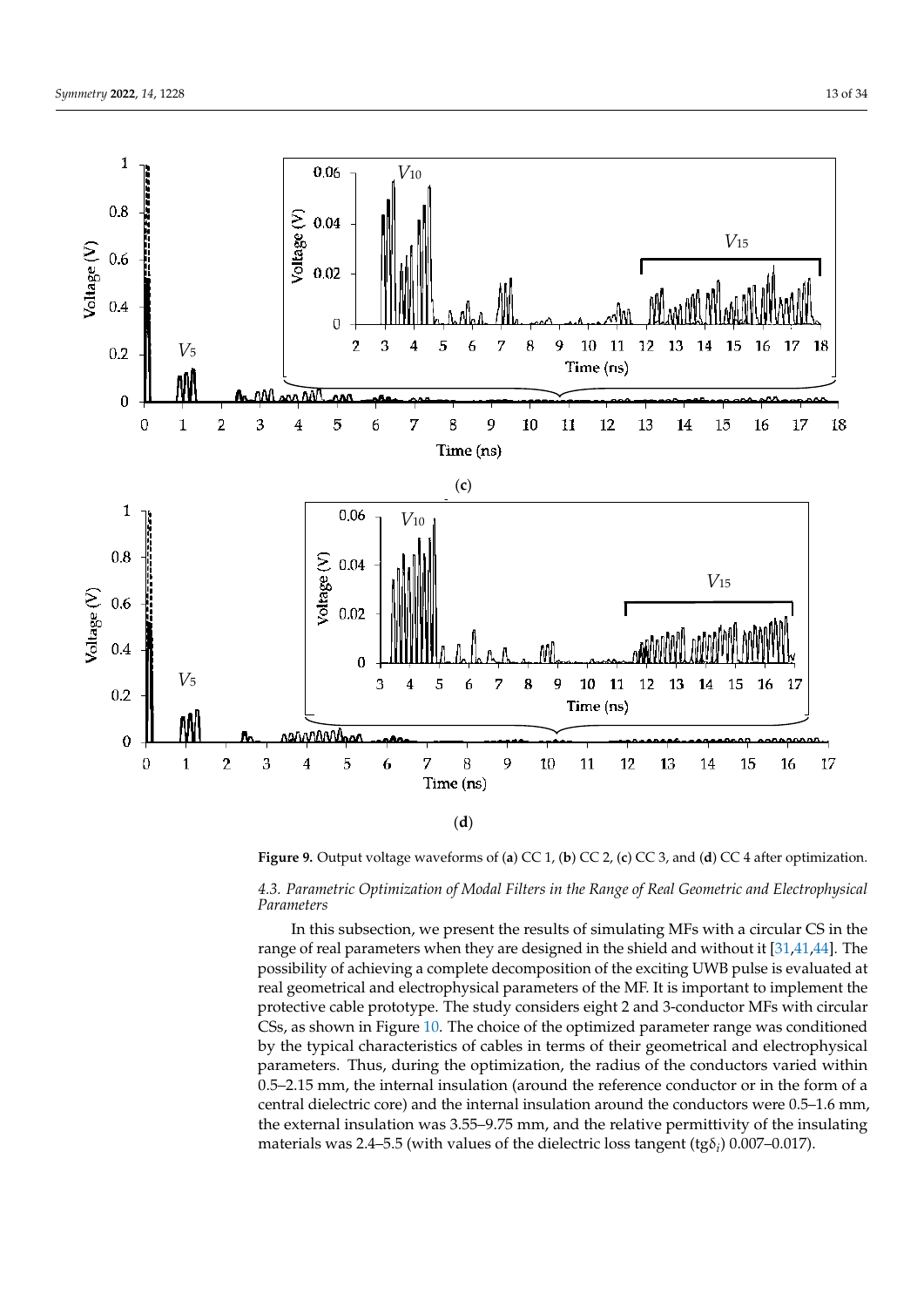<span id="page-13-0"></span>

**Figure 10.** CSs of (**a**) MF 1, (**b**) MF 2, (**c**) MF 3, (**d**) MF 4, (**e**) MF 5, (**f**) MF 6, (**g**) MF 7, and (**h**) MF 8 after HSopt.

Eight different MFs were investigated: MFs  $1-4$  with  $N = 2$  and MFs  $5-8$  with  $N = 3$ . Let us describe them in more detail. MF 1 (Figure [10a](#page-13-0)) is a reference dielectric-coated conductor. Conductors 1 and 2 are located on the outside of the dielectric, and the entire structure is in dielectric insulation. MF 2 (Figure [10b](#page-13-0)) is similar to MF 1, but conductors 1 and 2 are in an individual dielectric filling. MF 3 (Figure [10c](#page-13-0)) is the same as MF 1 but with an external shield and dielectric instead of a center conductor. MF 4 (Figure [10d](#page-13-0)) is the same as MF 3, but conductors 1 and 2 are in individual dielectric insulation. MFs 5–8 from Figure [10e](#page-13-0)–h are similar to MFs 1–4, but they are distinguished by having conductor 3. We set the *R* values equal to 50  $\Omega$  when simulating MFs 1–8. As an input excitation, we used a source of trapezoidal pulse signals with an EMF equal to 5 V and a total duration of 150 ps. The equivalent circuits of MFs that are 1 m long are shown in Figure [2a](#page-3-0),b.

The parameters after MFs 1–4 optimization are presented in Table [3,](#page-13-1) and MFs 5–8–in Table  $4$  (where  $C_R$  is the reference conductor and  $C_i$  is the number of the signal conductor). The calculated voltage waveforms at the output of MFs  $1-8$  after  $HS<sub>opt</sub>$  are shown in Figures [11](#page-14-1) and [12.](#page-14-2) Table [5](#page-15-0) shows the main characteristics of MFs 1–8 after parametric optimization by  $HS<sub>opt</sub>$  when simulating them without considering losses, and Table [6](#page-15-1) with considering losses.

<span id="page-13-1"></span>**Table 3.** Parameters of MFs  $1-4$  after  $HS_{opt}$ .

|    | $r_i$ , mm |       |                         |               |     |                 |                                     |                      |     |     | $\varepsilon_{ri}$ and tg $\delta_i$ |     |            |     |                                                                                            |  |                                               |     |                                  |       |               |
|----|------------|-------|-------------------------|---------------|-----|-----------------|-------------------------------------|----------------------|-----|-----|--------------------------------------|-----|------------|-----|--------------------------------------------------------------------------------------------|--|-----------------------------------------------|-----|----------------------------------|-------|---------------|
| MF |            | $r_1$ |                         |               | r,  | $r_3$           | $\frac{r_4}{r_5}$ $\frac{r_6}{r_5}$ |                      |     |     |                                      |     |            |     | $\varepsilon_{r1}$ $\varepsilon_{r2}$ tg $\delta_2$ $\varepsilon_{r3}$ tg $\delta_3$ $C_1$ |  |                                               |     | C <sub>2</sub>                   | $C_3$ |               |
|    |            |       | $C_R$ $C_1$ $C_2$ $C_3$ |               |     |                 |                                     | $C_1$ $C_2$ $C_3$    |     |     |                                      |     |            |     |                                                                                            |  | $\epsilon_{r4}$ tg $\delta_4$ $\epsilon_{r4}$ |     | tg $\delta_4$ $\varepsilon_{r4}$ |       | tg $\delta_4$ |
|    | 0.9        | 0.9   | 0.77                    |               |     | $0.35$ 1.6 3.45 |                                     |                      |     |     |                                      | 4.2 | $0.07$ 4.2 |     | 0.07                                                                                       |  |                                               |     |                                  |       |               |
|    | 0.9        | 0.9   | 0.7                     | 0.37          | 1.6 | 3.7             |                                     | $0.95$ $0.82$ $0.42$ |     |     | $\mathbf{1}$                         | 4.2 | 0.07       | 4.2 | $0.07$ 2.4                                                                                 |  | 0.07                                          | 2.4 | $0.07$ 2.4                       |       | 0.07          |
|    | 0.9        | 0.9   |                         | 1.18 1.13 0.5 |     | -4.5            |                                     |                      |     | 4.8 |                                      | 2.4 | 0.07       | 5.5 | 0.017                                                                                      |  |                                               |     |                                  |       |               |
|    | 0.9        | 0.9   | 0.82                    | 1.2           | 0.6 | 3.9             |                                     | 0.95 0.95            | 1.3 | 4.1 | 1                                    | 4.2 | 0.07       | 2.4 | $0.07$ 5.5                                                                                 |  | $0.017\,5.5$                                  |     | $0.017$ 4.2                      |       | 0.07          |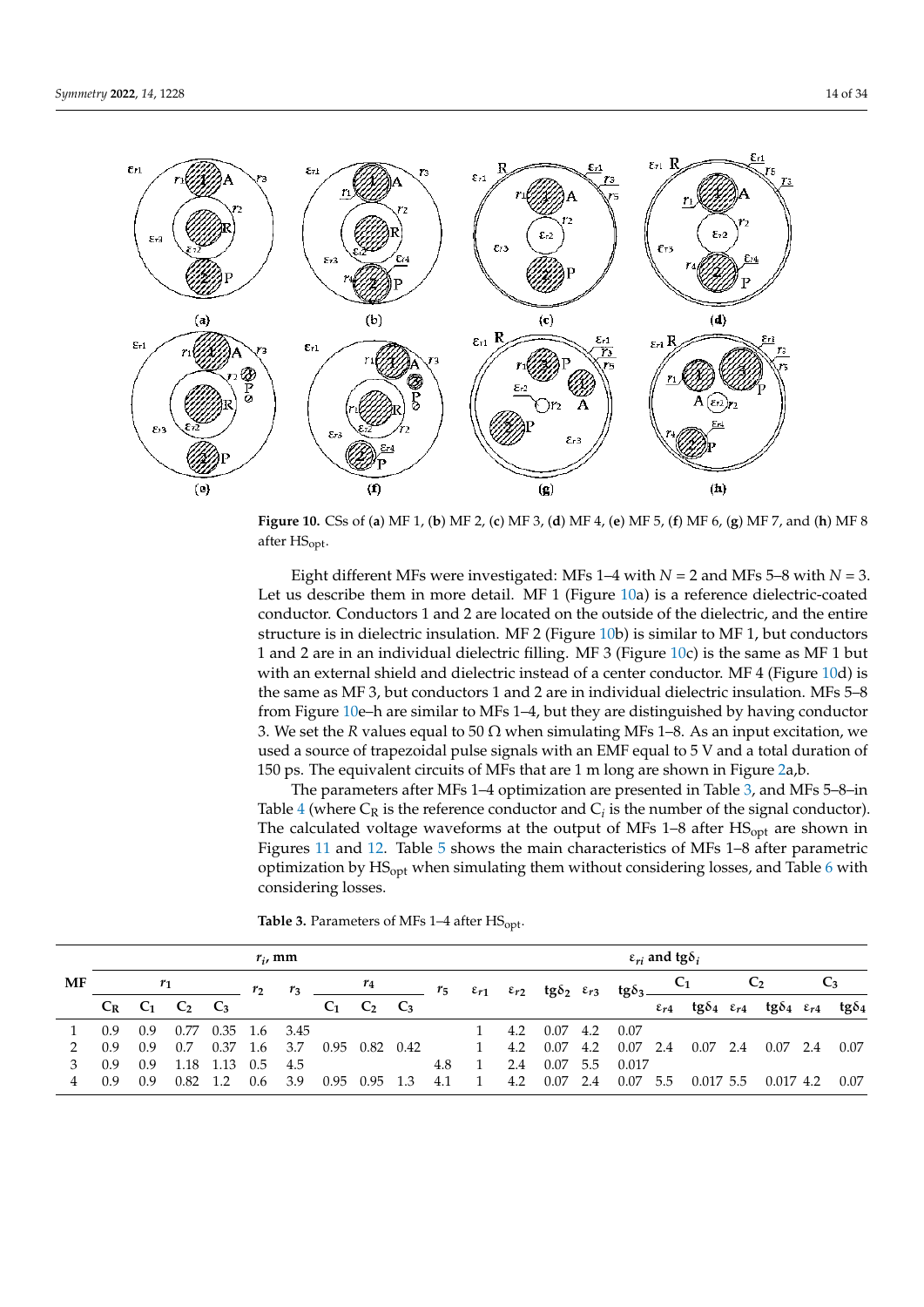**Table 4.** Parameters of MFs 5–8 after HSopt.  $r_i$ , mm  $\epsilon_{ri}$  **and tg** $\delta_i$ *r<sub><i>i*</sub> *c<sub><i>i*</sub> *e<sub><i>i*</sub> *d***<sub>***i***</sub>** *c<sub><i>i*</sub> *d*<sub>*i*</sub> *d*<sub>*i*</sub> *d*<sub>*i*</sub> *d*<sub>*i*</sub> *d* **MF** *r***1** *r***1** *r***4** *r***4** *r***4**  $C_1$  **C**<sub>2</sub> **C**<sub>3</sub>  $C_1$   $C_2$   $C_3$  $r_5$   $\varepsilon_{r1}$   $\varepsilon_{r2}$   $\textrm{tg}\delta_2$   $\varepsilon_{r3}$   $\textrm{tg}\delta_3$ *r***<sup>2</sup>** *r***<sup>3</sup>** *r***<sup>2</sup>** *r***<sup>3</sup>**  $C_1$   $C_2$   $C_3$ *r***<sup>5</sup> ε***r***<sup>1</sup> ε***r***<sup>2</sup> tgδ<sup>2</sup> ε***r***<sup>3</sup> tgδ<sup>3</sup>**  $C_1$   $C_2$   $C_3$   $C_1$   $C_2$   $C_3$   $C_4$   $C_5$   $C_6$   $C_7$   $C_8$   $C_1$   $C_1$   $C_2$   $C_3$   $C_1$   $C_2$   $C_3$   $C_1$   $C_2$   $C_3$  $C_2$  $C_R$   $C_1$   $C_2$   $C_3$   $C_1$   $C_2$   $C_3$   $C_3$   $C_4$  tg $\delta_4$   $\epsilon_{r4}$  tg $\delta_4$   $\epsilon_{r4}$  tg $\delta_4$  $C_1$   $C_2$   $C_3$   $C_1$   $C_2$   $C_3$   $\epsilon_{r4}$  tgo<sub>4</sub>  $\epsilon_{r4}$  tgo<sub>4</sub>  $\epsilon_{r4}$  tgo<sub>4</sub>  $\epsilon_{r4}$  tgo<sub>4</sub> 5 0.9 0.9 0.77 0.35 1.6 3.45 1 4.2 0.07 4.2 0.07 5 0.9 0.9 0.77 0.35 1.6 3.45 1 4.2 0.07 4.2 0.07 5 0.9 0.9 0.77 0.35 1.6 3.45 1 4.2 0.07 4.2 0.07 6 0.9 0.9 0.7 0.37 1.6 3.7 0.95 0.82 0.42 1 4.2 0.07 4.2 0.07 2.4 0.07 2.4 0.07 2.4 0.07 6 0.9 0.9 0.7 0.37 1.6 3.7 0.95 0.82 0.42 1 4.2 0.07 4.2 0.07 2.4 0.07 2.4 0.07 2.4 0.07  $6.9 \quad 0.9 \quad 110 \quad 110 \quad 0.5 \quad 0.5$  0.57 0.32 0.42 1  $1.4 \quad 0.07 \quad \text{E} = 0.017$ <br>0.9 0.9 1.19 1.12 0.5 4.5 7 0.9 0.9 1.18 1.13 0.5 4.5 4.8 1 2.4 0.07 5.5 0.017 7 0.9 0.9 1.18 1.13 0.5 4.5 4.8 4.8 1 2.4 0.07 5.5 0. 0.9 0.9 0.82 1.2 0.6 3.9 0.95 0.95 1.3 4.1 1 4.2 0.07 2.4 0.07 8 0.9 0.9 0.82 1.2 0.6 3.9 0.95 0.95 1.3 4.1 1 4.2 0.07 2.4 0.07 5.5 0.017 5.5 0.017 4.2 0.07 8 0.9 0.9 0.82 1.2 0.6 3.9 0.95 0.95 1.3 4.1 1 4.2 0.07 2.4 0.07 5.5 0.017 5.5 0.017 4.2 0.07  $\mathcal{S} \rightarrow \mathcal{S}$  , and the set of the set of the set of the set of the set of the set of the set of the set of the set of the set of the set of the set of the set of the set of the set of the set of the set of the set of  $\mathbf{1}$  $1.5$ 

<span id="page-14-1"></span>

<span id="page-14-0"></span>**Table 4.** Parameters of MFs 5–8 after  $HS_{opt}$ .  $\frac{4}{3}$  0.95 1.2 0.95 1.2 0.95 1.2  $\frac{4}{3}$  1.2  $\frac{4}{3}$ 

3 0.9 0.9 1.18 1.13 0.5 4.5 4.8 1 2.4 0.07 5.5 0.017

<span id="page-14-2"></span>Figure 11. Voltage waveforms at the output of (a) MFs 1-4 and (b) MFs 5-8 in the lossless simulation, where MFs 1 and 5 (---), MFs 2 and 6 (---), MFs 3 and 7 ( $\cdots$ ), and MFs 4 and 8 (--).



**Figure 12.** Voltage waveforms at the output of (**a**) MFs 1–4 and (**b**) MFs 5–8 in the lossy simulation, where MFs 1 and 5 (—-), MFs 2 and 6 (**—-**), MFs 3 and 7 (···), and MFs 4 and 8 (- -).

Since there are only two conductors (in addition to the reference one) in MFs 1–4 located symmetrically, it was possible to achieve complete decomposition of the exciting UWB pulse without changing the arrangement of the conductors. However, the rest of the resources (changing the geometric and electrophysical parameters of the MF) were used for optimization. As can be seen from Figure [11a](#page-14-1) and Table [5,](#page-15-0) MFs 1 and 2 show equal values of maximum output voltage (1.25 V) and high  $\Delta \tau$  values between DPs (0.85 ns/m). The CSs of MFs 1 and 3 were previously analyzed in [\[31,](#page-32-13)[41\]](#page-33-3), which is why the optimization with real parameters did not require much effort. However, in MF 3, since the reference conductor represents an external shield, it was not possible to obtain the high  $\Delta \tau$  value (0.16 ns/m). This situation was improved by adding an external dielectric to the active and passive conductors (transition from MF 3 to MF 4). Thus, in MF 4, the  $\Delta\tau$  value was already 0.35 ns/m. Meanwhile, in the lossless simulation, the maximum output voltage value for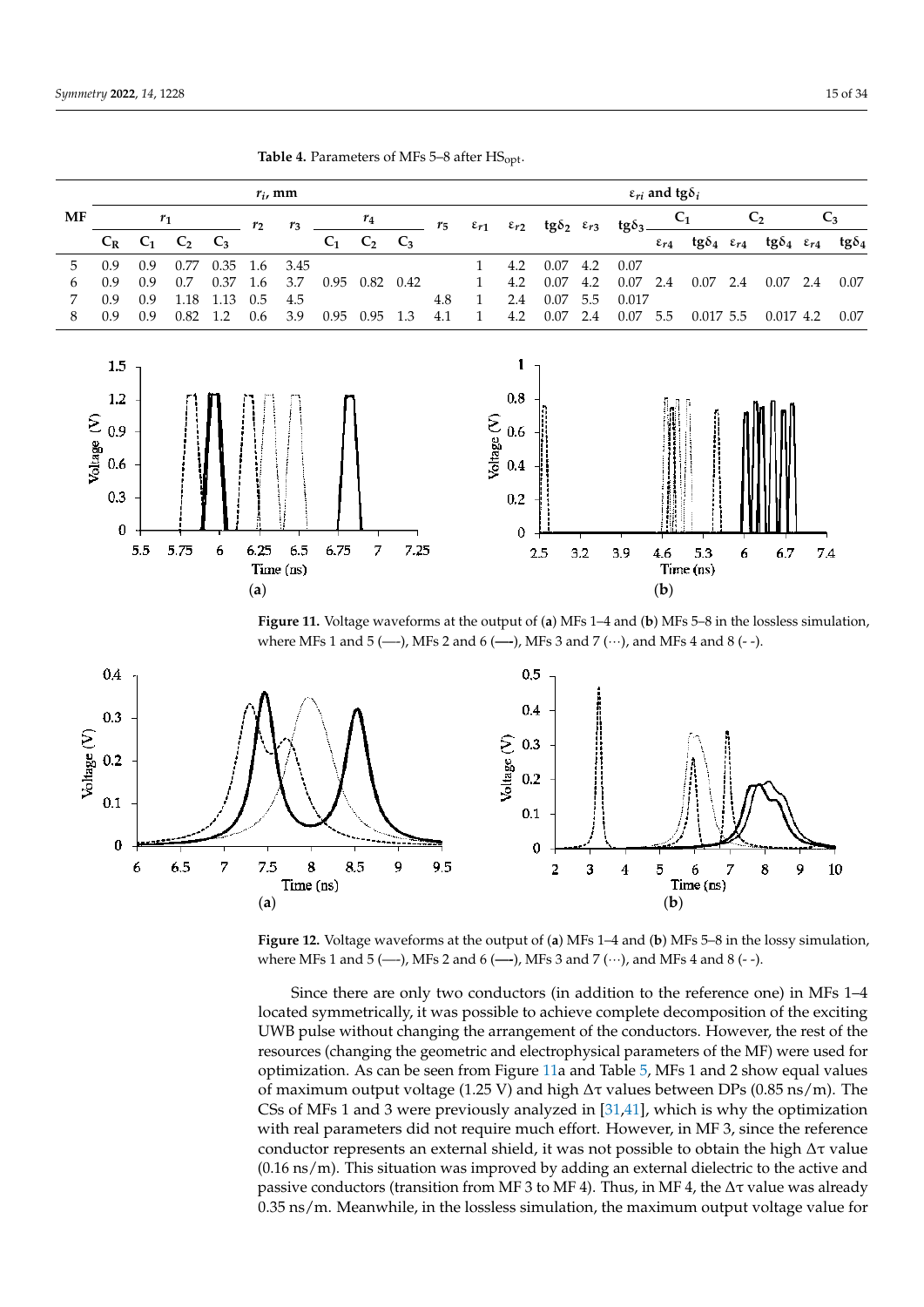MFs 3 and 4 is less (1.24 V) than in MFs 1 and 2 (1.25 V), which is two times less than the value of  $U_{\text{in}}$ . In addition, we can talk about an acceptable matching of MFs 1–4 with the path because the value of *U*in is close to half the EMF, i.e., 2.5 V (maximum deviation for MF 2 is 2.7%). Thus, when simulating MFs 1–4 without losses, it is possible to increase the exciting pulse duration to 0.846 ns for MFs 1 and 2, to 0.156 ns for MF 3, and to 0.34 ns for MF 4 with the same attenuation coefficient.

| MF             | $U_{\rm in}$ , V |       | DP Amplitudes $U_i$ , V |       | Differences in Per-Unit-Length<br>Delays $\Delta\tau_i$ , ns/m |                 |  |  |  |
|----------------|------------------|-------|-------------------------|-------|----------------------------------------------------------------|-----------------|--|--|--|
|                |                  | $U_1$ | $U_2$                   | $U_3$ | $\Delta \tau_1$                                                | $\Delta \tau_2$ |  |  |  |
|                | 2.56             | 1.25  | 1.24                    |       | 0.85                                                           |                 |  |  |  |
| $\overline{2}$ | 2.64             | 1.25  | 1.23                    |       | 0.85                                                           |                 |  |  |  |
| 3              | 2.48             | 1.24  | 1.24                    |       | 0.16                                                           |                 |  |  |  |
| 4              | 2.48             | 1.24  | 1.24                    |       | 0.35                                                           |                 |  |  |  |
| 5              | 2.38             | 0.77  | 0.78                    | 0.78  | 0.3                                                            | 0.33            |  |  |  |
| 6              | 2.37             | 0.71  | 0.74                    | 0.73  | 0.27                                                           | 0.37            |  |  |  |
| 7              | 2.24             | 0.8   | 0.8                     | 0.8   | 0.19                                                           | 0.18            |  |  |  |
| 8              | 2.45             | 0.75  | 0.75                    | 0.73  | 2.18                                                           | 0.77            |  |  |  |

<span id="page-15-0"></span>**Table 5.** Simulation results for MFs 1–8 in the lossless simulation.

<span id="page-15-1"></span>**Table 6.** Simulation results for MFs 1–8 in the lossy simulation.

| MF             | $U_{\text{in}}$ , V |      | Decomposition Pulses Amplitudes $U_i$ , V | Differences in Per-Unit-Length<br>Delays $\Delta\tau_i$ , ns/m |                 |                 |  |
|----------------|---------------------|------|-------------------------------------------|----------------------------------------------------------------|-----------------|-----------------|--|
|                |                     | U1   | U <sub>2</sub>                            | $U_3$                                                          | $\Delta \tau_1$ | $\Delta \tau_2$ |  |
| 1              | 2.55                | 0.36 | 0.32                                      |                                                                | 0.85            |                 |  |
| $\overline{2}$ | 2.6                 | 0.36 | 0.32                                      |                                                                | 0.85            |                 |  |
| 3              | 1.84                | 0.35 | 0.35                                      |                                                                | 0.16            |                 |  |
| 4              | 1.92                | 0.33 | 0.25                                      |                                                                | 0.35            |                 |  |
| 5              | 2.35                | 0.18 | 0.19                                      | 0.17                                                           | 0.3             | 0.33            |  |
| 6              | 2.34                | 0.16 | 0.19                                      | 0.14                                                           | 0.27            | 0.37            |  |
| 7              | 2.22                | 0.33 | 0.33                                      | 0.3                                                            | 0.19            | 0.18            |  |
| 8              | 2.42                | 0.47 | 0.26                                      | 0.34                                                           | 2.18            | 0.77            |  |

Because conductor 3 is in MFs 5–8, it is important to ensure different couplings between the conductors during optimization. This is possible by changing their arrangement, as well as the geometric and electrophysical parameters of the passive conductors, and internal and external insulation. As follows from Table [6,](#page-15-1) the use of conductor 3 allowed for the increase in the overall MF attenuation. Thus, among MFs 5–8, the maximum attenuation of the exciting UWB pulse is observed in MF 6 (0.74 V), which is 3.2 times less than the *U*in value. The maximum amplitude is observed for MF 7 (0.8 V), which is 2.8 times less than the *U*in value. As can be seen from Figure [11b](#page-14-1) and Table [6,](#page-15-1) MF 5 provides an output voltage level of 0.78 V. However, by adding an external dielectric to the active and passive conductors (transformation of MF 5 into MF 6), it was possible to reduce the maximum output voltage level to 0.74 V. Nevertheless, the ∆τ*<sup>i</sup>* values decreased from 0.3 and 0.33 ns/m to 0.27 and 0.37 ns/n. When MF 7 was transformed into MF 8 by adding an external dielectric to the active and passive conductors, it was also possible not only to reduce the level of the maximum output voltage from 0.8 V to 0.75 V but to increase the values of ∆τ*<sup>i</sup>* from 0.19 and 0.18 ns/m to 2.18 and 0.77 ns/m. The matching of MFs 5–8 with the path is also acceptable (the maximum deviation for MF 7 is 5.5%). Thus, in lossless simulations of MFs 5–8, it was possible to increase the exciting pulse duration to 0.291 ns for MF 5, to 0.261 ns for MF 6, to 0.186 ns for MF 7, and to 0.76 ns for MF 8 with the same attenuation coefficient.

Figure [12a](#page-14-2),b show the output voltage waveforms from the MFs 1–8 simulations that considered losses. It is important to note that the optimization of MFs 1–8 was performed for the lossless case. In view of this, on the obtained time responses, the achievability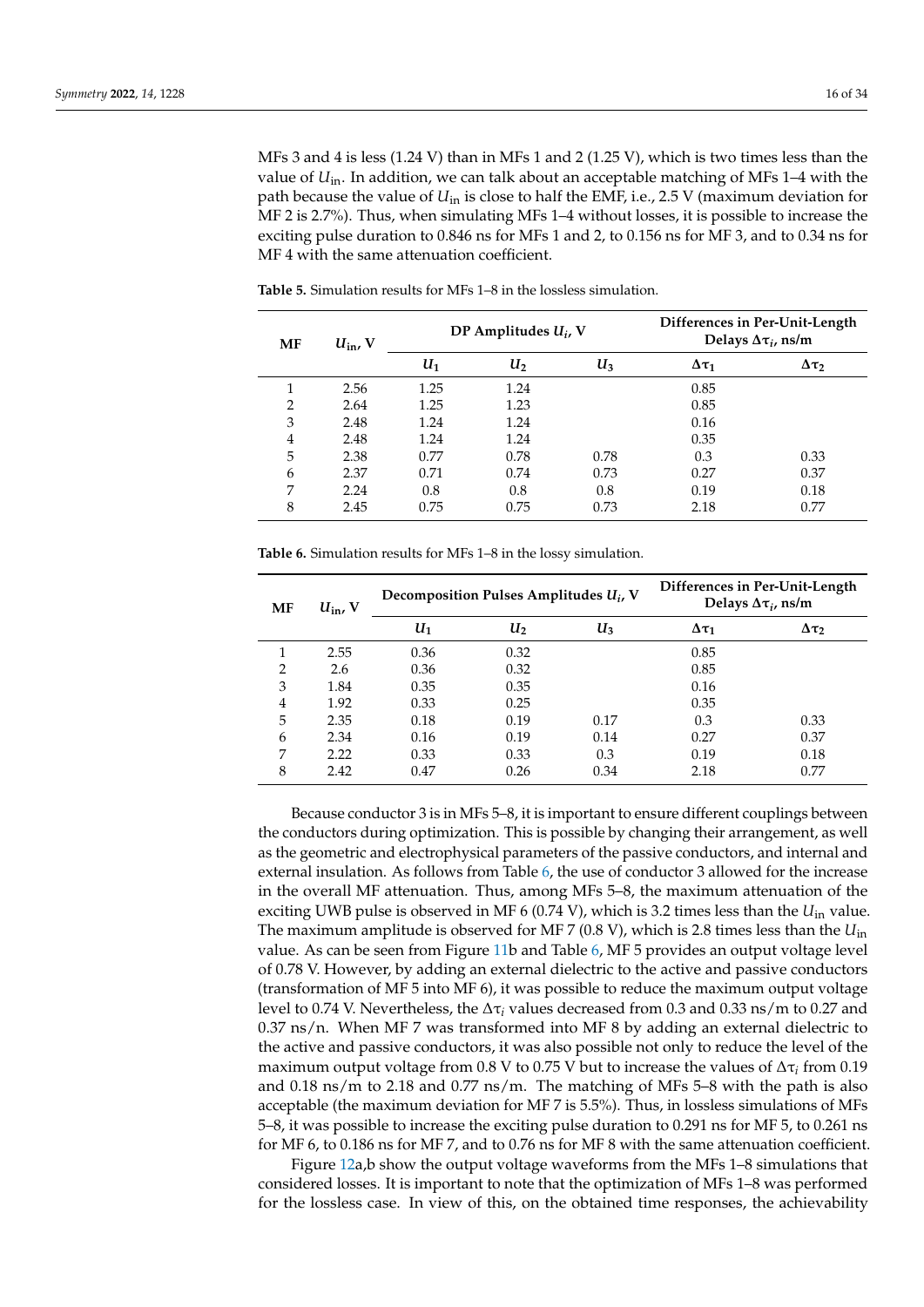of the optimization criteria (equalized amplitudes of DPs, aligned and maximized time intervals between DPs) is weakly observed. However, Figure [12a](#page-14-2) and Table [6](#page-15-1) illustrate the complete coincidence of the output voltage waveforms, as well as the  $U_i$  and  $\Delta \tau$  values for MFs 1 and 2. At the same time, due to the high  $\Delta \tau$  value, in comparison with other MFs, this configuration (with this representation of the central reference conductor) is more preferable for implementing 2-conductor MFs with a circular CS (even with a higher maximum output voltage value compared to MFs 3 and 4). In the case of MF 3, one can see the complete superposition of DPs due to dispersion and the low  $Δτ$  value (0.16 ns/m). MF 4 also has a low  $\Delta \tau$  value (0.35 ns/m), which results in a partial superposition of DPs. From Figure [12b](#page-14-2) and Table [6,](#page-15-1) it can be seen that the  $\Delta\tau_i$  values for MFs 5 (0.3 and 0.33 ns/m) and 6 (0.27 and 0.37 ns/m) are not enough for complete decomposition of the exciting UWB pulse in the lossy simulations. Despite the obvious superposition of mode pulses, these MFs provide the lowest value of the maximum output voltage (0.19 V) among all 3-conductor MFs with a circular CS. This is probably caused by the influence of losses in the MFs because the matching of the MFs with the path remains acceptable (deviation from *U*<sub>in</sub> is 3%). The output voltage waveforms of MFs 7 and 4 are similar: there is a partial superposition of DPs because of the low ∆τ*<sup>i</sup>* value (0.19 and 0.18 ns/m). Finally, at the output of MF 8, complete decomposition of the exciting UWB pulse is observed because of high ∆τ*<sup>i</sup>* values (2.18 and 0.77 ns/m). However, the output voltage amplitude level of MF 8 is the highest among all 3-conductor MFs (0.47 V). Nevertheless, based on the data obtained, this MF is the most promising for experimental study.

## <span id="page-16-0"></span>**5. Experimental Studies of Modal Filters with a Circular Cross-Section**

Prototypes of MFs with a circular cross-section were developed and created in three types: circular 3-conductor cable, flat 3-conductor cable, and circular 4-conductor cable. In addition, we present the results of a comparative analysis of the calculated and measured MF characteristics. CSs and equivalent circuits of prototypes with the length *l* = 2 m are presented in Figure [13.](#page-16-1) The CS parameters of the considered MF are presented in Table [7.](#page-17-0)

<span id="page-16-1"></span>

**Figure 13.** CSs of (**a**) MF 1, (**b**) MF 2, (**c**) MF 3, and (**d**,**e**) equivalent circuits of real MF configurations with a circular CS.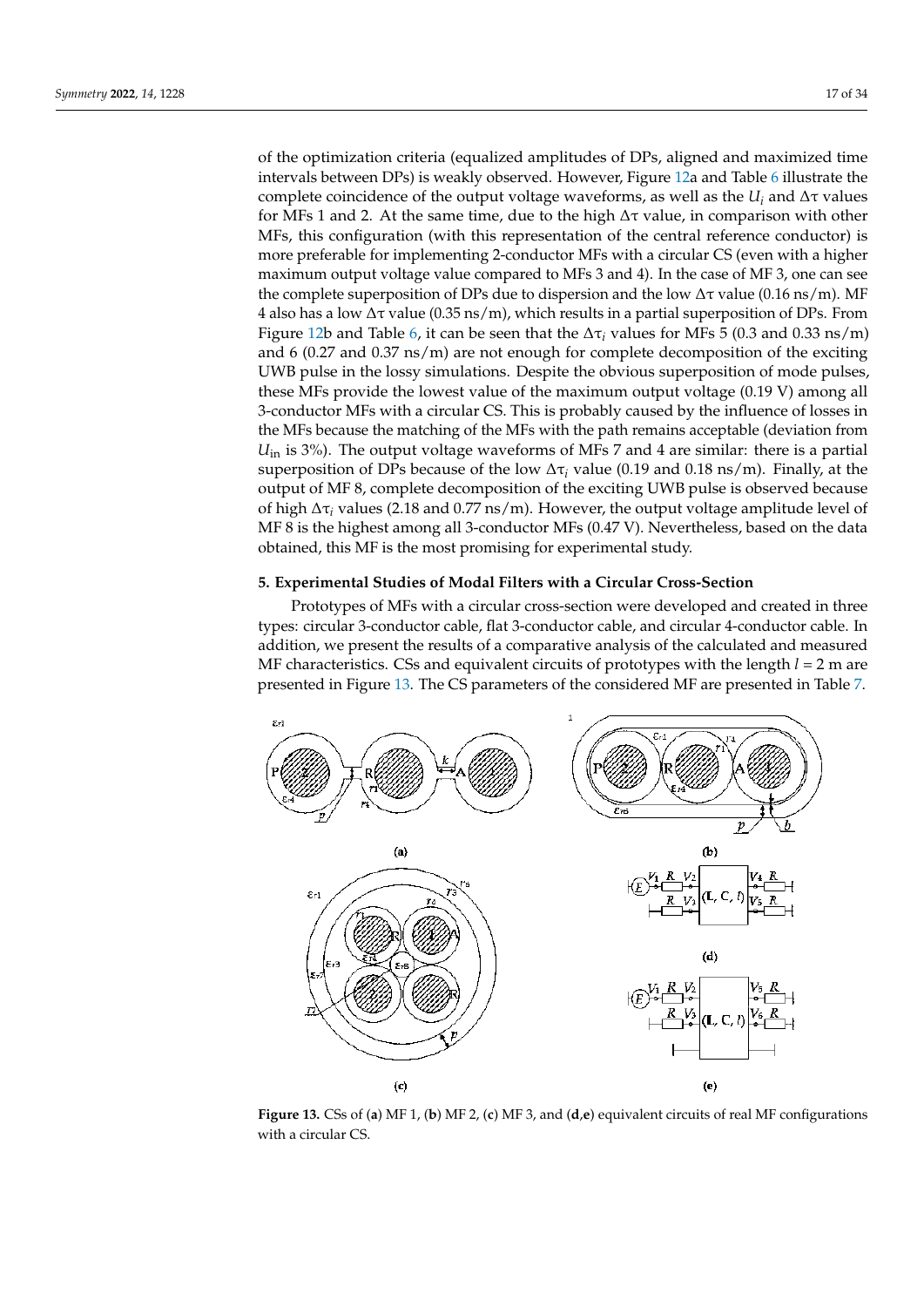| <b>MF</b> |       | $r_i$ , k, p, b, mm      |      |  |  |     |     |             | $\varepsilon_{ri}$ and tg $\delta_i$ |                  |       |                  |  |                                                                                                                                                                                |  | $R, \Omega$ | The Dimensions,      |
|-----------|-------|--------------------------|------|--|--|-----|-----|-------------|--------------------------------------|------------------|-------|------------------|--|--------------------------------------------------------------------------------------------------------------------------------------------------------------------------------|--|-------------|----------------------|
|           | $r_1$ | $r_3$                    |      |  |  |     |     |             |                                      |                  |       |                  |  | $r_4$ $r_6$ $r_7$ k p b $\varepsilon_{r1}$ $\varepsilon_{r4}$ tg $\delta_4$ $\varepsilon_{r6}$ tg $\delta_6$ $\varepsilon_{r7}$ tg $\delta_7$ $\varepsilon_{r8}$ tg $\delta_8$ |  |             | mm                   |
|           | 1.3   |                          | 2.07 |  |  | 0.9 | 0.6 |             |                                      | 3.4 0.05         |       |                  |  |                                                                                                                                                                                |  | 116         | $14 \times 4.2$      |
|           | 1.4   |                          | 2.4  |  |  |     |     | $0.95$ 0.15 | 3.0                                  | $0.02 \quad 3.5$ |       | 0.05             |  |                                                                                                                                                                                |  | 87          | $16.6 \times 6.9$    |
|           |       | 1.88 7.75 2.82 9.31 1.22 |      |  |  |     | 1.5 |             | 2.8                                  | 0.01             | - 3.4 | $0.02 \quad 4.6$ |  | 0.05<br>4.6                                                                                                                                                                    |  | 0.06 43.33  | $18.62 \times 18.62$ |

<span id="page-17-0"></span>**Table 7.** The parameters of MF 1–3 prototypes (*k* and *p*—the length and thickness of separation base (insulation), *b*—the distance between internal and external insulations).

MF 3 is a symmetrical 4-conductor structure, so the complete decomposition of the exciting UWB pulse in it is impossible. Therefore, during the measurements, two of the four conductors were assumed to be references, but this case can be simulated in two ways: by setting the second reference conductor to an ideal «ground» (Figure [13d](#page-16-1)) or by setting it (**c**) (**e**) to signal and shorted to ground (Figure [13e](#page-16-1)). The geometric mean resistance for the first case is  $43.33 \Omega$ . In addition, MF 1 was simulated in the electrodynamic simulation system. Figure [14](#page-17-1) shows the appearance of a geometric model with a printed circuit board (PCB) at righter in shows the uppendince of a geometric order

<span id="page-17-1"></span>

**Figure 14.** Geometric model of MF 1 with a PCB. **Figure 14.** Geometric model of MF 1 with a PCB.

derivative of a real step excitation obtained using a Tektronix DSA 8300 oscilloscope, with<br>an EME emplitude of 0.624 V a rice time of 14.6 pc a fall of 12 pc and a flat top of 4.7 pc (ot levels 0.1–0.9), and the total duration (at level 0.5) is 22 ps. Figure 15 shows the waveforms As an excitation, we used a pulse signal that was received as a result of taking the an EMF amplitude of 0.634 V, a rise time of 14.6 ps, a fall of 12 ps, and a flat top of 4.7 ps (at of the step excitation and the signal derived from it, as well as voltage spectral density and the measurement setup with the Tektronix DSA 8300 oscilloscope.

Figure [16](#page-18-1) shows MF prototypes with a circular CS. To surface mount the SMA connectors, we made PCBs that are connected to the MF at the ends (Figure [17\)](#page-19-0). In MFs 1 and 2, the central conductor is taken as a reference. In MF 3, when measuring, two diagonal (in terms of CS) conductors were taken as reference. The SMA connectors were installed at the ends of all conductors to connect the MF to the measuring path. During measurements, *R* values with a resistance of 50  $\Omega$  were installed on the SMA connectors of the passive conductors.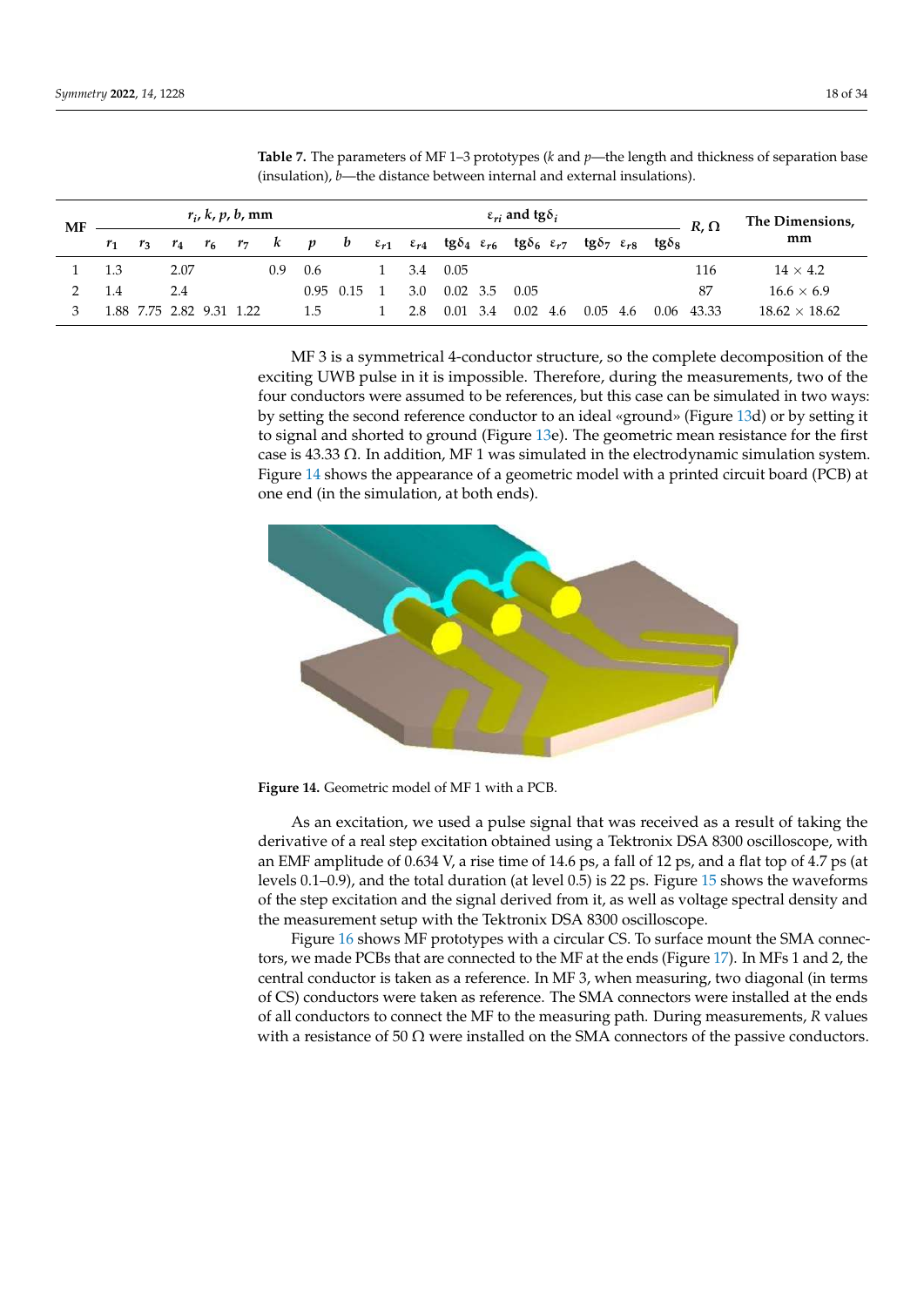<span id="page-18-0"></span>

Figure 15. Waveforms of (a) step excitation (--) and a derived real UWB pulse (--) with time shift, its its (**b**) voltage spectral density, and (**c**) the measurement setup with the Tektronix DSA 8300 (**b**) voltage spectral density, and (**c**) the measurement setup with the Tektronix DSA 8300 oscilloscope.





<span id="page-18-1"></span> $\mathcal{F}_{\mathcal{A}}$  shows MF prototypes with a circular CS. To surface mount the SMA  $\epsilon$  are connected to the MFs 17). In MFs 17, the ends (Figure 17). In MFs 17, the ends (Figure 17). In MFs 17 and 2, the central conductor is taken as a reference. In MF  $3, \mu$  $\mathcal{N}$  conductors were taken as reference. The SMA connectors were taken as reference. The SMA connectors were taken as reference. The SMA connection  $\mathcal{N}$ installed at the ends of all conductors to conductors to conductors the MF to the MF to the measuring path. During path. During path. During path. During path. During path. During path. During path. During path. During pa measurements, *R* values with a resistance of 50 Ω were installed on the SMA connectors

**Figure 16.** Prototypes of (**a**) MF 1, (**b**) MF 2, and (**c**) MF 3. **Figure 16.** Prototypes of (**a**) MF 1, (**b**) MF 2, and (**c**) MF 3.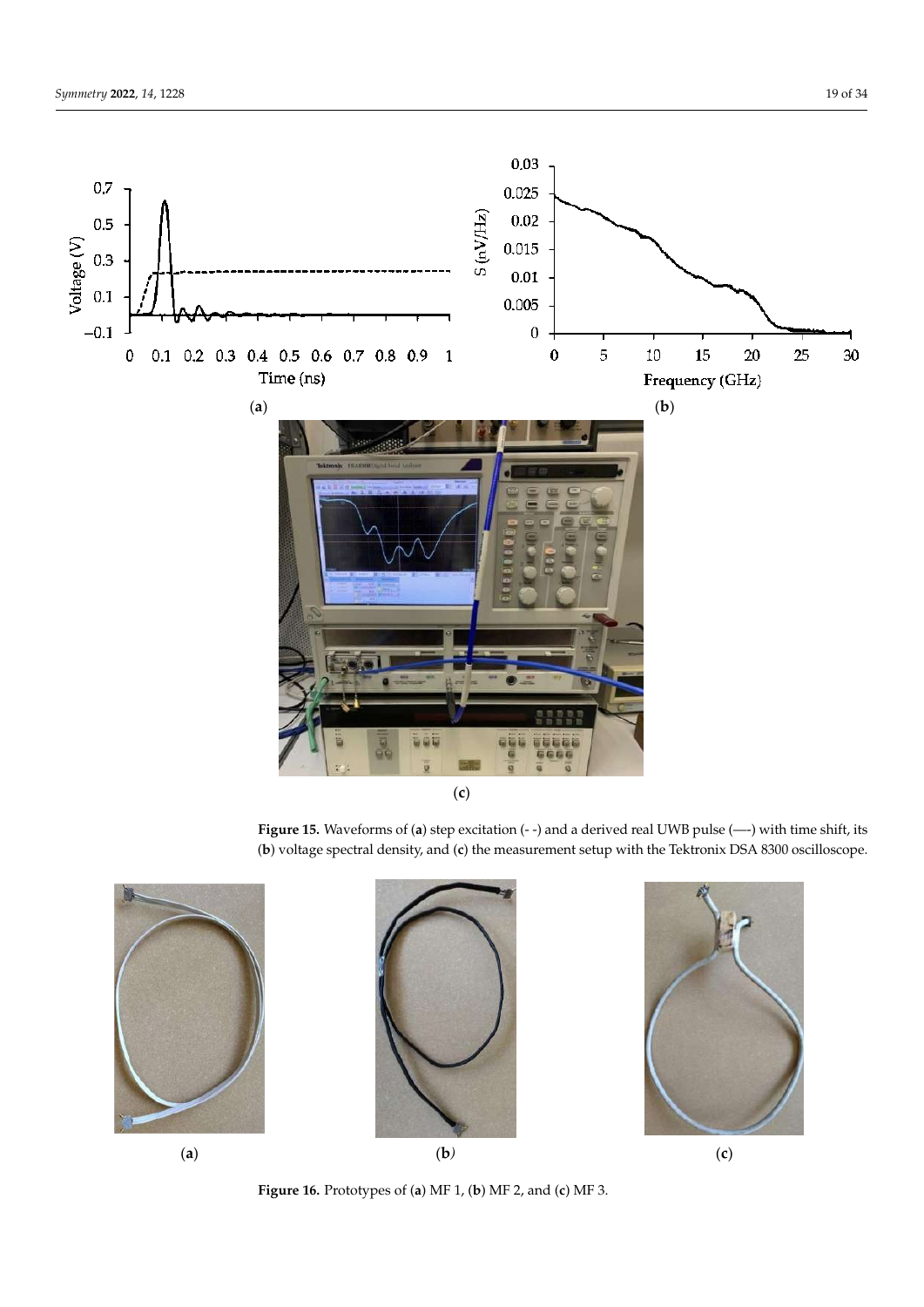<span id="page-19-0"></span>

Figure 17. PCBs surface-mounted on (a,b) MF 1, (c,d) MF 2, and (e) MF 3.

The characteristics of MFs 1-3 in the time and frequency domains are presented below. Figure [18](#page-20-0) shows the measurement setup with the Panorama P4226 vector electrical circuit analyzer and the frequency dependences of  $|S_{21}|$  for each of the prototypes that were measured using it.

The measurement results demonstrate that the bandwidth of MFs 1–3 is 0.19–0.41 GHz. For MF 1 at a frequency of 3.8 GHz and for MF 2 at 2.8 GHz, the minimums are observed at minus 40 dB, and for MF 3, at minus 32 dB at a frequency of 1.7 GHz.

Figure [19](#page-21-0) shows the voltage waveforms at the output of MFs 1–3, which were obtained in lossy simulations and experimentally (there is a coincidence of the voltage waveforms obtained for various reference conductors from Figure [13d](#page-16-1),e). The simulation of MF 3 was also performed using the equivalent circuit from Figure [13e](#page-16-1) to compare two types of simulation of a 4-conductor MF with two reference conductors. The maximum output voltage values were 0.029, 0.023, and 0.03 V during measurements and 0.024, 0.014, and 0.022 V during simulation for MFs 1–3. The maximum deviation of the obtained values during measurements and simulation was 39% for MF 2. The measurements showed that the values of the maximum output voltage were 21.8, 27.5, and 21.1 times less than the EMF amplitude for MFs 1–3. The maximum output voltage in MF 1 during the electrodynamic simulation was 0.017 V, which is 37 times less than the EMF.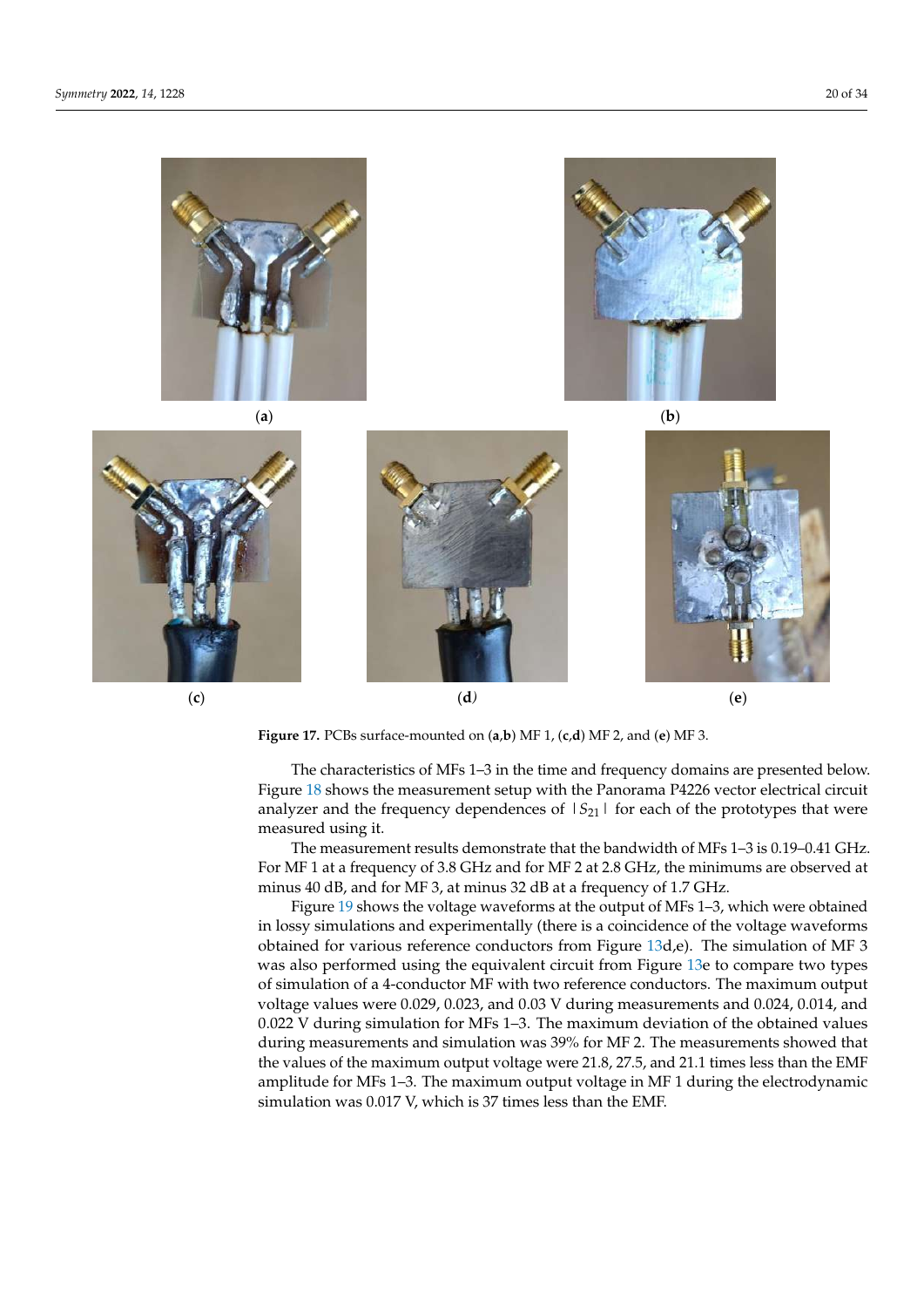<span id="page-20-0"></span>

**Figure 18.** (**a**) The measurement setup with the Panorama P4226 vector electrical circuit analyzer **Figure 18.** (**a**) The measurement setup with the Panorama P4226 vector electrical circuit analyzer and (**b**) frequency dependences of  $|S_{21}|$  for MF 1 (---), MF 2 (--), and MF 3 (··).

It can be seen that the output signal arrives at approximately the same time. Unfortunately, due to the dispersion, it is impossible to accurately determine the arrival time of each pulse during measurements. In addition to dispersion, the voltage waveforms obtained by simulation are also affected by losses in conductors and dielectrics. This leads to an increase in the rise and fall times of each output pulse and to their partial overlap. This is especially clearly observed for MF 3. In general, there is a consistency in the output voltage waveforms, which is obtained experimentally and through simulation.

Note the presence of a third pulse in the measurements of MFs 1 and 2. Since the interval between the peaks of pulses 2 and 3 in the measurements is approximately 0.3 ns for both MFs, the pulses may appear because of the boundary conditions of the MF and the PCBs that are connected to them (because the dielectric filling in the CS of MF 2 is different from MF 1). The PCBs are designed to connect with SMA connectors in a 50  $\Omega$  path, while the geometric mean resistances of MFs 1 and 2 are 115 and 87  $\Omega$ . This causes a mismatch and the appearance of reflections in the measured path. To verify this statement, MF 1 was simulated, taking into account the PCBs at the ends (Figure 20).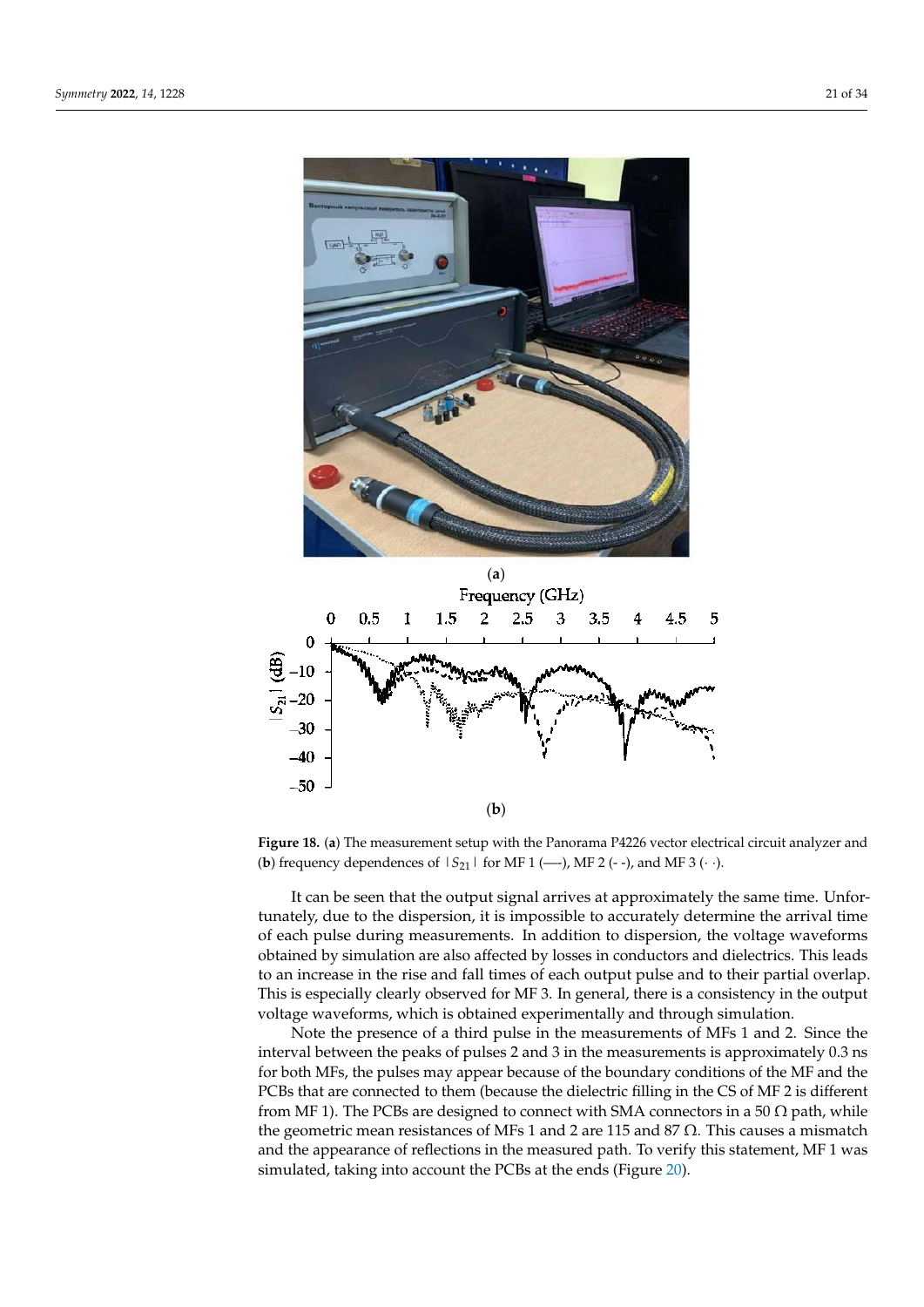<span id="page-21-0"></span>

Figure 19. Voltage waveforms at the output of (a) MF 1, (b) MF 2, and (c) MF 3, obtained by lossy simulation  $(-)$  (including MF 1 in the electrodynamic simulation system  $(-)$  and MF 3 by the equivalent circuit from Figure [13e](#page-16-1) (· ·)) and experimentally (---).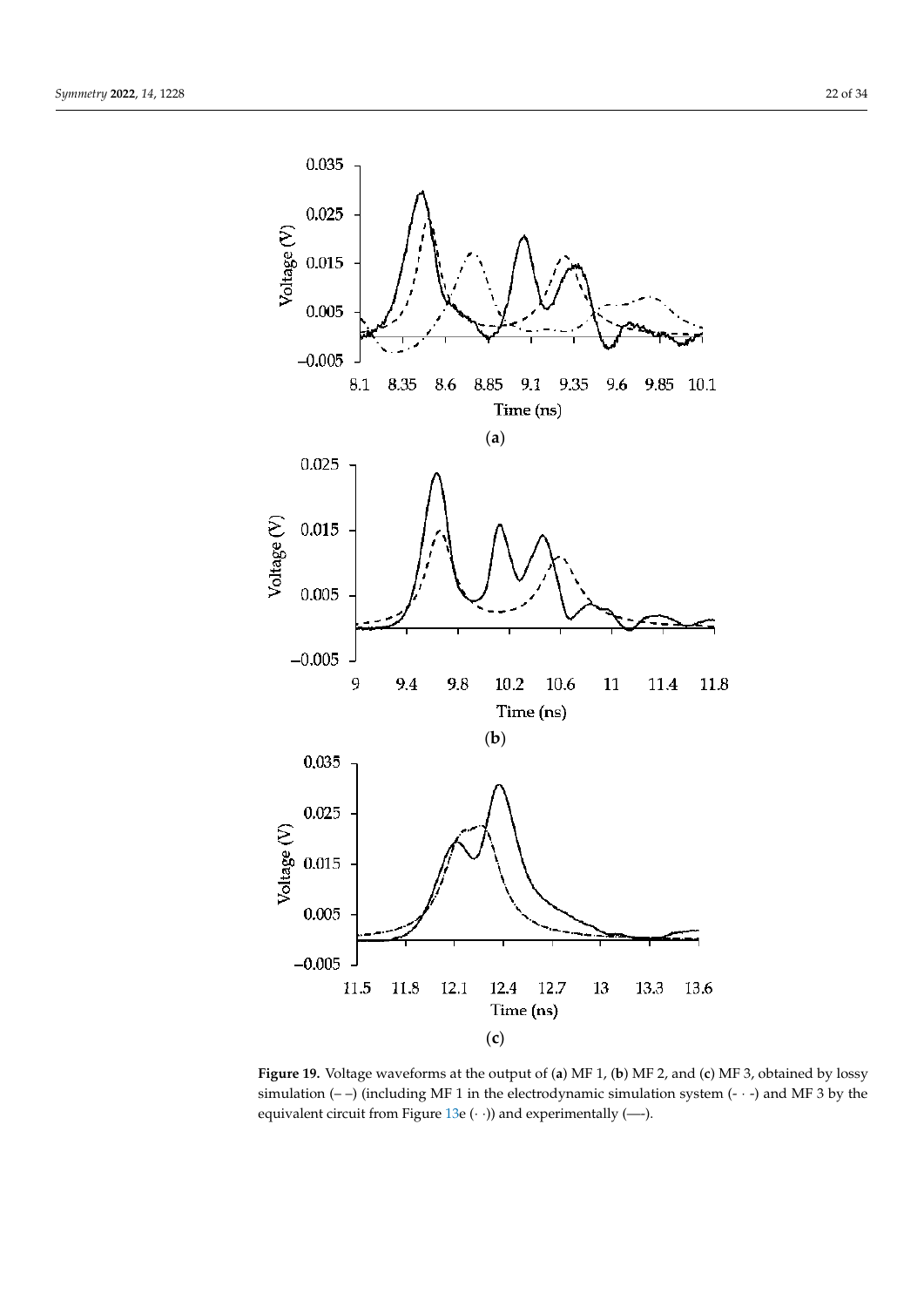<span id="page-22-1"></span>

Figure 20. (a) CS of PCBs at the ends of the MF, (b) connection diagram of MF 1 with PCBs at the ends, ends as well as well as well as well as well as well as well as well as the internet of the PCB during the internet of the internet of  $\ell$ .) EMF ( $\ell$ ) and  $\ell$  during the PCB during the internet of the PCB during the int as well as waveforms of (**c**) EMF (—-) and voltage at the input (- -) of the PCB during simulation.

being half the first in amplitude. This is confirmed by the measurement results from Figure [19a](#page-21-0), where pulse  $\overline{3}$  is clearly visible, which is the result of reflections caused by the mismatch. Finally, the presence of pulse 3 is also confirmed by the electrodynamic simulation in Figure [19a](#page-21-0), where the superposition of pulses 2 and 3 is observed. Meanwhile, there is a shift of all waveforms of the output voltage over time. It can be caused by the difference in relative dielectric permittivities. It can be seen that not one but two pulses are observed at the PCB input, the second

## <span id="page-22-0"></span>**6. Optimization of Modal Filters by Evolutionary Strategies**

# 6.1. Optimization Features for Modal Filters with a Circular Cross-Section and Strip Modal Filters

As noted earlier, MFs are traditionally implemented in the form of strip structures; however, both for MFs with a circular CS and for strip MFs, the optimization is always important. To begin with, the optimization approaches for both types of MFs will have some similarities. For example, parametric optimization equally implies the search for such a set of optimal parameters of the structure, in which the developed MF will best answer the purpose. However, there are more differences in optimization features because of the significant differences in configurations.

The first and most significant difference in the optimization of strip MFs and MFs with  $\frac{1}{2}$ a circular CS is the peculiarity of their creation in the TALGAT system. When optimizing strip structures, the optimized parameters change and do not allow overlapping of CS elements. The construction of CS elements usually starts from zero, and each subsequent «Line» object is not only related to the previous one but can also have its own mutable variable, as seen in Figure [21a](#page-23-0). In the TALGAT system, the «Line» object is a segment that requires the setting of the initial and final coordinates (*x*; *y*). However, when constructing structures with a circular CS (Figure [21b](#page-23-0)), we use the «Circle» object (circumference that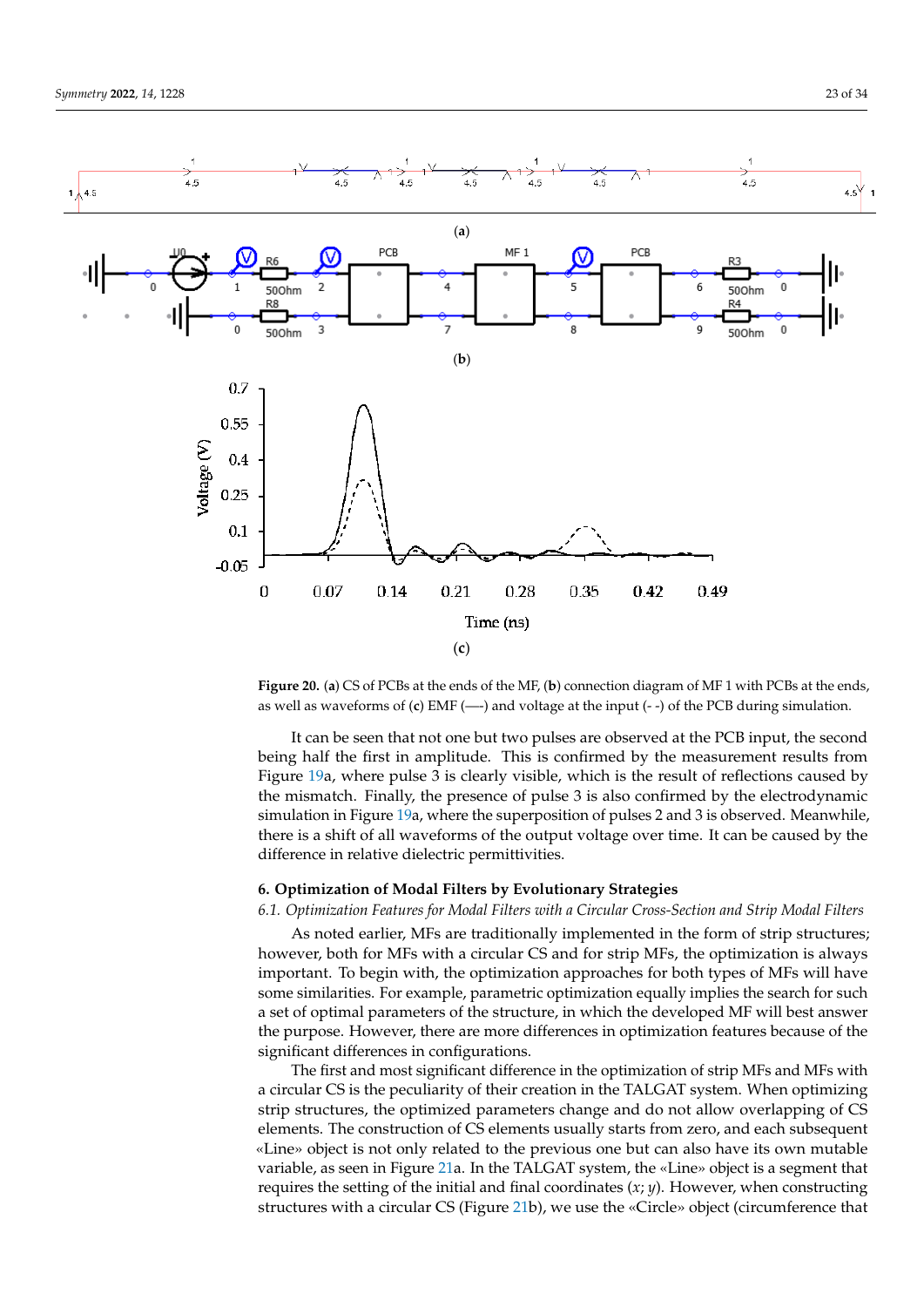requires specifying the coordinates (*x*; *y*) of its center as well as the radius, as seen in Figure [21b](#page-23-0)). In this case, the symmetry of conductors will lead to the coincidence of the arrival times of certain modes. This problem is solved by changing the coupling of the active conductor with the passive one by breaking the symmetry in the conductor's arrangement. Therefore, it is necessary to set random coordinates (*x*; *y*), which leads to the problem when the conductors go out of acceptable boundaries and overlap with other objects. This happens because the coordinates of individual conductors are not related to each other. Therefore, the optimization of the MF with a circular CS was performed exclusively manually, using the  $HS<sub>opt</sub>$ .

<span id="page-23-0"></span>

**Figure 21.** Creating the CS of the MF (**a**) based on an MSL and (**b**) with a circular section.

The second difference follows from the first, in particular, the use of different coordinate systems. We use the Cartesian coordinate system when constructing the CS of stripe structures and optimizing them. The Cartesian coordinate system is ideal for such structures. However, for optimizing an MF with a circular section, the polar coordinate system is a more convenient option because, in this system, the coordinates of a point are determined by the angle and radius.

The third difference is expressed in the floating boundary conditions, which, in this case, means the range of the optimized parameters. As is known, when optimizing strip MFs we can set the boundary conditions with exact values based on the given requirements and physical feasibility. In this case, as noted earlier, there is no risk of superposition of conductors and dielectrics. In an MF with a circular CS, it is possible to set exact values only for the values of the radius of the elements and only on the condition that the distance from the center of the conductor to the origin of coordinates is fixed. However, as the radius of the elements changes, their boundaries may be located closer to or further from the center of coordinates, which increases the risk of overlapping neighboring elements. Among other things, the main difficulty lies in finding the position of the conductors relative to each other because, in this case, we cannot accurately indicate the boundary conditions of the parameters to be optimized (because they are unknown to us). Based on this, when we optimize the MF with a circular CS, it is recommended to use variables as boundary conditions for the angle where the conductor center is located. These variables, in turn, depend on other parameters that change during the optimization process (for example, the radius of the conductors, and the distances from the center of the conductors to the coordinate origin).

The fourth difference is the methods that are used to optimize the MF. Strip MFs are usually optimized using GA and ES. These evolutionary algorithms cope perfectly with their task and, at the same time, show high efficiency. However, due to the peculiarities of constructing MFs with a circular CS in the TALGAT system, which were mentioned above, their optimization is performed by the HSopt. Among other things, multicriteria optimization is currently implemented only with the help of GA.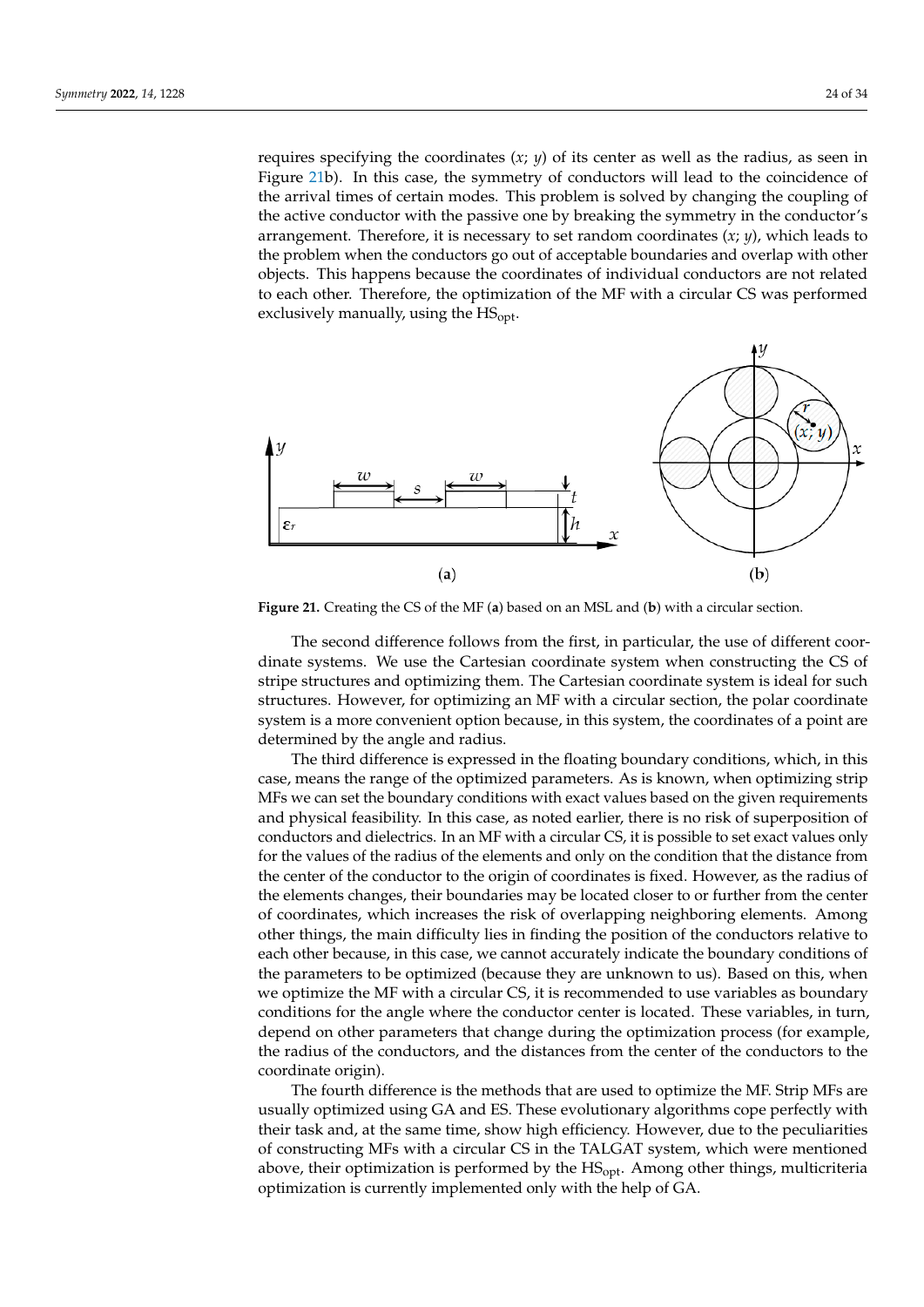Thus, the main feature differentiating optimization of an MF with a circular CS and a strip MF is that they are constructed differently in the computer simulation system. Obviously, the optimization using evolutionary algorithms is not suitable for MFs with a circular CS. Nevertheless, we can create a new technique for solving this problem.

#### <span id="page-24-1"></span>*6.2. Novel Optimization Technique for Modal Filters with a Circular Cross-Section*

As noted earlier, the main problem in optimizing an MF with a circular CS is the risk that conductors will overlap with each other or on the dielectric boundaries. This can happen when there is a search for the optimal position of the conductors within the structure or the size of these conductors increases. The solution to this problem is to change from the Cartesian coordinate system to the polar one. This way, the position of the conductor in space will be determined not by two coordinates (*x*; *y*) but by the radius (distance  *from the center of the conductor to the zero point) and the angle*  $\varphi$  *relative to* the horizontal axis (*x*) as well (see Figure [22\)](#page-24-0).

<span id="page-24-0"></span>

**Figure 22.** Determining the position of the conductor according to the polar coordinate system.

To keep the CS correct, we took the angles (in degrees) as the boundary conditions. The minimum angle between the centers of the active and each of the passive conductors was determined by

$$
\alpha = \frac{180(\sum r_{Ci})}{\pi R_{\text{PA}}},\tag{4}
$$

where  $R_{PA}$  is the distance from the zero point to the center of the passive and active conductors. For simplicity, this value is taken the same for passive and active conductors and equal to the value for passive ones. The  $r_{Ci}$  is the radius of adjacent conductors, between which the angle should be found.

Assuming the active conductor location angle  $\alpha_A$  to be constant, the boundary conditions for each optimized (relative to active) conductor using (4) will look like

$$
\varphi = \alpha_A \pm (\alpha + 3), \tag{5}
$$

where for the second (according to the order) conductor (which is the first passive conductor), which is exemplified in Figure [4a](#page-5-1), the boundary will be determined by subtracting the obtained angle  $\alpha$  from the fixed  $\alpha_A$ . In addition, the addition of another 3° to the angle  $\alpha$ will prevent the conductors from contacting. In this case, for the third (according to the order) conductor (which is the second passive conductor), the boundary will be determined by the sum of these angles. Note that the proposed method for optimizing an MF with a circular CS is suitable for an MF with any number of conductors.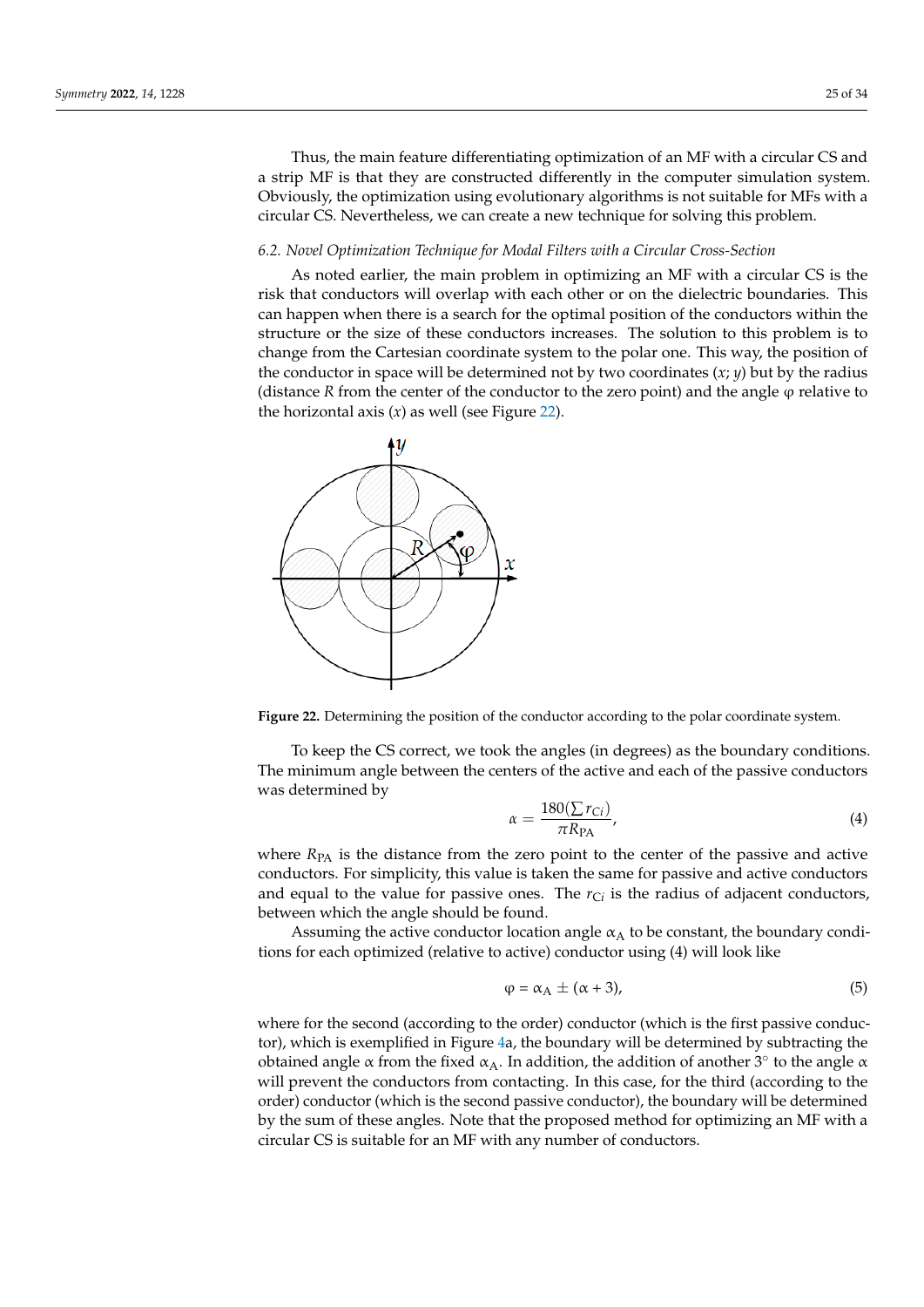#### <span id="page-25-1"></span>*6.3. Optimization of a 3-Conductor Modal Filter with a Circular Cross-Section*

To begin with, we decided to optimize the MF with only two parameters,  $\varphi_1$  and  $\varphi_2$ , to test the methodology proposed in Section [6.2.](#page-24-1) The optimization was performed using a modified ES algorithm that allows setting the ranges of the parameters to be optimized [\[40\]](#page-33-2). This method is implemented in Python with the ES algorithm library included. This aspect allows using variables as boundary conditions. Without this feature, appropriate optimization of the cable MF will be impossible because in this MF, the boundaries for determining the optimal parameters depend on the parameters being changed. As such, we cannot use GA optimization since this algorithm is implemented directly in the TALGAT system in the built-in language and takes only numbers as arguments that are responsible for the boundaries for finding the optimal value.

To test the technique, we chose a 3-conductor MF from Figure [4a](#page-5-1). The fixed values of the CS parameters are chosen as follows:  $ε_{r1} = 1$ ,  $ε_{r2} = 5$ ,  $ε_{r3} = 19$ ,  $r_R = 0.9$  mm,  $r_A = 0.9$  mm,  $r_{P1} = 0.9$  mm,  $r_{P2} = 0.89$  mm,  $r_{td} = 0.7$  mm,  $R_{P1} = 2.525$  mm,  $R_{P2} = 2.525$  mm. In this work, losses were not taken into account in order to exclude their influence at this stage of the study. As an excitation, we used a trapezoidal UWB pulse with an EMF of 5 V, a flat top duration  $t_d$  = 50 ps, and a rise and fall time  $t_r = t_f = 50$  ps (the total duration of the UWB pulse was  $t_{\Sigma}$  = 150 ps). The length of the MF was equal to 1 m. The load values were equal to 50  $\Omega$ . As input parameters (initial solutions) for the algorithm, the list of starting points was used for each optimization parameter and an initial step size that is adapted and modified during the optimization process. The ranges for angle optimization were the following:  $\varphi_1$  from 10 $\degree$  to the boundary, which is determined by formula (5);  $\varphi_2$  from the boundary, which is determined by formula (5) to 350°. The initial solutions for ES optimization were as follows:  $\varphi_1 = 45^\circ$ ,  $\varphi_2 = 260^\circ$ , and the step is  $\sigma = 5^\circ$ .

Table S5 (in Supplementary Materials) shows the optimization results for a 3-conductor MF with a circular CS by ES with limitations. In Table S5, *N* is the number of runs, and *N*it is the number of calculations at one run. Optimization was performed according to the amplitude criterion (minimization of the maximum output voltage value  $(U_{\text{max}})$ ). Table S5 summarizes the values of the optimized parameters, *U*max, as well as the calculation time and stopping criteria (SC) during ES operation. During optimization, the following ES SC were obtained: I is the stop when the number of calculations reached its maximum, P is when the values of the optimized parameters converged, and Q is the stop when the objective function converged. Figure [23](#page-25-0) shows the CS of a circular MF after 2-parameter optimization and the best-case MF output voltage waveforms.

<span id="page-25-0"></span>

**Figure 23.** (**a**) CS and (**b**) output voltage waveform of a 3-conductor MF with a circular CS after 2-parameter optimization.

From Table S5 and Figure [23,](#page-25-0) we can see that the smallest value of the voltage at the MF output is 0.652 V (at 5000 calculations). The voltage value at the MF input, in this case, was 1.58 V, and the minimization of *U*max was achieved by equalizing the amplitudes of modes 1 and 2. The  $\tau_i$  values with the parameters after optimization were 8.47, 12.85, and 13.75 ns/m, and the ∆τ*<sup>i</sup>* values were 4.38 and 0.9 ns/m. Note that to find a solution, the algorithm requires 2000–5000 calculations and 2000–7000 s per run. Meanwhile, even with two optimized parameters, the minimum *U*max value was 0.652 V.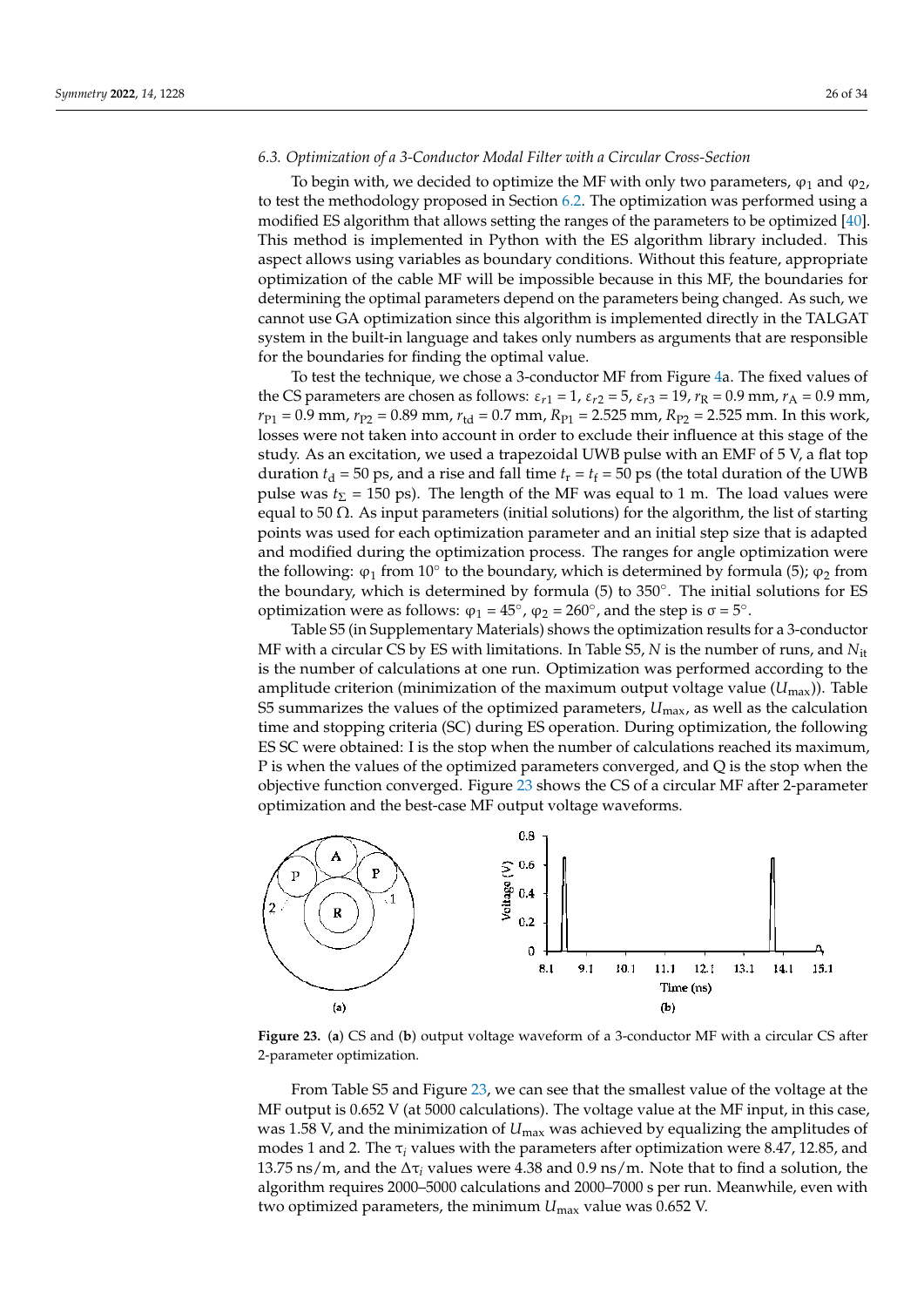# *6.4. Optimization of a 4-Conductor Modal Filter with a Circular Cross-Section by Evolutionary Strategies with Limitations*

When optimizing a 4-conductor MF with a circular CS (Figure [6c](#page-7-2)), the following conditions were applied: active and reference conductors are fixed; radius values of passive conductors ( $r_{P1}$ ,  $r_{P2}$ ,  $r_{P3}$ ), distances from the center of passive conductors to the origin ( $R_{P1}$ ,  $R_{P2}$ ,  $R_{P3}$ ), angles ( $\varphi_1$ ,  $\varphi_2$ ,  $\varphi_3$ ) between the *x*-axis and these centers and internal dielectric thickness ( $r_{td}$ ) are optimized. Figure [24](#page-26-0) visualizes these conditions, where  $r_{d1}$  is the radius of the internal dielectric relative to the origin, and  $r_{d2}$  is the radius of the external dielectric relative to the origin.

<span id="page-26-0"></span>

**Figure 24.** Optimized parameters for a 4-conductor MF with a circular CS.

The fixed values of the CS parameters are chosen as follows:  $\varepsilon_{r1} = 1$ ,  $\varepsilon_{r2} = 2.4$ ,  $\varepsilon_{r3} = 4.2$ ,  $r_R$  = 0.9 mm,  $r_A$  = 0.9 mm. The excitation parameters, as well as the lengths and loads at the ends of the MF, were taken the same as in Section [6.3.](#page-25-1)

Table S6 (in Supplementary Materials) shows the results of the optimization performed according to the amplitude criterion. Table S6 summarizes the values of the optimized parameters ( $φ_1$ ,  $φ_2$ ,  $φ_3$  in degrees, the rest in mm),  $U_{\text{max}}$  in volts, calculation time in seconds, and stopping criteria during ES operation. The boundary conditions for the optimized parameters are the following:  $r_{P1}$ ,  $r_{P2}$ , and  $r_{P3}$  from 0.5 to 0.9 mm, *r*<sub>td</sub> from 0.1 to 0.7 mm,  $R_{P1}$ ,  $R_{P2}$ , and  $R_{P3}$  from the difference ( $r_{d2} - r_{P1/P2/P3} - 25 \mu m$ ) to the sum  $(r_{d1} + r_{P1/P2/P3} + 25 \mu m)$ ,  $\varphi_1$  from 10 $\degree$  to the boundary, which is determined by formula (5),  $\varphi_2$  from the boundary, which is determined by formula (5) to 260 $^{\circ}$ , for  $\varphi_3$  both boundary conditions are determined by formula (5). I=The initial solutions are the following:  $r_{P1} = 0.7$  mm,  $r_{P2} = 0.7$  mm,  $r_{P3} = 0.7$  mm,  $r_{td} = 0.5$  mm,  $R_{P1} = 2.45$  mm, *R*<sub>P2</sub> = 2.45 mm, *R*<sub>P3</sub> = 2.45 mm,  $φ_1$  = 45°,  $φ_2$  = 260°,  $φ_3$  = 315°, and the step is  $σ = 0.1$  mm. Figure [25](#page-27-0) shows the output voltage waveforms of a circular 4-conductor MF, as well as its CS after 10-parameter optimization for identifying the best result.

Table S6 and Figure [25](#page-27-0) illustrate that the minimum *U*max value is 0.53 V (with 500 calculations). As we know, when matching with the path, the  $U_{in}$  value is equal to half the EMF of the source. After ES optimization, the *U*in level was 1.83 V (whereas in the matched case, it would tend to 2.5 V). The  $\tau_i$  values were 5.49, 5.71, 6.11, and 6.56 ns/m, and  $\Delta \tau_i$  were 0.22, 0.4, and 0.45 ns/m. In all cases, the algorithm stopped calculations when the specified number of iterations came to an end. With 5000 calculations, the algorithm needed about 17,570 s per run, but the best result was obtained with fewer iterations (500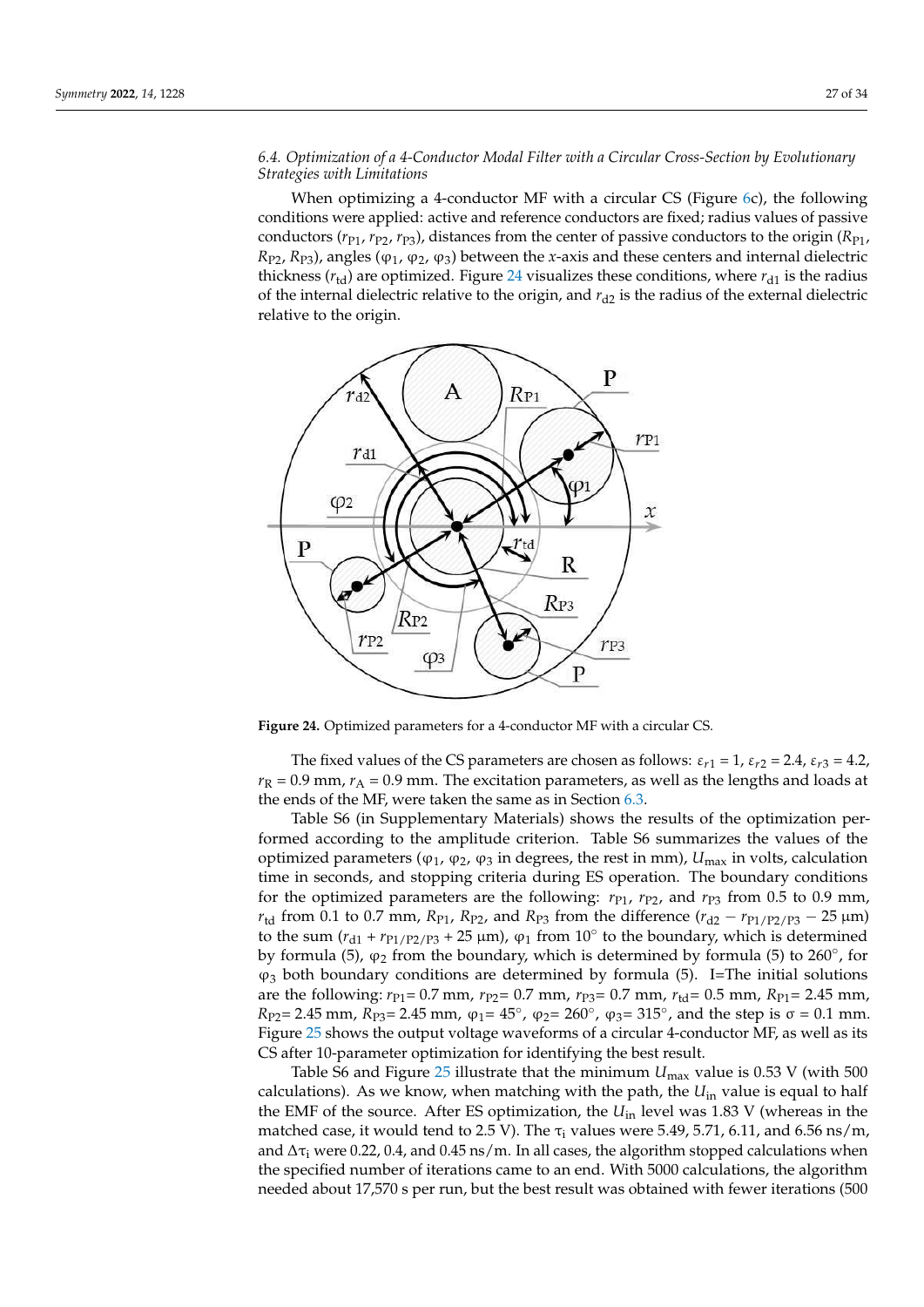in this case). This could be explained by the use of randomness in the algorithm of the modified ES.

<span id="page-27-0"></span>

 **Figure 25.** (**a**) CS and (**b**) output voltage waveform of a 4-conductor MF with a circular CS after 10-parameter optimization.

# *6.5. Optimization of a 3-Conductor Modal Filter with a Circular Cross-Section with Insulation around the Conductors by Evolutionary Strategies with Limitations*

When a 3-conductor MF with a circular CS with insulation around the conductors (Figure [10f](#page-13-0)) was optimized, the following conditions were applied: active and reference conductors were fixed; the values of  $r_{P1}$ ,  $r_{P2}$ ,  $R_{P1}$ ,  $R_{P2}$ ,  $\varphi_1$ ,  $\varphi_2$ , dielectric thickness around the reference  $(r_{\text{tdR}})$ , active  $(r_{\text{tdA}})$  and passive conductors  $(r_{\text{tdP1}}$  and  $r_{\text{tdP2}})$  were optimized. Figure [26](#page-27-1) visualizes these conditions, where  $r_{d1}$  is the radius of the internal dielectric relative to the origin, and  $r_{d2}$  is the radius of the external dielectric relative to the origin.

<span id="page-27-1"></span>

Figure 26. Variable parameters of a 3-conductor MF with a circular CS with insulation around conductors. the conductors.

Table S7 (in Supplementary Materials) summarizes the values of the optimized Table S7 (in Supplementary Materials) summarizes the values of the optimized parameters, *U*<sub>max</sub>, calculation time, and SC. The fixed values of the CS parameters are the following:  $\varepsilon_{r1} = 1$ ,  $\varepsilon_{r2} = 2.4$ ,  $\varepsilon_{r3} = 4.2$ ,  $r_R = 0.9$  mm,  $r_A = 0.9$  mm. The excitation parameters, well as the lengths and loads at the ends of the MF, were taken the same as in Section 6.3. as well as the lengths and loads at the ends of the MF, were taken the same as in Section [6.3.](#page-25-1)

The boundary conditions for the optimized parameters are as follows:  $r_{P1}$  and  $r_{P2}$ from 0.5 to 0.9 mm,  $r_{\text{tdR}}$  from 0.1 to 0.7 mm,  $r_{\text{tdA}}$ ,  $r_{\text{tdP1}}$ , and  $r_{\text{tdP2}}$  from 0.1 to 1 mm,  $R_{\text{P1}}$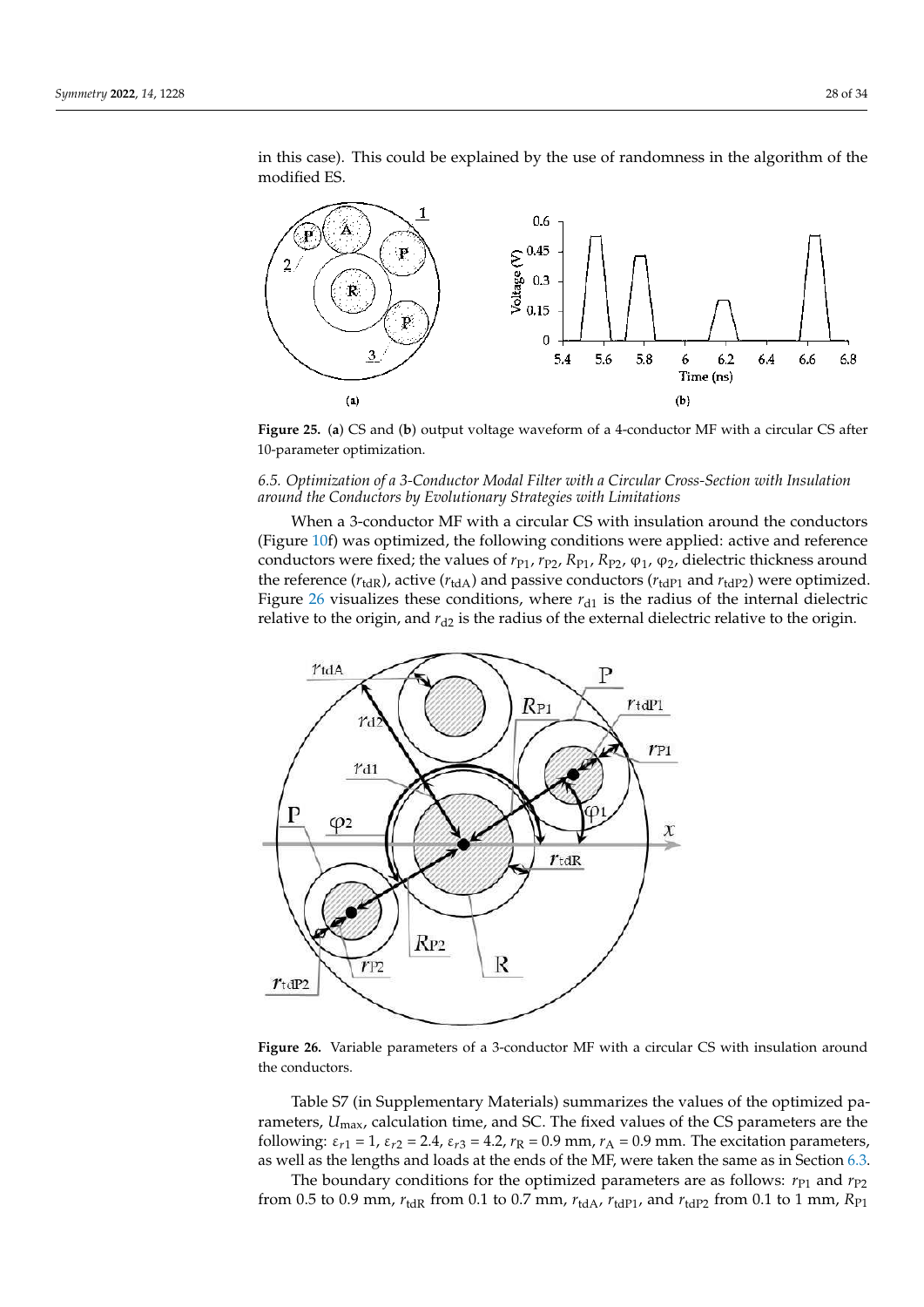and *R*<sub>P2</sub> from the difference ( $r_{d2} - r_{P1/P2} - r_{tdP1/P2} + 25 \mu m$ ) up to the sum ( $r_{d1} + r_{P1/P2}$ +  $r_{tdP1/P2}$  + 25  $\mu$ m),  $\varphi_1$  from 10 $^{\circ}$  to the boundary, which is determined by formula (5),  $\varphi_2$ from the boundary, which is determined by formula (5) up to 350°. Initial solutions are the following:  $r_{P1} = 0.7$  mm,  $r_{P2} = 0.7$  mm,  $r_{tdA} = 0.5$  mm,  $r_{tdP1} = 0.5$  mm,  $r_{tdP2} = 0.5$  mm,  $r_{\text{tdR}} = 0.5$  mm,  $R_{\text{Pl}} = 2.45$  mm,  $R_{\text{Pl}} = 2.45$  mm,  $\varphi_1 = 45^\circ$ ,  $\varphi_2 = 260^\circ$ , and the step is  $\sigma = 0.1$  mm. Figure [27](#page-28-1) shows the output voltage waveforms of the MF under consideration, as well as its CS after 10-parameter optimization for the best result.

<span id="page-28-1"></span>

**Figure 27.** (**a**) CS and (**b**) output voltage waveform of a 3-conductor MF with a circular CS with insulation around the conductors after 10-parameter optimization.

From Table S7, it can be seen that the minimum *U*max value is 0.78 V (with 5000 calculations). At the same time, Table S7 shows the convergence of the OF with an increase in the number of iterations. Figure [27b](#page-28-1) shows that there is a partial overlap of the decomposition pulses. However, this does not affect the *U*max level. The minimization of *U*max is achieved by equalizing the amplitudes of modes 1, 2, and 3. At an EMF of 5 V, the *U*in level is 2.87 V (whereas in the matched case, it would tend to 2.5 V). The τ*<sup>i</sup>* values are 5.4, 5.54, and 6.11 ns/m, and ∆τ*<sup>i</sup>* are 0.14 and 0.57 ns/m. In all cases, the algorithm finishes calculations at the end of a given number of iterations. To find a solution, the algorithm needs about 5000 calculations and about 37,900 s per run.

#### <span id="page-28-0"></span>**7. Discussion**

## 1. Optimization of Protective Structures with a Circular Cross-Section

The study has shown that due to the coincidence of certain  $\tau_i$  values in the MF with and without a protective shield, some pulses overlap, and the final UWB pulse attenuation decreases. This could be caused, first of all, by the fact that the electromagnetic coupling of the active conductor with the passive ones is the same. We managed to achieve CD of the exciting UWB pulse in all considered MFs when performing optimization by  $HS<sub>opt</sub>$ . The total duration of the exciting UWB pulse (taking into account the partial superposition of the rise and the fall of adjacent DPs) can be increased to 0.744, 1.71, 0.249, and 0.579 ns for MFs 1–4, respectively, with the same attenuation coefficient. We have also analyzed the specific behavior of UWB pulses at the output of structures without a shield and structures with a shield. The analysis showed that in the MF with a shield, it is much more difficult to achieve CD of the output signal. This happens because DPs arrive at the end of the structures ahead of time (compared to the MF without a shield). However, complete UWB decomposition is possible through careful optimization.

#### 2. Cascade Connection of Modal Filters

The results have shown that when the segments are cascaded, and the parameters of the structures are selected correctly, each pulse is successively decomposed into pulses of smaller amplitudes, which do not coincide with each other in time. The analysis results showed that when two segments of structures with a circular CS are connected in cascade at *N* = 3, a sequence of nine pulses is obtained at the output with a maximum amplitude 8.9 times less than the amplitude of the input voltage. If we add the third segment, the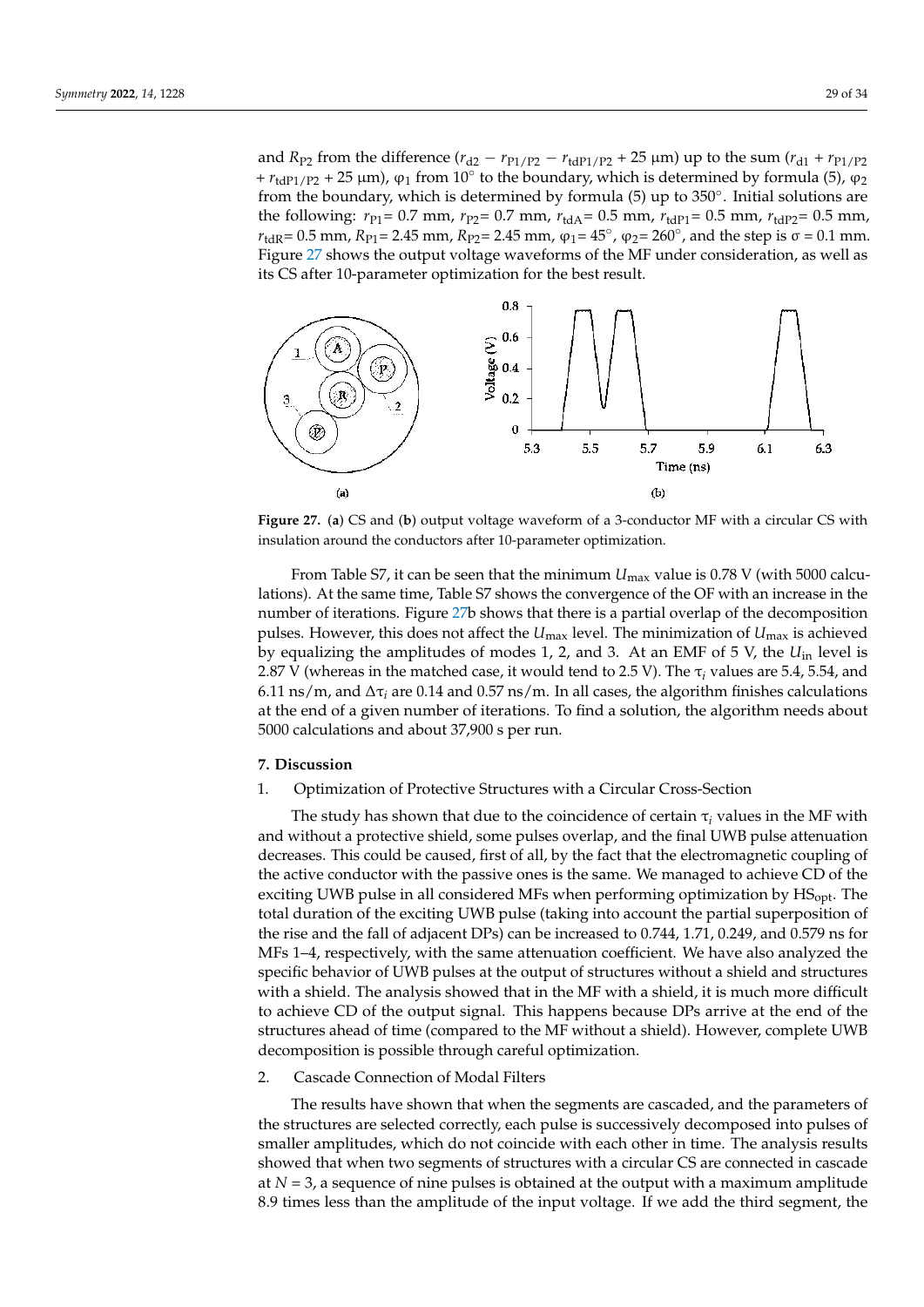pulses are also decomposed into a sequence of 27 pulses with a maximum output amplitude 25.5 times less than the *U*in. When cascading a structure with a circular CS and an MSL at  $N = 3$ , a sequence of nine pulses is obtained at the output with a maximum amplitude 9.4 times less than the amplitude of the input voltage. If we add a second MF segment with a circular CS to the structure, the pulses are also decomposed into a sequence of 27 pulses with a maximum output amplitude 22.3 times less than the *U*in. Summarizing the above, a significant improvement in the characteristics of multiconductor protective structures can be received if segment cascading is used and its parameters are selected correctly. Thus, when three segments of structures with a circular CS are connected in cascade, the output signal was attenuated by 25.5 times.

3. Parametric Optimization of Modal Filters in the Range of Real Geometric and Electrophysical Parameters

The MFs with a circular CS have been simulated and optimized in the range of real geometric and electrophysical parameters. As a result of optimization, the exciting UWB pulse was completely decomposed in all MFs with the maximum attenuation of 3.2 times (for MF 6 in the lossless simulation) and 12.4 times (for MFs 5 and 6 in the lossy simulation). Relatively equal time intervals were also achieved between DPs in MFs 5–7. Finally, acceptable path matching was ensured in all MFs after optimization. The data obtained demonstrate that the lossless optimization allowed improving the characteristics of the studied MFs according to a number of criteria. However, it is important to note the need for further lossy optimization of MFs for experimental implementation.

4. Experimental Studies of Modal Filters with a Circular Cross-Section

The results of the experiment confirm that the exciting pulse can be decomposed at the end of the active MF conductor, which was previously shown only in simulations. The MF was also studied in the frequency domain. In addition, we compared the results of computational and natural experiments in the time domain. The output voltage waveforms that we obtained experimentally and through simulation showed consistency. The measured MFs were found to have a bandwidth of 0.19–0.41 GHz, and the values of the maximum output voltage were 21.8, 27.5, and 21.1 times less than the EMF amplitude for MFs 1–3, respectively. In general, the discrepancy between the results of the experiment and lossy simulation can be explained by the following factors: loss matrices were inaccurately calculated; the influence of the frequency dependence of the relative dielectric permittivity of materials was left unaddressed; the surface-mount SMA-connectors and PCBs had inhomogeneities; the conductive media (copper on the PCB and aluminum in the MF) differed; the CS of the MF was heterogeneous along the entire length; and the values of the relative dielectric permittivity and the loss tangent, which were used in the simulation, might have deviated from the real ones. Nevertheless, the results of the experiment are comparable with the results of lossy simulations.

5. Optimization of Modal Filters by Evolutionary Strategies

The article shows the distinctive features in the optimization of an MF with a circular CS and a strip MF. Based on these features, a technique for optimizing the MF with a circular CS using the ES algorithm has been developed. The workability of the presented technique was shown in the example of optimization of 3 and 4-conductor MFs. When optimizing these MFs, 10 parameters were simultaneously optimized, and the time spent on one run, at 5000 iterations, was in the range of 17,000–40,000 s.

Finally, we present a table (Table [8\)](#page-30-1) showing a comparison of MF based on strip  $[24-29]$  $[24-29]$ and cable (presented in this paper) protective structures.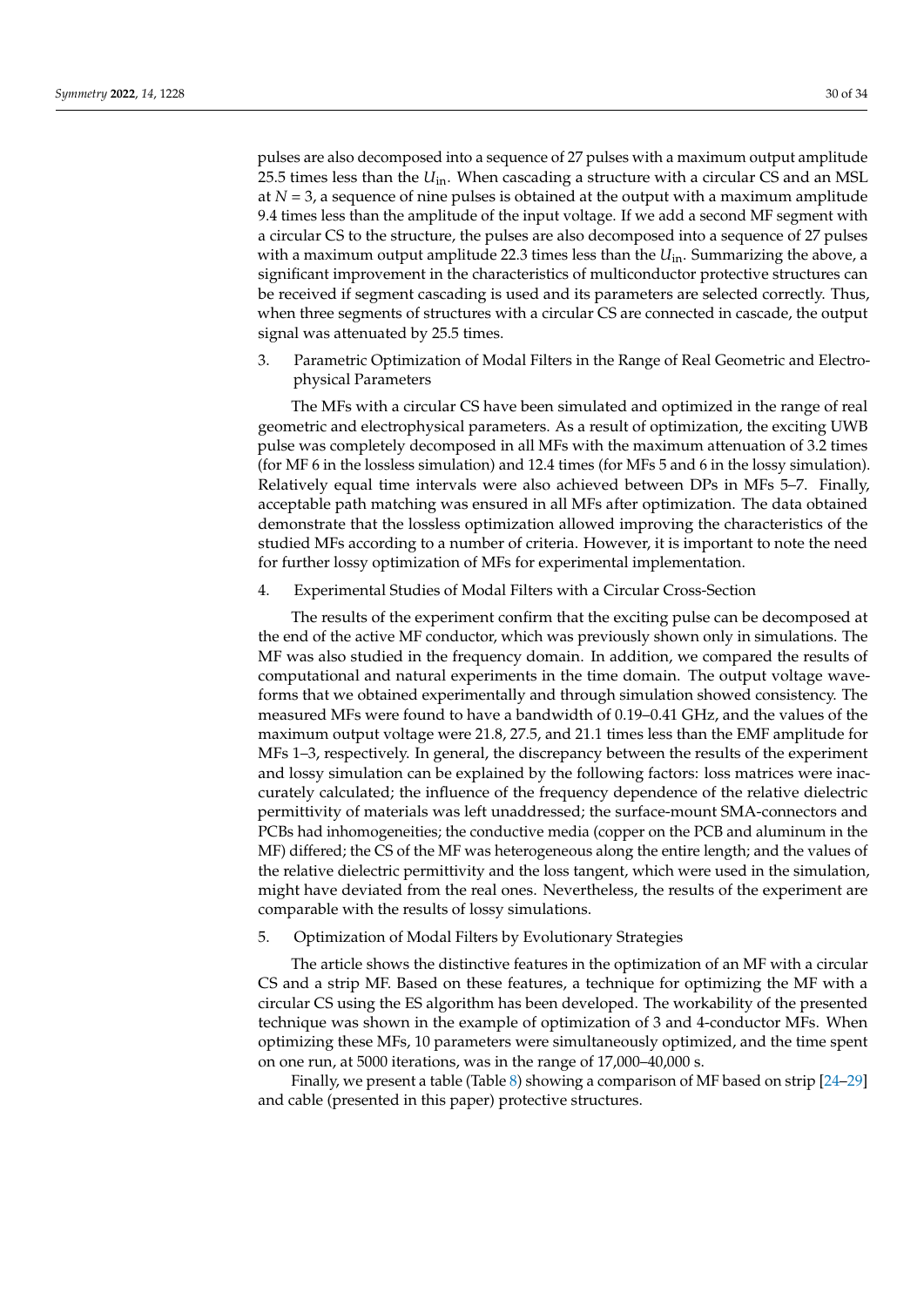| <b>Structure</b> | ٤r       | t. m        | $\Delta \tau_{\min}$ , ns/m | $l\cdot\Delta\tau_{\min}$ , ns |
|------------------|----------|-------------|-----------------------------|--------------------------------|
| Strip line       | $4 - 10$ | $0.01 - 1$  | $1 - 2.5$                   | $0.01 - 2.5$                   |
| Protective cable | 2–5      | $0.5 - 100$ | $0.2 - 1.7$                 | $0.1 - 170$                    |

<span id="page-30-1"></span>**Table 8.** Approximate characteristics of strip and cable protective structures.

Despite the lower  $\varepsilon_r$  value used in protective cables, the possibility of increasing their length favorably affects the mode delays in such MFs. This means that the attenuation of the UWB pulse that came to the input of such an MF will be due not only to attenuation (due to the large length) but also to its complete decomposition into a sequence of modes.

The significance and novelty of the proposed methods, in terms of the use of asymmetry in the MFs under consideration, are due to the revealed possibility of attenuating the exciting USP (because of its complete decomposition into a sequence of modes) in multiconductor cable configurations with proper optimization. Due to the ubiquitous use of cable structures, they primarily transmit interference signals, which is why the use of additional protection in them is an important task. In terms of using the optimization of the MF with a circular section by means of ES, for the first time, a technique for solving this problem was implemented and tested. Its significance, first of all, is due to the appeared possibility of correct optimization of the MF data without resorting to a time-consuming heuristic search.

#### <span id="page-30-0"></span>**8. Conclusions**

We have carried out a comprehensive study of a new design of protective devices with circular CS (protective cables) for protection against UWB pulses. Multiconductor structures with 2–5 conductors were considered in their design with and without a shield. The study demonstrated the disadvantages of using symmetric protective cable configurations. To eliminate these disadvantages, breaking the symmetry of the traditional (symmetric) cable configurations was performed. This is performed through their simulation, multivariate analysis, and optimization by  $\text{HS}_{\text{opt}}$ ; also ES were performed. The optimization was performed according to the amplitude and time criteria. The amplitude criterion was employed to minimize the maximum voltage level at the output of the structures. The time criterion was necessary to maximize the duration of the interfering signal. An improvement in the protective characteristics was observed when symmetry was broken and asymmetry was introduced into the CS of the structures under consideration. The optimization results ensured the increase in the duration and final attenuation of the exciting UWB pulse. Improving the characteristics of such structures is possible through their cascade connection, both among themselves and with strip protective devices. We also presented the results of parametric optimization of such structures in the range of real (used in practice) geometric and electrical parameters in terms of amplitude, time, and matching criteria. The results of the experiment included the development and creation of layouts for the structures with a circular CS of three types: a circular 3-conductor cable, a flat 3-conductor cable, and a circular 4-conductor cable. We managed to confirm the possibility of the exciting UWB pulse decomposition in protective structures with a circular CS, which was previously shown only in simulations.

Thus, the expediency of further in-depth study of the considered MFs is shown in terms of creating a prototype MF and its experimental studies. It also seems relevant to study the possibility of multicriteria optimization of the considered MFs using global optimization methods.

**Supplementary Materials:** The following are available online [https://www.mdpi.com/article/10](https://www.mdpi.com/article/10.3390/sym14061228/s1) [.3390/sym14061228/s1,](https://www.mdpi.com/article/10.3390/sym14061228/s1) Table S1: Voltages ( $U_i$ , mV) and delays ( $t_i$ , ns) of pulses along the active conductor of CC 1, Table S2: Voltages ( $U_i$ , mV) and delays ( $t_i$ , ns) of pulses along the active conductor of CC 2, Table S3: Voltages (*U<sup>i</sup>* , mV) and delays (*t<sup>i</sup>* , ns) of pulses along the active conductor of CC 3, Table S4: Voltages ( $U_i$ , mV) and delays ( $t_i$ , ns) of pulses along the active conductor of CC 4, Table S5: Optimization results for a 3-conductor MF with a circular CS, Table S6: Optimization results for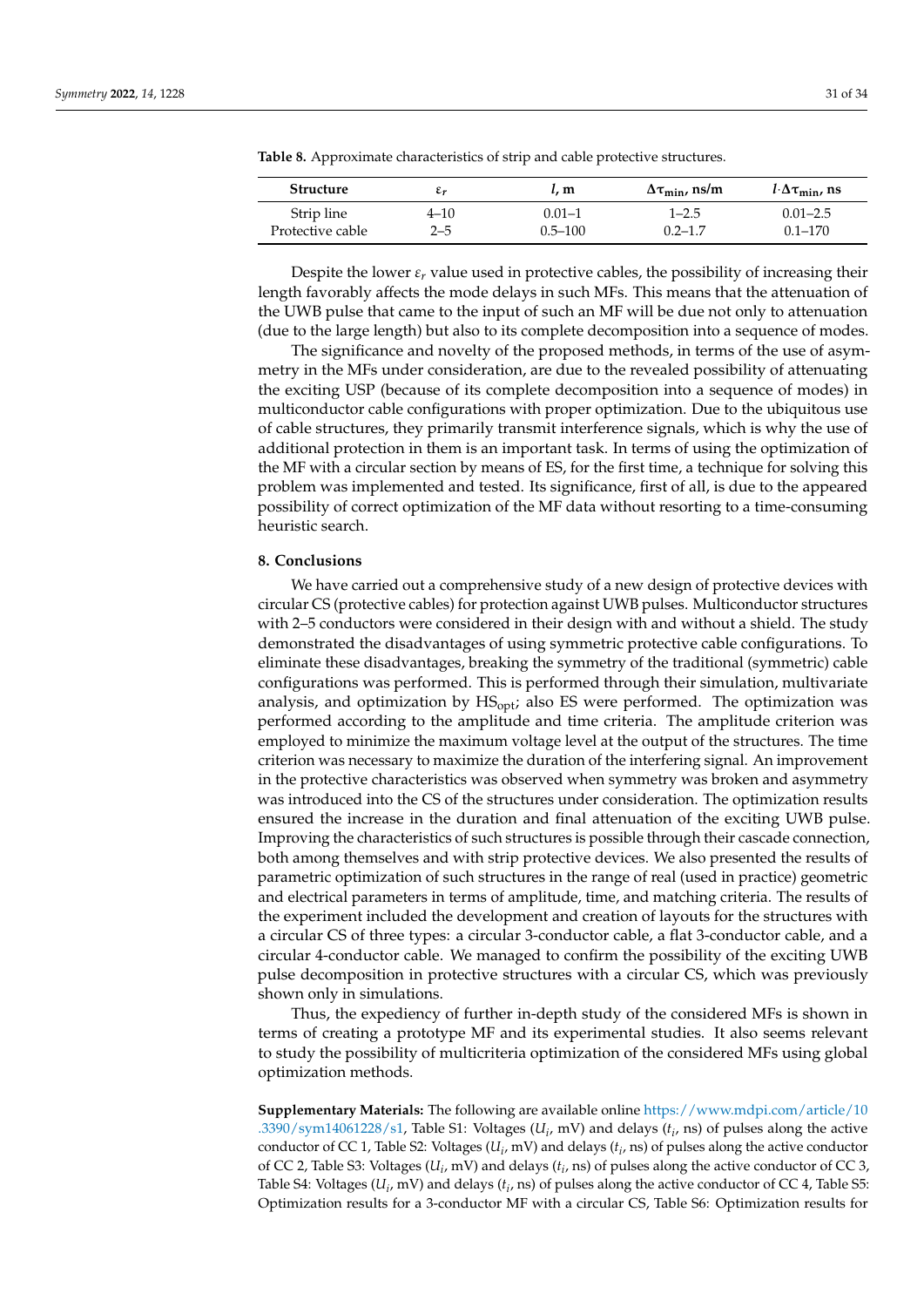a 4-conductor MF with a circular CS, Table S7: Optimization results for a 3-conductor MF with a circular CS with insulation around the conductors.

**Author Contributions:** Conceptualization, T.R.G.; validation, A.O.B.; formal analysis, A.O.B.; investigation, A.O.B., N.O.V., and V.O.G.; writing—original draft preparation, N.O.V. and V.O.G.; writing—review and editing, A.O.B. and T.R.G.; supervision, T.R.G. All authors have read and agreed to the published version of the manuscript.

**Funding:** The reported study was funded by the Russian Federation President grant MK-900.2022.4 and the Ministry of Science and Higher Education of the Russian Federation project FEWM-2022-0001.

**Institutional Review Board Statement:** Not applicable.

**Informed Consent Statement:** Not applicable.

**Data Availability Statement:** Not applicable.

**Acknowledgments:** The authors sincerely appreciate all valuable comments and suggestions from the reviewers, which helped us to improve the quality of the paper.

**Conflicts of Interest:** The authors declare no conflict of interest.

## **References**

- <span id="page-31-0"></span>1. Gizatullin, Z.M.; Gizatullin, R.M. Investigation of the immunity of computer equipment to the power-line electromagnetic interference. *J. Comm. Technol. Electron* **2016**, *61*, 546–550. [\[CrossRef\]](http://doi.org/10.1134/S1064226916050053)
- 2. Mankov, P.N.; Melnikov, A.A.; Popov, M.G.; Novikov, A.V.; Bessolitsin, A.V. Ensuring Electromagnetic Compatibility of Control and Measuring Cables in Case of Phase-Shielded Conductor-Induced Interference in Non-Stationary Modes. In Proceedings of the 2021 IEEE Conference of Russian Young Researchers in Electrical and Electronic Engineering (ElConRus), St. Petersburg, Russia; Moscow, Russia, 26–29 January 2021; pp. 1269–1274.
- 3. Vanin, V.; Bulychov, A.; Popov, M.; Vasilyeva, O.; Shakhova, M. About influence of non-sinusoidal currents and voltages on the amount of the electric energy. *MATEC Web Conf.* **2018**, *245*, 06009. [\[CrossRef\]](http://doi.org/10.1051/matecconf/201824506009)
- 4. Vanin, V.; Bulychov, A.; Popov, M.; Vasilyeva, O.; Shakhova, M. Measurement of currents and voltages non-sinusoidal parameters in power supply systems with rectifier load. *MATEC Web Conf.* **2018**, *245*, 06007. [\[CrossRef\]](http://doi.org/10.1051/matecconf/201824506007)
- 5. Adamyan, Y.; Krivosheev, S.; Magazinov, S. Experimental study of alternating magnetic field in laminated ferromagnetic core. *MATEC Web Conf.* **2018**, *245*, 07001. [\[CrossRef\]](http://doi.org/10.1051/matecconf/201824507001)
- 6. Krivosheev, S.I.; Magazinov, S.G.; Shneerson, G.A. Specific features of the nonlinear diffusion of a strong pulsed magnetic field near the conductor edge. *Tech. Phys. Lett.* **2019**, *45*, 100–104. [\[CrossRef\]](http://doi.org/10.1134/S1063785019020093)
- 7. Popov, M.G.; Bocharov, Y.N.; Halilov, F.H.; Gurevich, E.I.; Popov, V.V.; Akhmetov, T.R. Multifunctional electronic devices protected and automatic of modern electricity system. *IOP Conf. Ser. Earth Environ. Sci.* **2019**, *337*, 12017. [\[CrossRef\]](http://doi.org/10.1088/1755-1315/367/1/012017)
- 8. Zelenin, A.S. Development and implementation experience of microprocessor emulators for cyber-physical AVR testing complexes. In Proceedings of the 2019 IEEE Conference of Russian Young Researchers in Electrical and Electronic Engineering (EIConRus), Saint Petersburg, Russia; Moscow, Russia, 28–31 January 2019; Volume 8657237, pp. 752–756.
- 9. Popov, M.G.; Tarasevich, M.D.; Bogdanov, A.V.; Bazlov, D.A.; Gushin, M.V. Method and algorithm of fault detecting in circuits of the thyristor excitation system of synchronous machines. In Proceedings of the IEEE 2020 Conference of Russian Young Researchers in Electrical and Electronic Engineering (EIConRus), Saint Petersburg, Russia; Moscow, Russia, 27–30 January 2020; pp. 835–840.
- <span id="page-31-1"></span>10. Krivosheev, S.I.; Magazinov, S.G.; Adamyan, Y.E.; Alekseev, D.I.; Manzuk, M.V. Uniaxial high strain rate tension with the use of magnetic pulse method. In Proceedings of the IEEE Conference of Russian Young Researchers in Electrical and Electronic Engineering (EIConRus), Saint Petersburg, Russia; Moscow, Russia, 27–30 January 2020; pp. 1082–1086.
- <span id="page-31-2"></span>11. Leuchter, J.; Dong, Q.H.; Boril, J.; Blasch, E. Electromagnetic immunity of aircraft wireless and cables from electromagnetic interferences. In Proceedings of the IEEE/AIAA 36th Digital Avionics Systems Conference (DASC), St. Petersburg, FL, USA, 17–21 September 2017; pp. 1–6.
- <span id="page-31-3"></span>12. Zhang, Z.; Liu, H.; Xue, Z.; Abdo, A.M.A.; Yu, D.; Yang, Z.; Wen, C.; Lu, Y.; Yan, M.; Huang, Y. The Investigation of the Lightning Overvoltage of Secondary Cable of Substation. In Proceedings of the IEEE International Conference on High Voltage Engineering and Application (ICHVE), Beijing, China, 6–10 September 2020; pp. 1–4.
- 13. Ma, H.; Zhang, W.; Liu, X. Study of the impaction by lightning strike on communication cable based on time-domain finite element method. In Proceedings of the XXXIInd General Assembly and Scientific Symposium of the International Union of Radio Science (URSI GASS), Montreal, QC, Canada, 19–26 August 2017; pp. 1–4.
- <span id="page-31-4"></span>14. Tanaka, H.; Baba, Y.; Barbosa, C.F.; Tsuboi, T.; Okabe, S. Protective effect of shield wires against direct lightning flashes to buried cables. *IEEE Trans. Power Deliv.* **2018**, *33*, 1628–1635. [\[CrossRef\]](http://doi.org/10.1109/TPWRD.2017.2746100)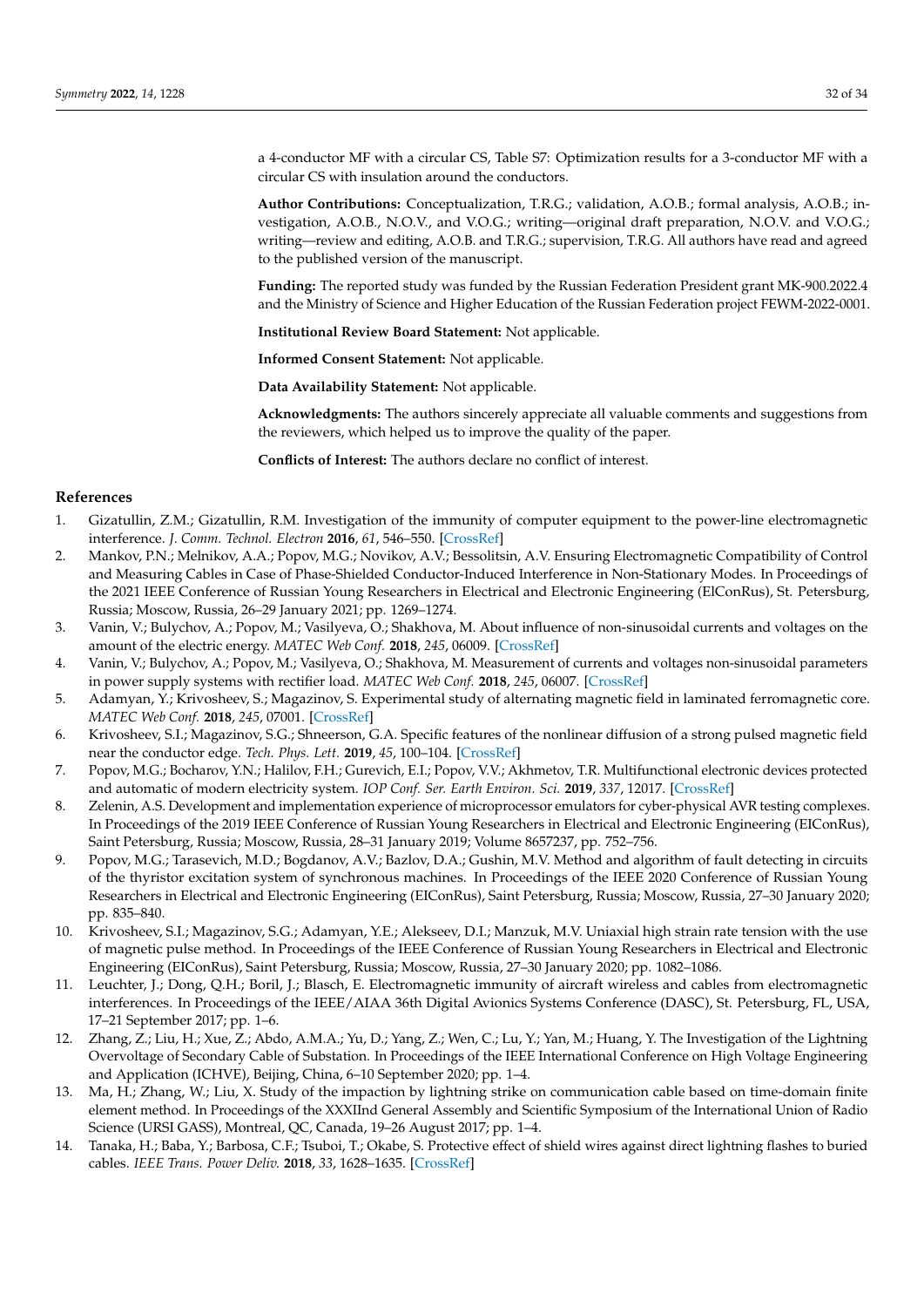- <span id="page-32-0"></span>15. Yafei, H.; Yu, Z.; Hui, Z. A non-terminal points grounding method of shielded cable for electromagnetic pulse protection. In Proceedings of the IEEE 5th International Symposium on Electromagnetic Compatibility (EMC-Beijing), Beijing, China, 28–31 October 2017; pp. 1–5.
- <span id="page-32-1"></span>16. Pornin, C.; Vuong, T.P.; Xavier, P.; Angenieux, G. A Novel Approach on Multi-Shielded Coaxial Cable Immunity Assessment Based on Electromagnetism Simulation. In Proceedings of the Asia-Pacific Microwave Conference (APMC), Kyoto, Japan, 6–9 November 2018; pp. 387–389.
- <span id="page-32-2"></span>17. Benato, R.; Dambone Sessa, S.; Viafora, N.; Palone, F. Impact of protective structures on EHV cable transient behaviour: Comparison between FEM, EMTP and measurements. In Proceedings of the AEIT International Annual Conference (AEIT), Capri, Italy, 5–7 October 2016; pp. 1–6.
- <span id="page-32-3"></span>18. Lee, S.R.; Lee, J.; Yoon, J.; Kang, Y.; Hur, J. Impact of 154-kV HTS Cable to Protection Systems of the Power Grid in South Korea. *IEEE Trans. Ind. Appl. Supercond.* **2016**, *26*, 5402404. [\[CrossRef\]](http://doi.org/10.1109/TASC.2016.2535967)
- <span id="page-32-4"></span>19. Bulson, J.M. Low-impedance cable for parallel-connected surge protective devices. *IEEE Trans. Power Deliv.* **1995**, *10*, 1816–1821. [\[CrossRef\]](http://doi.org/10.1109/61.473375)
- <span id="page-32-5"></span>20. Yan, X.; Wu, C.; Zhang, D.; Jin, S.; Wu, S.; Fan, J.; Hwaang, C. EMI investigation and mitigation of flexible flat cables and connectors. In Proceedings of the IEEE International Joint EMC/SI/PI and EMC Europe Symposium, Raleigh, NC, USA, 26 July–13 August 2021; pp. 515–519.
- <span id="page-32-6"></span>21. Gizatullin, Z.; Shkinderov, M. Research of Electromagnetic Interference in the Power Supply Network of the Access Monitoring and Control System. In Proceedings of the 2021 International Conference on Industrial Engineering, Applications and Manufacturing (ICIEAM), Sochi, Russia, 17–21 May 2021; pp. 20–524.
- <span id="page-32-7"></span>22. Gizatullin, Z.M.; Gizatullin, R.M.; Nuriev, M.G. Prediction of Noise Immunity of Computing Equipment under the Influence of Electromagnetic Interference through the Metal Structures of Building by Physical Modeling. In Proceedings of the IEEE Conf. of Russian Young Researchers in Electrical and Electronic Engineering (EIConRus), St. Petersburg, Russia; Moscow, Russia, 27–30 January 2020; pp. 120–123.
- <span id="page-32-8"></span>23. Nuriev, M.G.; Gizatullin, R.M.; Gizatullin, Z.M. Physical Modeling of Electromagnetic Interferences in the Electronic Devices at Direct Impact of Lightning on Protection System of Building. In Proceedings of the XIV International Scientific-Technical Conference on Actual Problems of Electronics Instrument Engineering (APEIE), Novosibirsk, Russia, 2–6 October 2018; pp. 355–358.
- <span id="page-32-9"></span>24. Belousov, A.O.; Chernikova, E.B.; Samoylichenko, M.A.; Medvedev, A.V.; Nosov, A.V.; Gazizov, T.R.; Zabolotsky, A.M. From Symmetry to Asymmetry: The Use of Additional Pulses to Improve Protection against Ultrashort Pulses Based on Modal Filtration. *Symmetry* **2020**, *12*, 1117. [\[CrossRef\]](http://doi.org/10.3390/sym12071117)
- <span id="page-32-11"></span>25. Gazizov, A.T.; Zabolotsky, A.M.; Gazizov, T.R. UWB pulse decomposition in simple printed structures. *IEEE Trans. Electromagn. Compat.* **2016**, *58*, 1136–1142. [\[CrossRef\]](http://doi.org/10.1109/TEMC.2016.2548783)
- 26. Belousov, A.; Medvedev, A.; Chernikova, E.; Gazizov, T.; Zabolotsky, A. Switching Order after Failures in Symmetric Protective Electrical Circuits with Triple Modal Reservation. *Symmetry* **2021**, *13*, 1074. [\[CrossRef\]](http://doi.org/10.3390/sym13061074)
- 27. Chernikova, E.B.; Belousov, A.O.; Gazizov, T.R.; Zabolotsky, A.M. Using reflection symmetry to improve the protection of radio-electronic equipment from ultrashort pulses. *Symmetry* **2019**, *11*, 883. [\[CrossRef\]](http://doi.org/10.3390/sym11070883)
- 28. Gazizov, T.; Zabolotsky, A.; Samotin, I.; Melkozerov, A. Simple and free mitigation of short pulse lightning effects by flat power cables. In Proceedings of the 30th International Conference on Lightning Protection (ICLP), Cagliari, Italy, 13–17 September 2010; pp. 1–3.
- <span id="page-32-10"></span>29. Gazizov, T.; Zabolotsky, A. New approach to EMC protection. In Proceedings of the 18th International Zurich Symposium on Electromagnetic Compatibility, Munich, Germany, 24–28 September 2007; pp. 273–276.
- <span id="page-32-12"></span>30. Belousov, A.O.; Zabolotsky, A.M. Modal decomposition of an ultrashort pulse in a multiconductor transmission line with circular symmetry. In Proceedings of the 11th International Scientific and Practical Conference Electronic Instruments and Control Systems, Tomsk, Russia, 25–26 November 2015; volume 2, pp. 14–18.
- <span id="page-32-13"></span>31. Belousov, A.O.; Vlasova, N.O. Parametric optimization of the cables with the modal filtration effect. *J. Phys. Conf. Ser.* **2021**, *1862*, 012004. [\[CrossRef\]](http://doi.org/10.1088/1742-6596/1862/1/012004)
- <span id="page-32-14"></span>32. Belousov, A.O.; Gazizov, T.T. Complete ultrashort pulse decomposition in modal filters with circular symmetry. *IOP Conf. Ser. Mater. Sci. Eng.* **2020**, *862*, 52050. [\[CrossRef\]](http://doi.org/10.1088/1757-899X/862/5/052050)
- <span id="page-32-15"></span>33. Mitchell, M.; Holland, J.; Forrest, S. When will a genetic algorithm outperform hill climbing? In *Handbook of Metaheuristics*, 1st ed.; Glover, F., Kochenberger, G., Eds.; Springer: Boston, MA, USA, 2003; Volume 1, pp. 51–58.
- 34. Mittra, R.; Chakravarty, S.; Yeo, J. Application of micro-genetic algorithm (MGA) to a class of electromagnetic analysis and synthesis problems. *IEEE Antennas Propag. Soc. Int. Symp.* **2002**, *1*, 306–309.
- <span id="page-32-16"></span>35. Freisleben, B.; Merz, P. A genetic local search algorithm for solving symmetric and asymmetric traveling salesman problems. In Proceedings of the IEEE 1996 International Conference on Evolutionary Computation, Nagoya, Japan, 20–22 May 1996; pp. 616–621.
- <span id="page-32-17"></span>36. Gazizov, R.R.; Zabolotsky, A.M.; Gazizov, R.R. Use of evolution strategy in identifying the worst case effects of ultrashort pulse propagation in PCB bus of spacecraft autonomous navigation system. In Proceedings of the Int. Siberian Conf. on Control and Communications (SIBCON 2018), Moscow, Russia, 14–16 March 2018; pp. 1–4.
- <span id="page-32-18"></span>37. Kuksenko, S.P. Preliminary results of TUSUR University project for design of spacecraft power distribution network: EMC simulation. *IOP Conf. Ser. Mater. Sci. Eng.* **2019**, *560*, 012110. [\[CrossRef\]](http://doi.org/10.1088/1757-899X/560/1/012110)